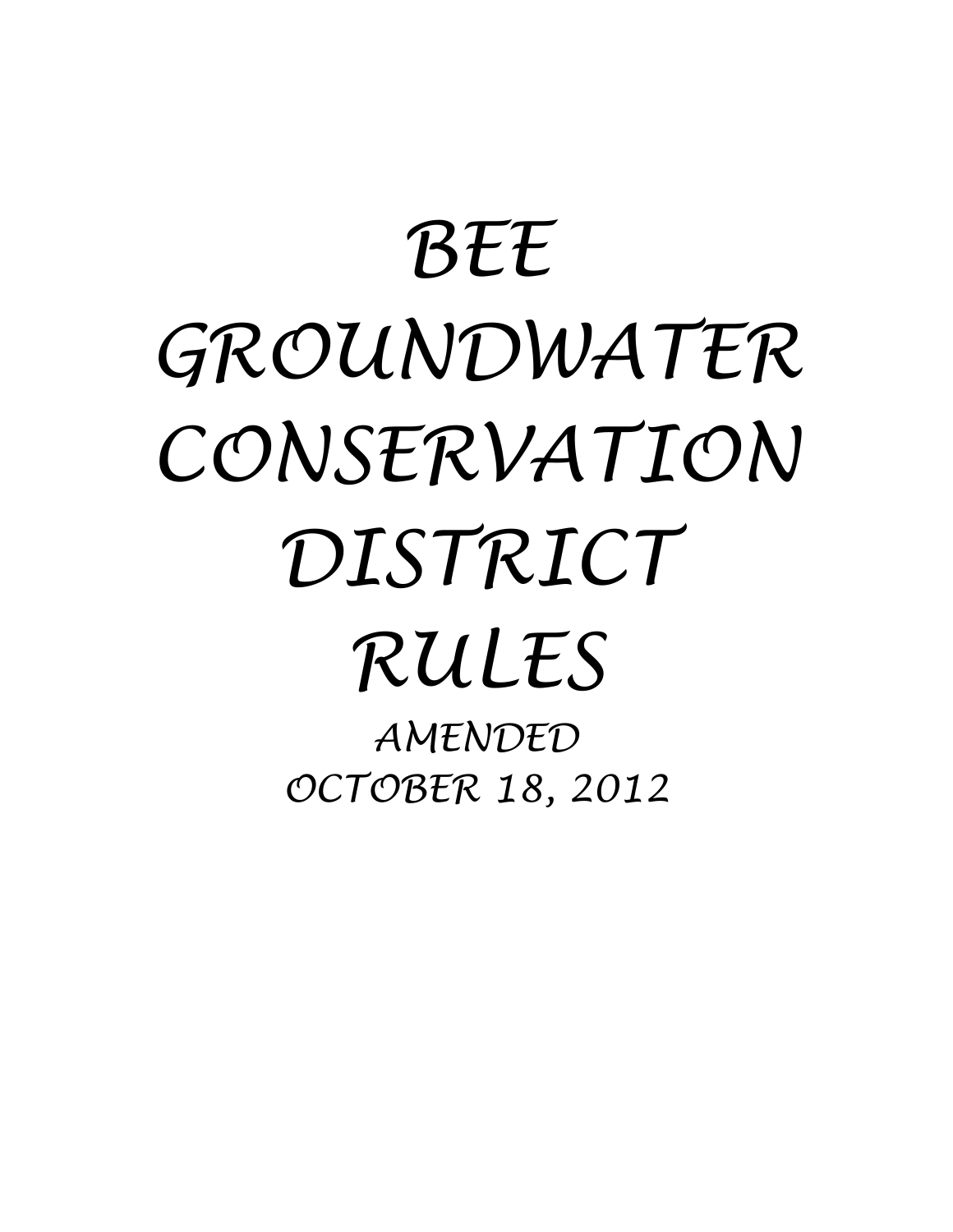# **Table of Contents**

| RULE <sub>1</sub>           |                                               |
|-----------------------------|-----------------------------------------------|
| RULE <sub>2</sub>           |                                               |
| RULE <sub>3</sub>           |                                               |
| RULE <sub>4</sub>           |                                               |
| RULE <sub>5</sub>           |                                               |
| RULE <sub>6</sub>           |                                               |
| RULE 7                      | REQUIREMENTS OF DRILLER'S LOG,                |
| RULE <sub>8</sub>           | PERMIT TERMS AND RENEWAL  14                  |
|                             | Drilling Permits 14<br>(a)                    |
|                             | Production Permits  14<br>(b)                 |
|                             | Transportation Permits  15<br>(c)             |
| RULE <sub>9</sub>           |                                               |
| $R$ ULF <sub>1</sub> $R$ 10 | WELL LOCATION AND COMPLETION 15               |
| RULE 11                     |                                               |
| RULE 12                     | EXCEPTIONS TO SPACING AND PRODUCTION RULES 17 |
| RULE 13                     | REWORKING OR REPLACING OF WELL  17            |
| RULE 14                     | EXEMPTIONS; EXCEPTION; LIMITATIONS 18         |
|                             | RULE 15 REPEALED<br>$\ldots$ 20               |
|                             | RULE 16 RIGHT TO INSPECT AND TEST WELLS 20    |
|                             | 20                                            |
|                             | RULE 18 OPEN WELLS TO BE CAPPED<br>20         |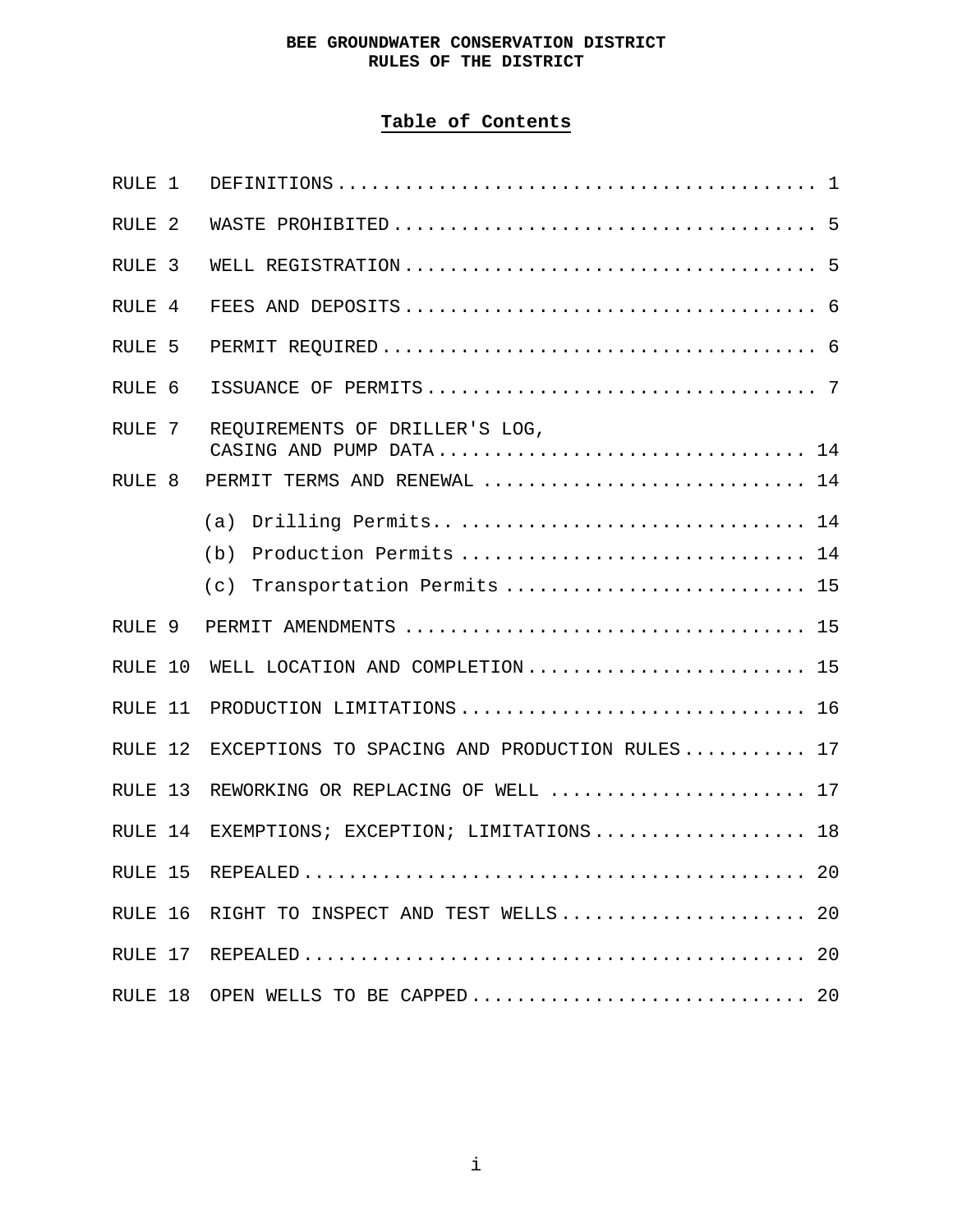| RULE 19 |      | RULES GOVERNING CONTESTED CASE HEARINGS 21       |  |
|---------|------|--------------------------------------------------|--|
|         | (a)  |                                                  |  |
|         | (b)  | Pre-hearing Conference.  21                      |  |
|         | (c)  |                                                  |  |
|         | (d)  |                                                  |  |
|         | (e)  | Delegation to SOAH.  24                          |  |
|         | (f)  | Conducting a Contested Case Hearing by SOAH.  25 |  |
|         | (g)  | Service of Documents.  25                        |  |
|         | (h)  | Assessing Reporting and Transcription Costs  26  |  |
|         | (i)  | Designation of Parties  26                       |  |
|         | (j)  | Rights of Designated Parties  27                 |  |
|         | (k)  | Persons Not Designated Parties  27               |  |
|         | (1)  | Interpreters for Deaf Parties and Witnesses  27  |  |
|         | (m)  | Agreements to be in Writing  27                  |  |
|         | (n)  |                                                  |  |
|         | (0)  |                                                  |  |
|         | (p)  | Ex Parte Communications.  28                     |  |
|         | (q)  | Compelling Testimony  29                         |  |
|         | (r)  |                                                  |  |
|         | (s)  |                                                  |  |
|         | (t)  | Requirements for Exhibits  30                    |  |
|         | (u)  | Abstracts of Documents  30                       |  |
|         | (v)  | Introduction and Copies of Exhibits  31          |  |
|         | (w)  | Excluding Exhibits  31                           |  |
|         | (x)  |                                                  |  |
|         | (y)  | Documents in District Files  31                  |  |
|         | (z)  |                                                  |  |
|         | (aa) |                                                  |  |
|         | (bb) | Expenses of Witness or Deponent.  32             |  |
|         | (cc) | Depositions and Subpoenas  33                    |  |
|         | (dd) |                                                  |  |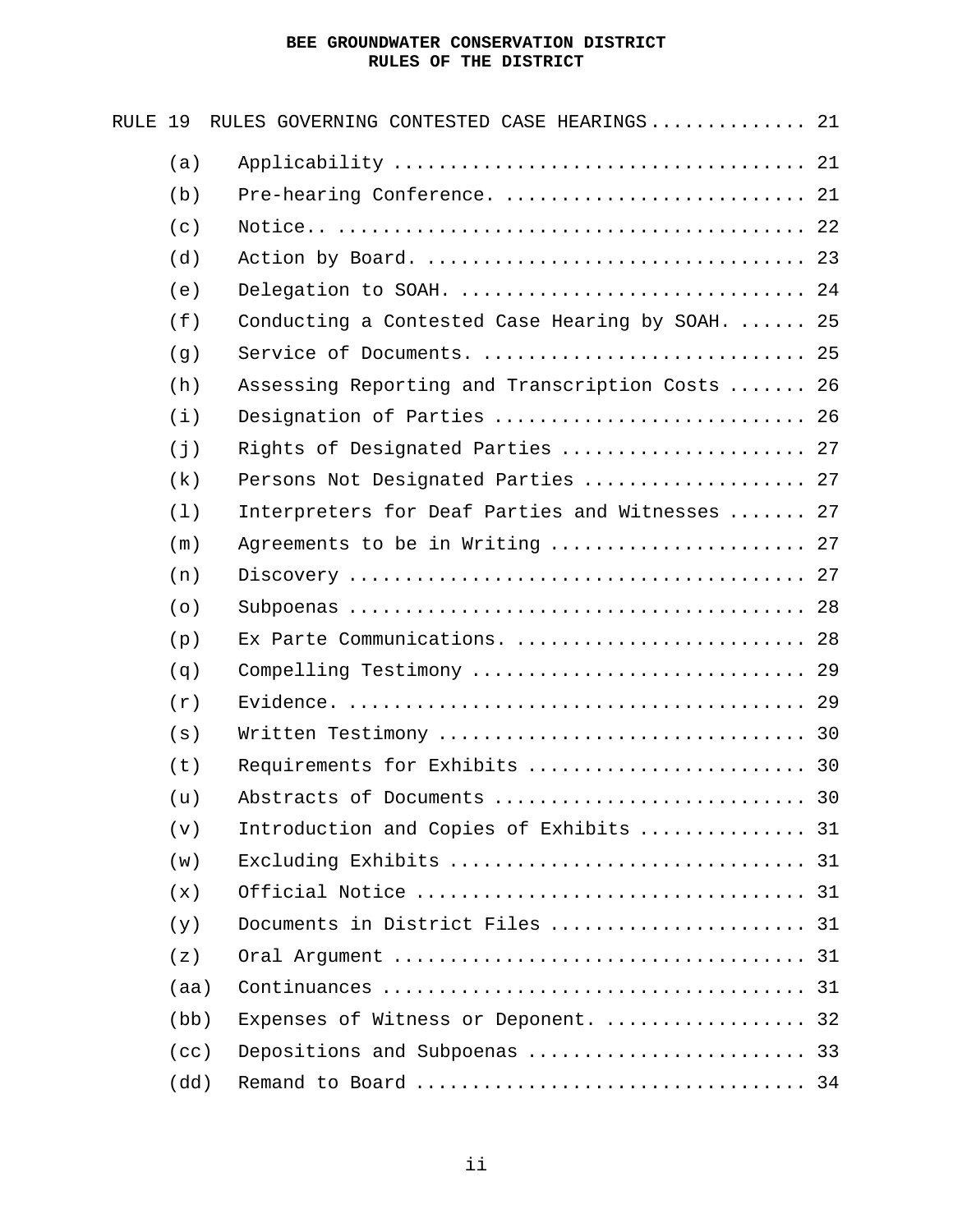|         | (ee)              | Informal Dispositions and Alternative Dispute   |
|---------|-------------------|-------------------------------------------------|
|         | (f f)             | Certified Questions  35                         |
|         | (gg)              | Scheduling of a Meeting of the Board  36        |
|         | (hh)              |                                                 |
|         | (iii)             |                                                 |
|         | (i <sub>j</sub> ) |                                                 |
|         | (kk)              | Notification of Decisions.  38                  |
|         | (11)              | Agreement to Modify Time Limits  38             |
|         | (mm)              | Decision Final and Appealable  39               |
|         | (nn)              | Appeal of Final Decision  39                    |
|         | (00)              | Costs of Record on Appeal  40                   |
| RULE 20 |                   |                                                 |
| RULE 21 |                   |                                                 |
| RULE 22 |                   | TRANSPORTATION OF WATER FROM THE DISTRICT 41    |
| RULE 23 |                   | REQUEST FOR INJUNCTIVE RELIEF AND ASSESSMENT OF |
|         |                   |                                                 |
| RULE 24 |                   |                                                 |
|         | (a)               |                                                 |
|         | (b)               |                                                 |
|         | (c)               | Show Cause Orders And Complaints  46            |
| RULE 25 |                   | REPEAL OF PRIOR REGULATIONS 47                  |
| RULE 26 |                   |                                                 |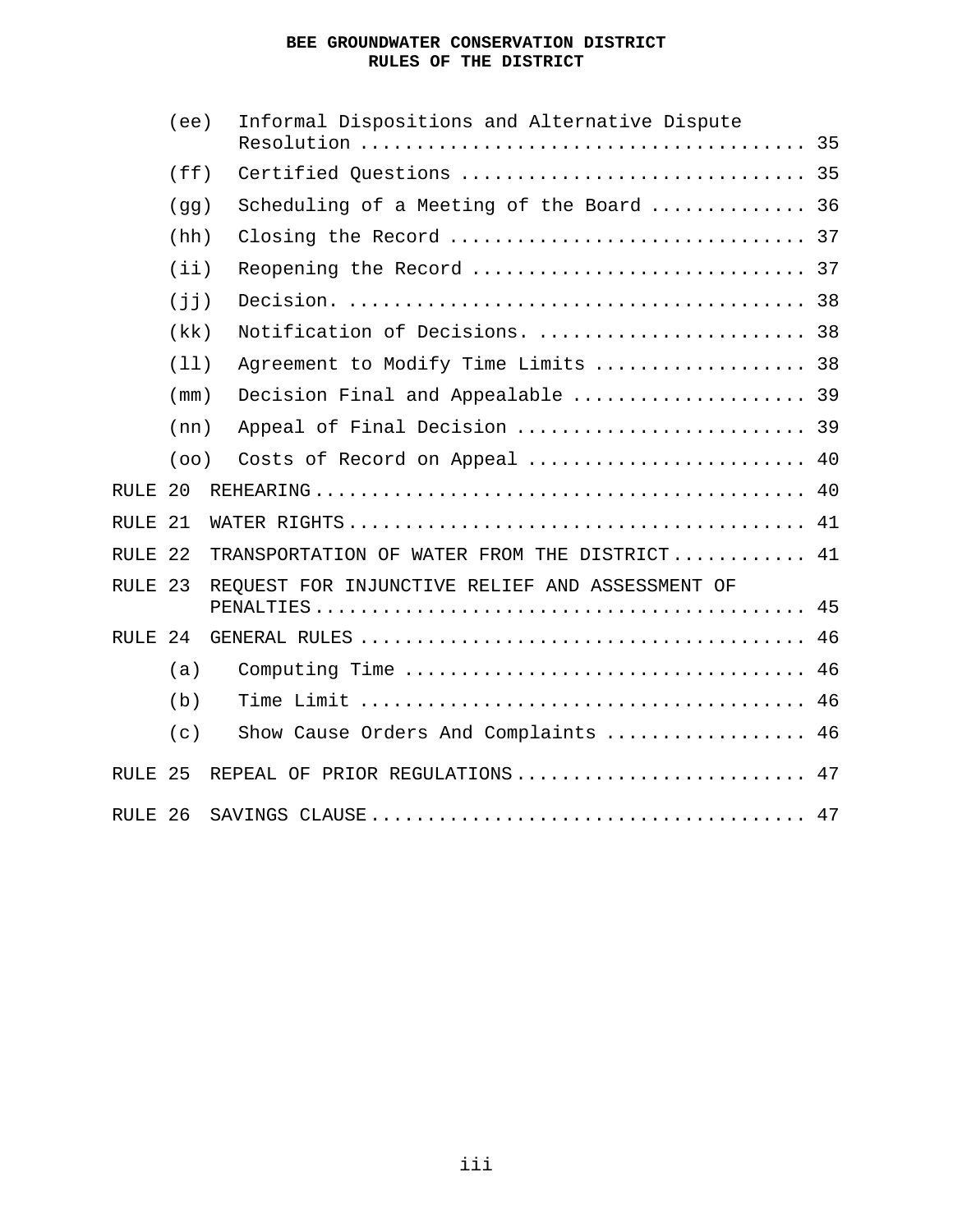# **RULE 1 DEFINITIONS**

**Definitions of Terms**: In the administration of its duties, the Bee Groundwater Conservation District follows the definitions of terms set forth in Chapter 36, Water Code, and other definitions as follows:

"**Agriculture**" means any of the following activities:

- (1) cultivating the soil to produce crops for human food, animal feed, or planting seed or for the production of fibers;
- (2) the practice of floriculture, viticulture, silviculture, and horticulture, including the cultivation of plants in containers or nonsoil media, by a nursery grower;
- (3) raising, feeding, or keeping animals for breeding purposes or for the production of food or fiber, leather, pelts, or other tangible products having a commercial value;
- (4) planting cover crops, including cover crops cultivated for transplantation, or leaving land idle for the purpose of participating in any governmental program or normal crop or livestock rotation procedure;
- (5) wildlife management; and
- (6) raising or keeping equine animals.

"**Agricultural use**" means any use or activity involving agriculture, including irrigation.

"**Aquifer**" means a geologic formation, group of formations, or part of a formation capable of yielding a significant amount of water to a well or spring.

"**Artesian Well**" means a well completed in the confined portion of an aquifer such that water will rise in the well, by natural pressure, above an overlying impermeable stratum.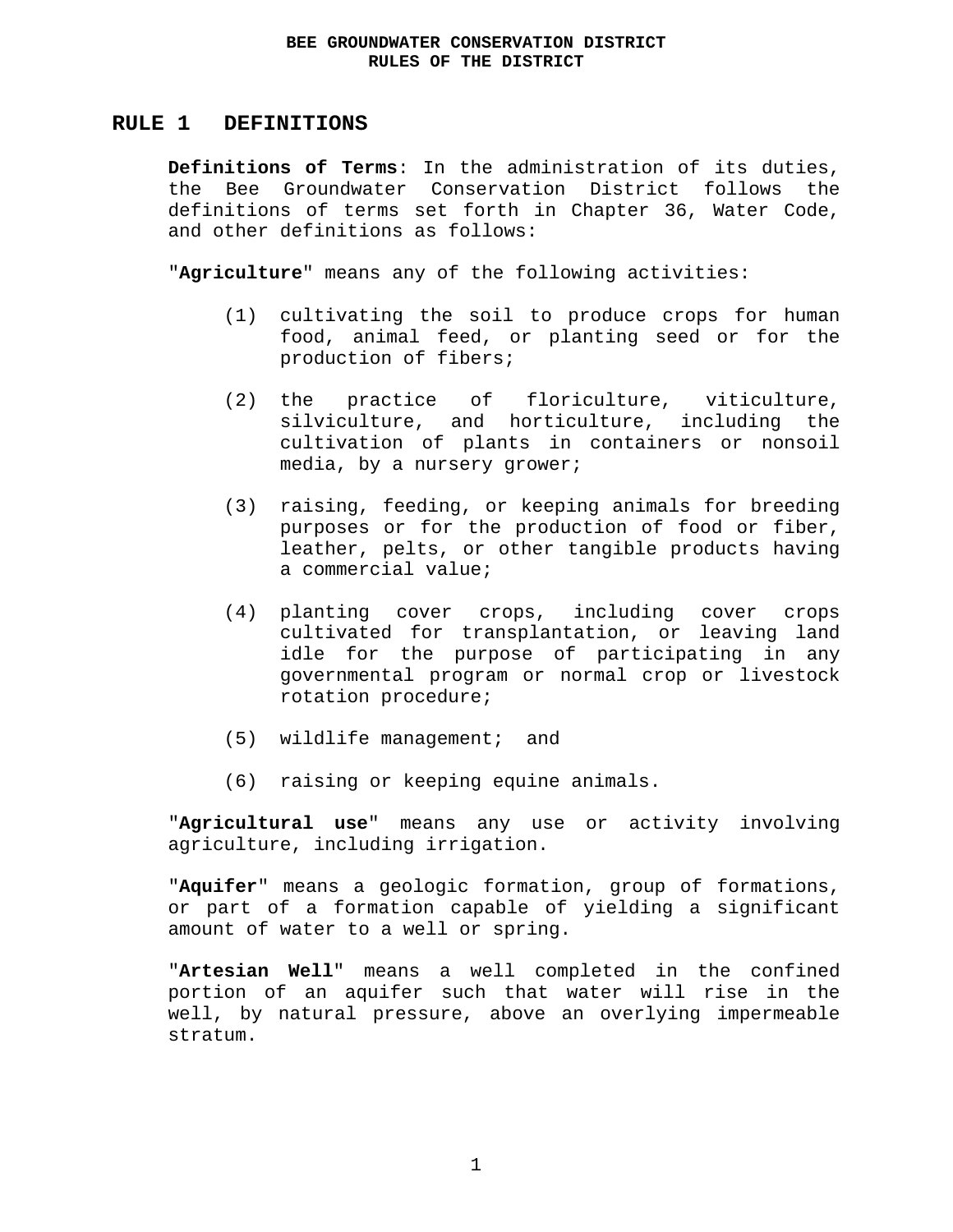"**Authorized Well Site**" means:

- (1) The location of a proposed well on an application duly filed until such application is denied; or
- (2) The location of a proposed well on a valid permit. An authorized well site does not act as a permit to drill.

"**Available Groundwater**" means the allocation provided by the Texas Water Development Board based on the desired future condition adopted for groundwater management areas 15 and 16.

"**Beneficial Use**" or "**Beneficial Purpose**" means using groundwater for:

- (1) agricultural, gardening, domestic, stock raising, municipal, mining, manufacturing, industrial, commercial, recreational or pleasure purposes;
- (2) exploring for, producing, handling, or treating oil, gas, sulfur, or other minerals; or
- (3) any other nonwasteful purpose that is economically necessary for a purpose authorized by law.

"**Board**" means the Board of Directors of the Bee Groundwater Conservation District.

"**Desired future condition**" means a quantitative description, adopted in accordance with Section 36.108, Water Code, of the desired condition of the groundwater resources in a management area at one or more specified future times as adopted by Groundwater Management Areas 15 and 16.

"**District**" means the Bee Groundwater Conservation District, maintaining its principal office in Beeville, Texas. Where applications, reports and other papers are required to be filed with or sent to "**the District**", this means the District headquarters in Beeville, Texas.

"**Exploratory Hole**" means any hole drilled to a depth below the top of any stratum containing groundwater for the purpose of testing well capacity, water quantity and water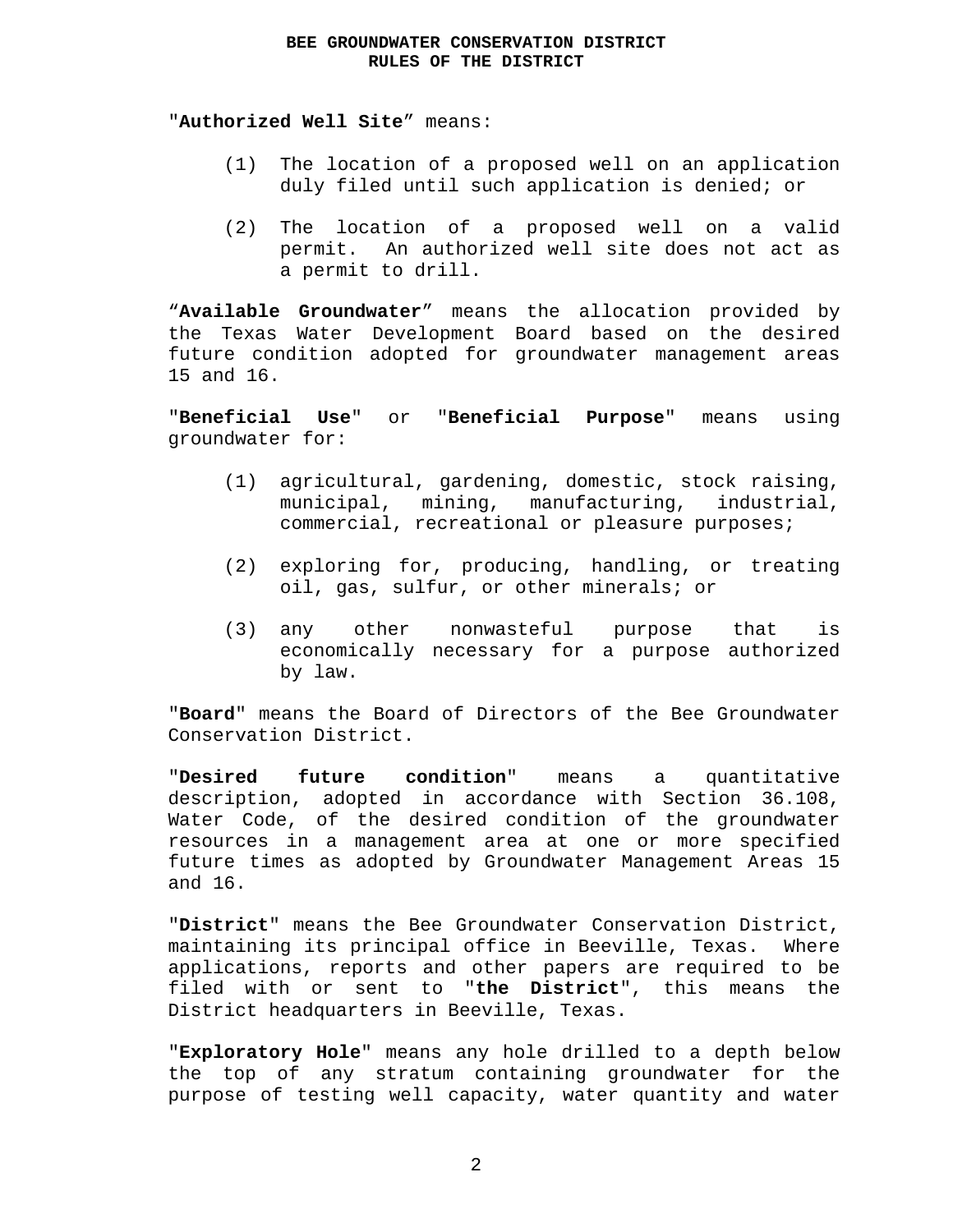quality. An excavation ceases to be an exploratory hole and becomes a well that may require a permit if any pumping occurs after the well is completed with casing and a pump, or if production occurs in excess of an amount to complete the tests listed above.

"**Groundwater**" means water percolating below the surface.

"**Groundwater reservoir**" means a specific subsurface waterbearing reservoir having ascertainable boundaries and containing groundwater.

"**Irrigation**" means the artificial application of water to land to assist in the production of crops.

"**Modeled Available Groundwater**" or "**MAG**" means the amount of water that the executive administrator determines may be produced on an average annual basis to achieve the adopted desired future condition.

"**Open or Uncovered Well**" means any artificial excavation drilled or dug for the purpose of exploring for or producing water from an underground reservoir, if that well is not capped, covered or plugged as required by these rules.

"**Owner**" means any person, firm, partnership or corporation that has the right to produce water from the land either by ownership, contract, lease, easement, or any other estate in the land.

"**Person**" means any individual, partnership, firm, corporation, organization, government, agency, business trust, estate, trust, association or any other legal entity.

"**Party**" means any person, whether as an owner, lessor, lessee, tenant or operator, who operates a water well within the boundaries of the District, or who is or may be affected by either granting or denying an application. The following persons shall be automatically designated parties in any contested case:

- (1) the General Manager of the District;
- (2) the applicant;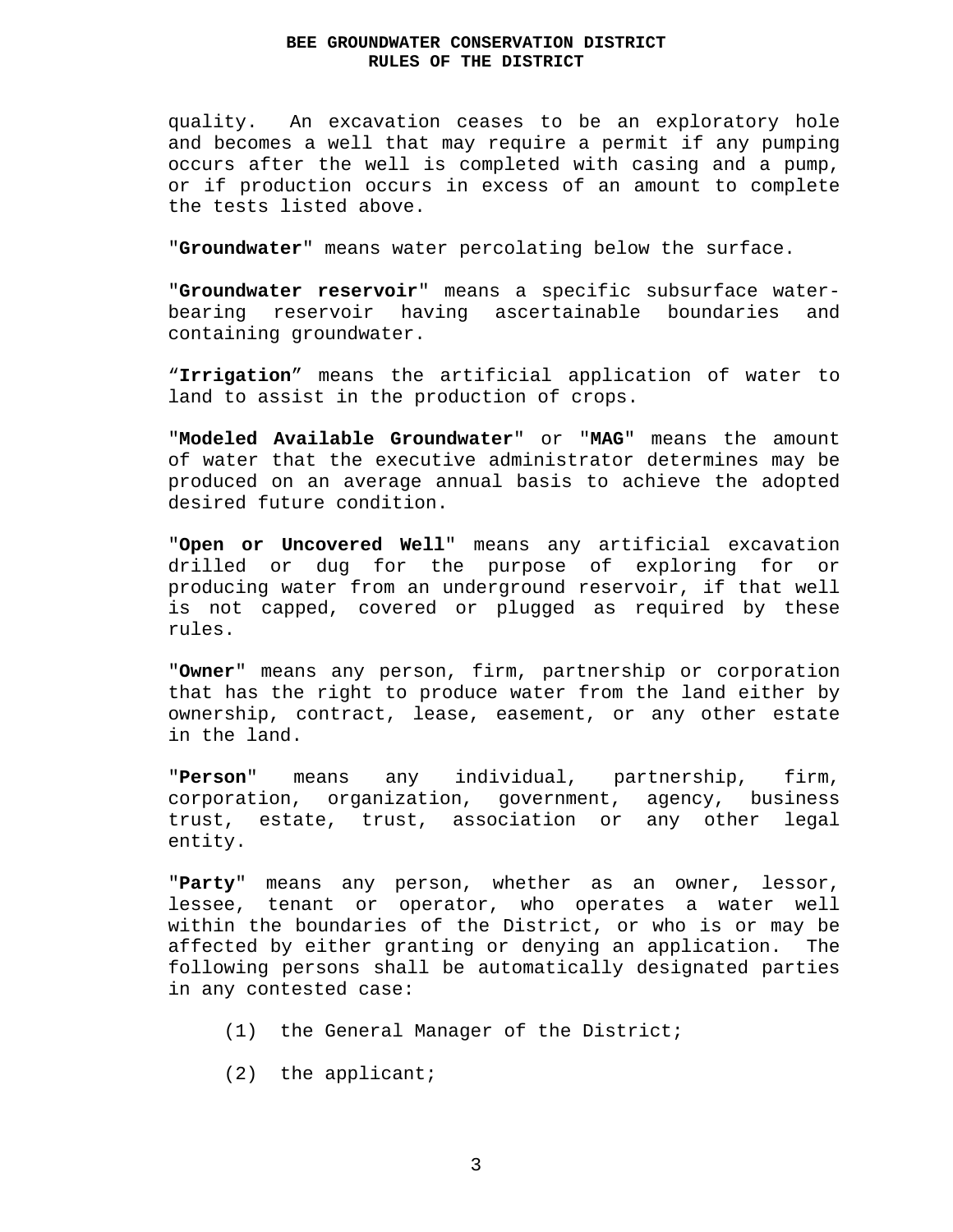- (3) any other person who timely files an objection to an application; and
- (4) any other person designated by the Board or Presiding Officer at a contested case hearing.

"**Plugging**" means sealing a well bore by any method that meets the requirements of these rules.

"**Pollution**" means the alteration of the physical, thermal, chemical, or biological quality of, or any water in the District that renders the water harmful, detrimental, or injurious to humans, animal life, vegetation, or property or to public health, safety, or welfare, or impairs the usefulness or the public enjoyment of the water for any lawful purpose.

"**Undesirable Water**" means water that is injurious to vegetation, to land, or to fresh water, or water that can cause pollution.

"**Waste**" means any one or more of the following:

- (1) withdrawal of groundwater from a groundwater reservoir at a rate and in an amount that causes or threatens to cause intrusion into the reservoir of water unsuitable for agricultural, gardening, domestic, or stock raising purposes;
- (2) the flowing or producing of wells from a groundwater reservoir if the water produced is not used for a beneficial purpose or in an amount in excess of the amount reasonably needed for that beneficial purpose;
- (3) escape of groundwater from a groundwater reservoir to any other reservoir or geologic strata that does not contain groundwater;
- (4) pollution or harmful alteration of groundwater in a groundwater reservoir by saltwater or by other deleterious matter admitted from another stratum or from the surface of the ground;
- (5) willfully or negligently causing, suffering, or allowing groundwater to escape into any river, creek, natural watercourse, depression, lake,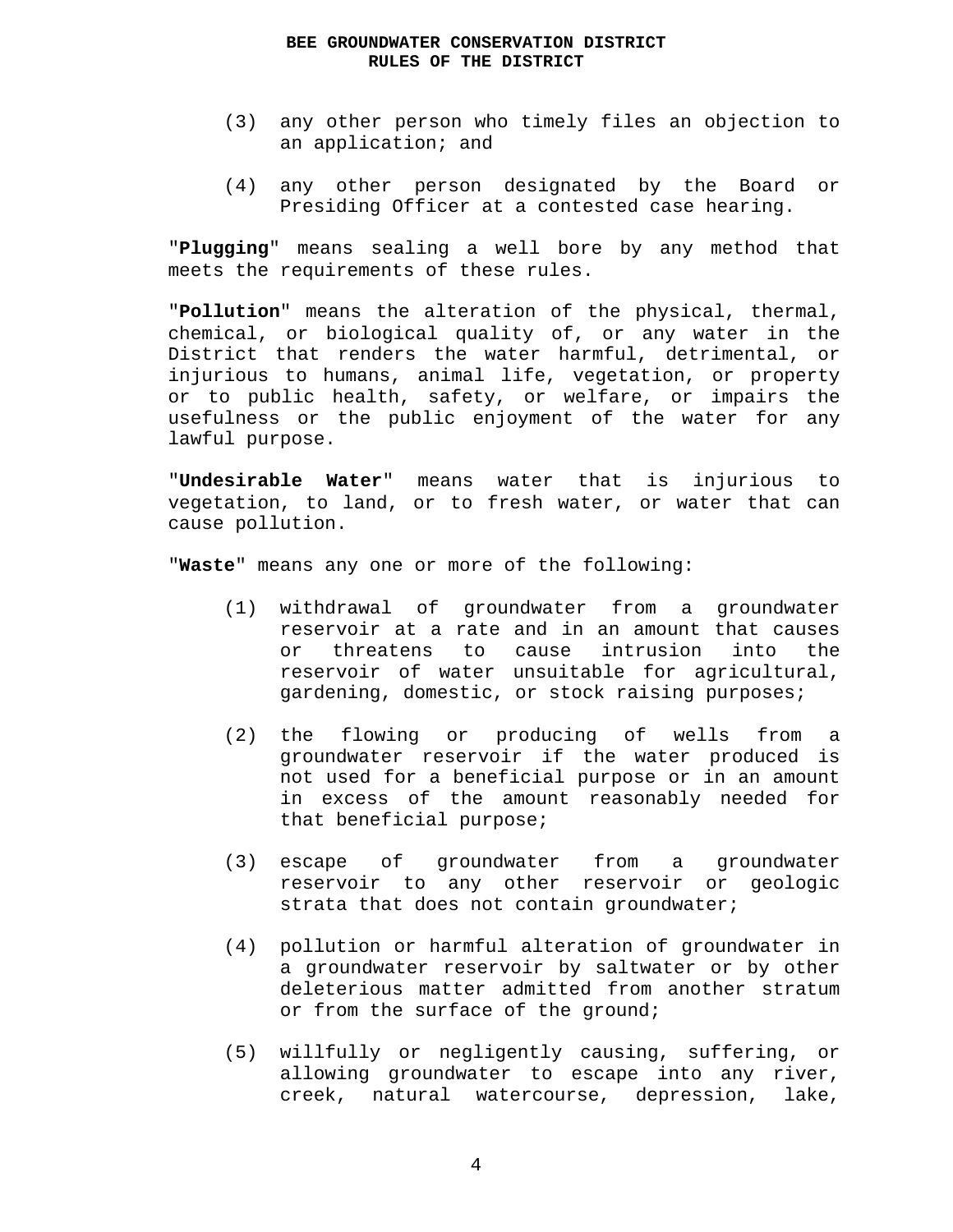reservoir, drain, sewer, street, highway, road or road ditch, or onto any land other than that of the owner unless such discharge is authorized by permit, rule, or order issued by the Texas Commission on Environmental Quality under Chapter 26, Water Code;

- (6) groundwater pumped for irrigation that escapes as irrigation tailwater onto land other than that of the owner of the well unless permission has been granted by the occupant of the land receiving the discharge; or
- (7) for water produced from an artesian well, "waste" has the meaning assigned by Section 11.205, Water Code.

"**Water**" means groundwater.

"**Well**" or "**Water Well**" means any artificial excavation constructed, fitted or equipped to produce groundwater.

#### **RULE 2 WASTE PROHIBITED**

Wasting water is prohibited. Any person producing or using groundwater shall use every possible precaution, in accordance with the latest approved methods, to stop and prevent wasting water.

Polluting water or allowing water to be polluted is prohibited.

Transporting water for a distance greater than 1/4 mile in an open ditch, canal or other man-made water course is per se wasteful and prohibited.

#### **RULE 3 WELL REGISTRATION**

Registration is required for all exploratory holes and wells in the District, and shall be filed with the District on a form and in a manner required by the District.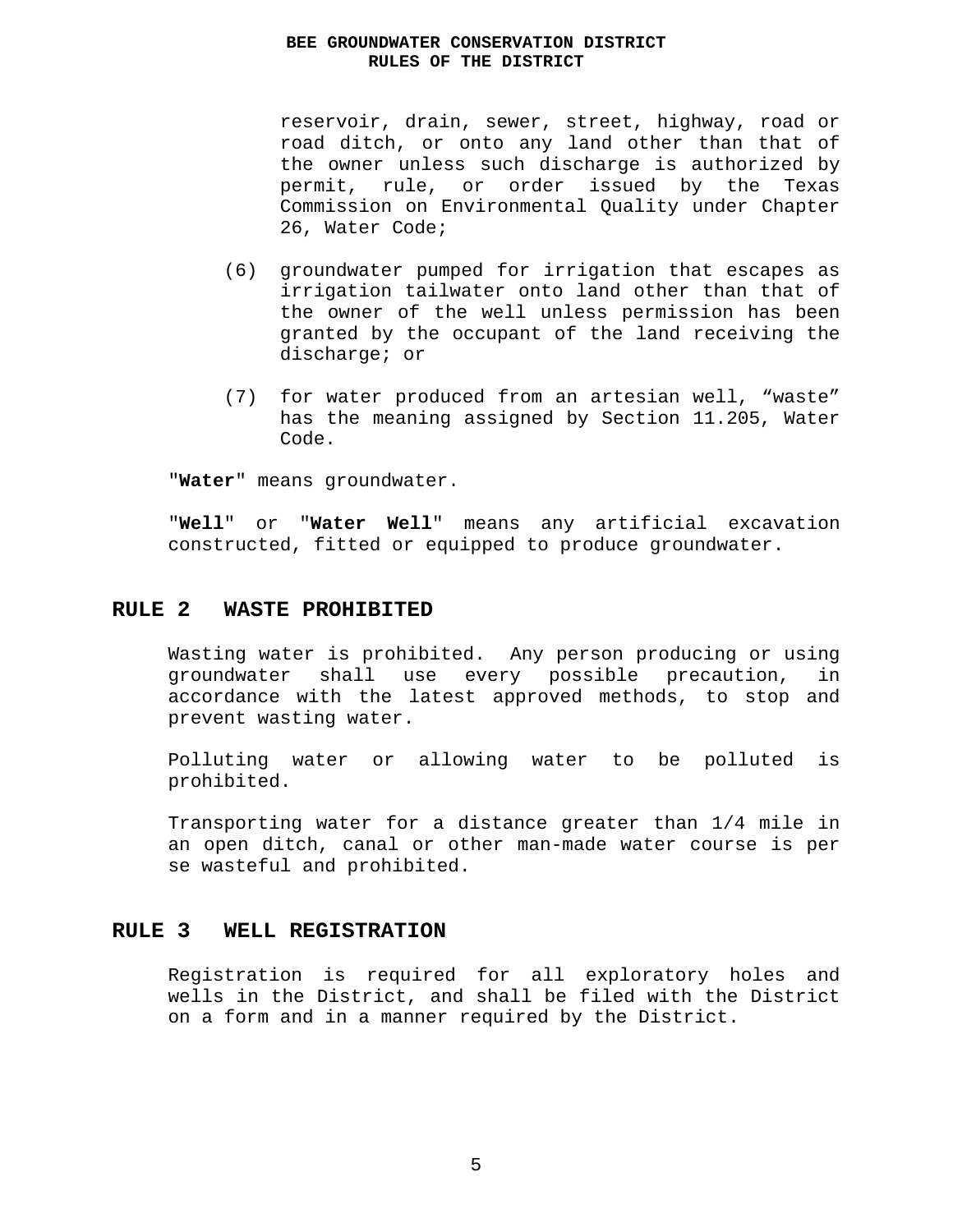#### **RULE 4 FEES AND DEPOSITS**

Each application for a permit to drill a well must be accompanied by an application fee and a deposit. The amount of the application fee and deposit shall be set by the Board.

# **RULE 5 PERMIT REQUIRED**

A permit is required prior to drilling or operating a well, or increasing the size or capacity of a well such that the well is capable of producing in excess of 27.78 gallons per minute.

Applications for permits to drill or operate a well must be filed at the office of the District in Beeville, Texas. An application shall be considered administratively complete if it includes all required information; is signed; is accompanied by payment of all applicable fees, including any penalties or past due fees; and includes any maps, documents, or supplementary information requested by the Rules, the Board or the staff. A determination of administrative completeness will be made by the General Manager.

The District will not take action on an application that is not administratively complete or has not proceeded in a manner consistent with District Rules. An application may be rejected as not administratively complete if the District finds that substantive information required by the application or District staff is missing, false, or incorrect. Incomplete applications will be returned to the applicant with a list of deficiencies and may be reconsidered once the deficiencies are corrected.

The General Manager shall publish a Notice of Application in a paper of general circulation within the District for each administratively complete application stating the name of the applicant, the location of the well and the requested production amount.

If no protest is filed within ten (10) days of publication of the notice of application, the General Manager may issue the permit without action by the Board. The board of directors will approve or deny the application at a meeting

6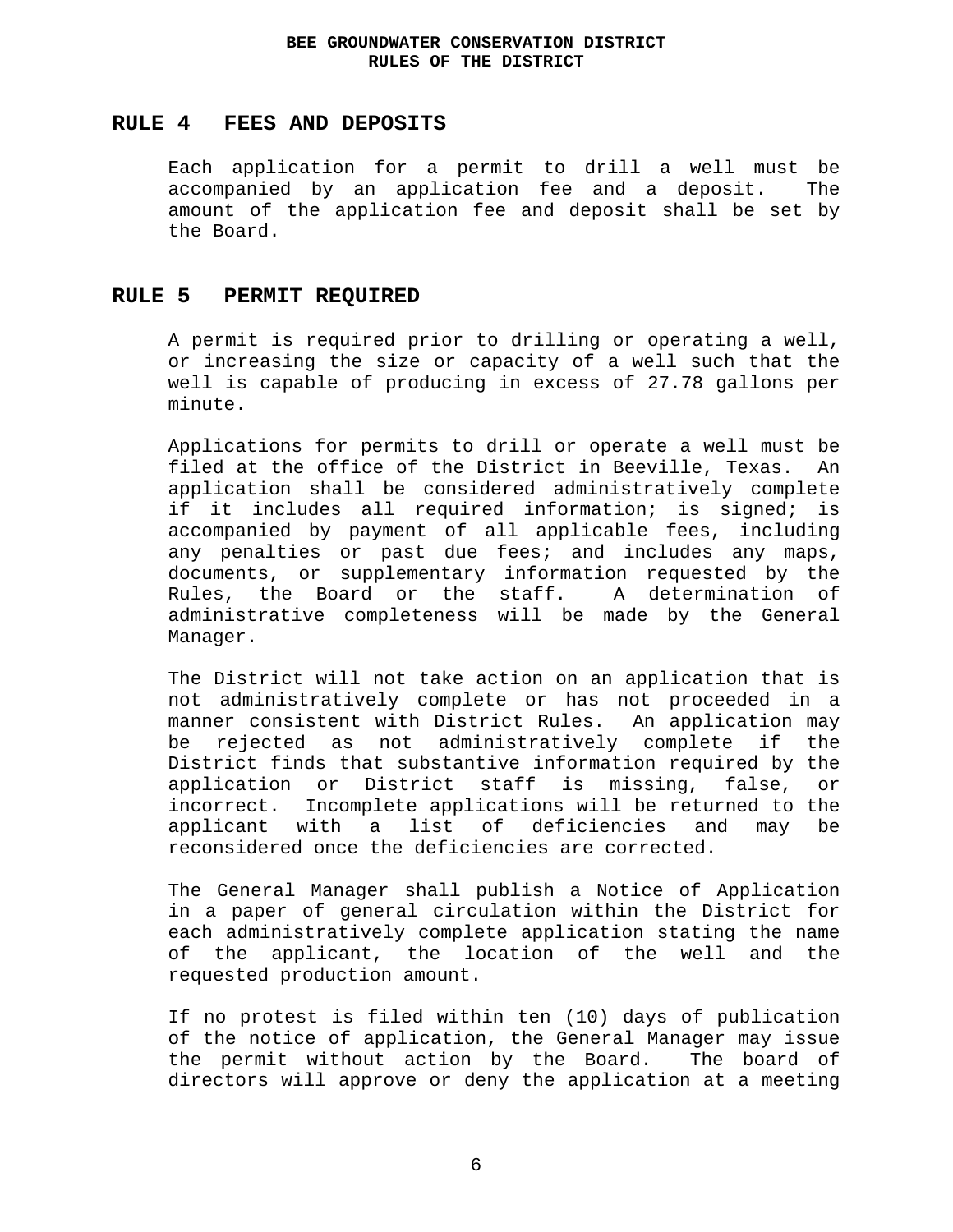of the Board of Directors following notice and hearing, if a hearing is required.

If a protest is timely filed the Board shall conduct a prehearing conference in accordance with Rule 19.

A protest shall be deemed filed when written notification is filed with the Board. The protest must include evidence as to why the particular application should be denied, including evidence as to the effect on the water reservoir, the conservation and preservation of water, the prevention of waste, the protection of property rights, and other pertinent matters, which evidence shall be taken into consideration by the Board. A protest must be verified by an affidavit. A protest must be served on the applicant at or before the time the protest is filed with the district. The protest must include a certificate of service indicating the date and manner of service and the name and address of all persons served. If a person is requesting a contested case hearing on more than one application, a separate request must be filed in connection with each application.

Where there are competing applications, the Board shall also take into consideration which of the applicants filed an application first.

On approval of an application, the District shall issue a permit to the applicant. The permittee's right to produce shall be limited to the extent and purposes stated in the permit. Production permits shall be valid for a period not to exceed five (5) years, at which time the permit may be renewed. A permit shall not be transferable except when an application has been made to amend the permit to change the name of the permittee. The General Manager may grant such an amendment without notice, hearing, or further action by the Board.

#### **RULE 6 ISSUANCE OF PERMITS**

- (a) The board may issue the following types of permits:
	- (1) **Drilling Permit**, which allows drilling a new well, expanding an existing well, redrilling or re-equipping an existing well, or plugging a well;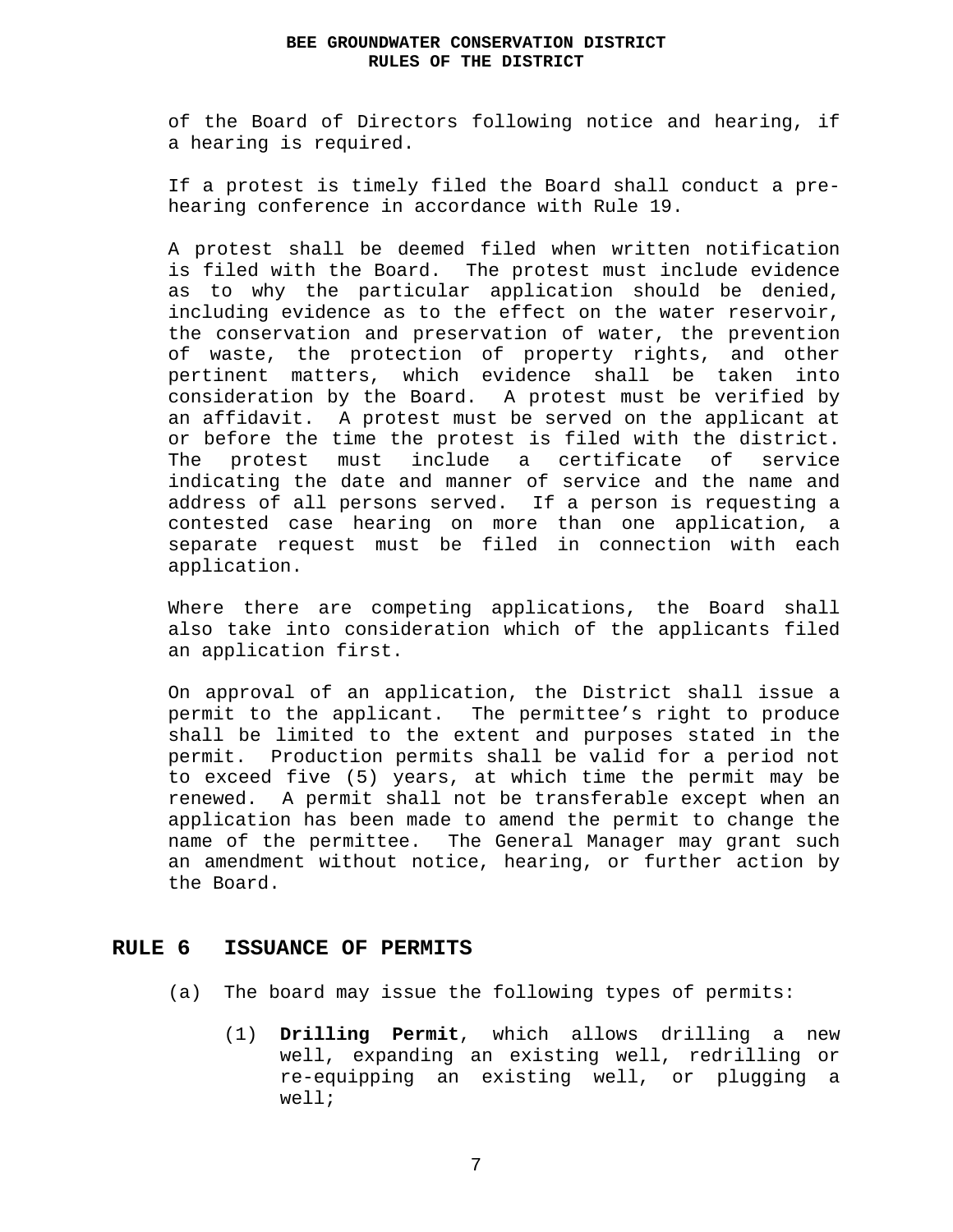- (2) **Production Permit**, which allows water to be withdrawn from a well;
- (3) **Transportation Permit**, which allows groundwater to transported outside the boundaries of the District.

 The Board shall issue or cause to be issued a drilling permit for a well upon proper application executed and filed by the owner if that application meets all the requirements of these rules. An application shall be considered filed if it is administratively complete and accompanied by the required deposit.

 Applications must be on forms provided by the District, in writing and prepared in accordance with and contain the information called for on the form of application. The application will be considered administratively complete if it is properly completed following all instructions issued by the Board with respect to the filing of an application. Administratively incomplete applications will not be considered.

- (b) Rules for the filing of applications:
	- (1) If the applicant is an individual, the application shall be signed by the applicant or his duly appointed agent. The agent must present Power of Attorney as authority to represent the applicant.
	- (2) If the application is by a partnership, the applicant must be designated by the firm name followed by the words "a Partnership" and the application must be signed by at least one of the general partners duly authorized to bind all of the partners.
	- (3) In the case of a corporation, government agency, county, municipality or any other body politic and corporate, the application shall be signed by a duly authorized official. A copy of the resolution or other authorization to make the application may be.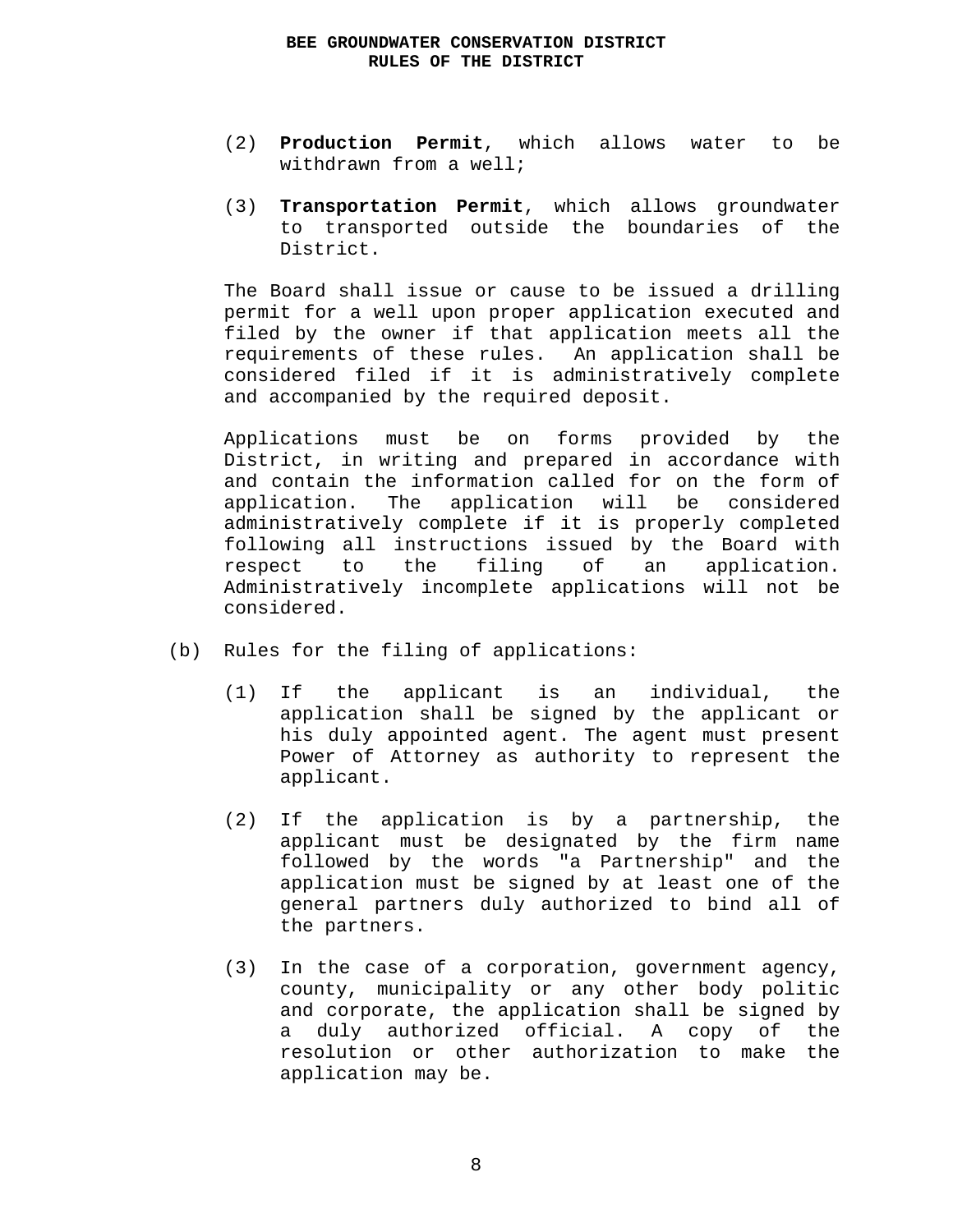- (4) In the case of an estate or guardianship, the application shall be signed by the duly appointed guardian or representative of the estate.
- (c) Applications must set forth the following:
	- (1) the name and address of the fee owner of the land upon which the well is to be drilled or the well is located;
	- (2) a map showing the proposed location of the well to be drilled as provided in the application including the County, the section, block, survey and township; labor and league; and exact number of yards to the nearest nonparallel property lines; or other adequate legal description;
	- (3) the proposed use of the well, whether municipal, industrial, irrigation, agricultural or other;
	- (4) the size of the pump;
	- (5) the approximate date drilling or operation is to begin;
	- (6) the location of all wells within a quarter mile on the proposed location, if any;
	- (7) an agreement by the applicant that a complete well registration and log will be furnished to the District (on forms furnished by the District) upon completion of this well and prior to producing any water (except for such production as may be necessary to the drilling and testing of the well);
	- (8) any additional data as may be required by the Board and included on the form; and
	- (9) a water conservation plan and a declaration that the applicant will comply with the district's management plan.
- (d) In determining whether to issue a permit, and in setting the terms and provisions of the permit including the maximum authorized withdrawal, the District shall consider the purposes of the District

9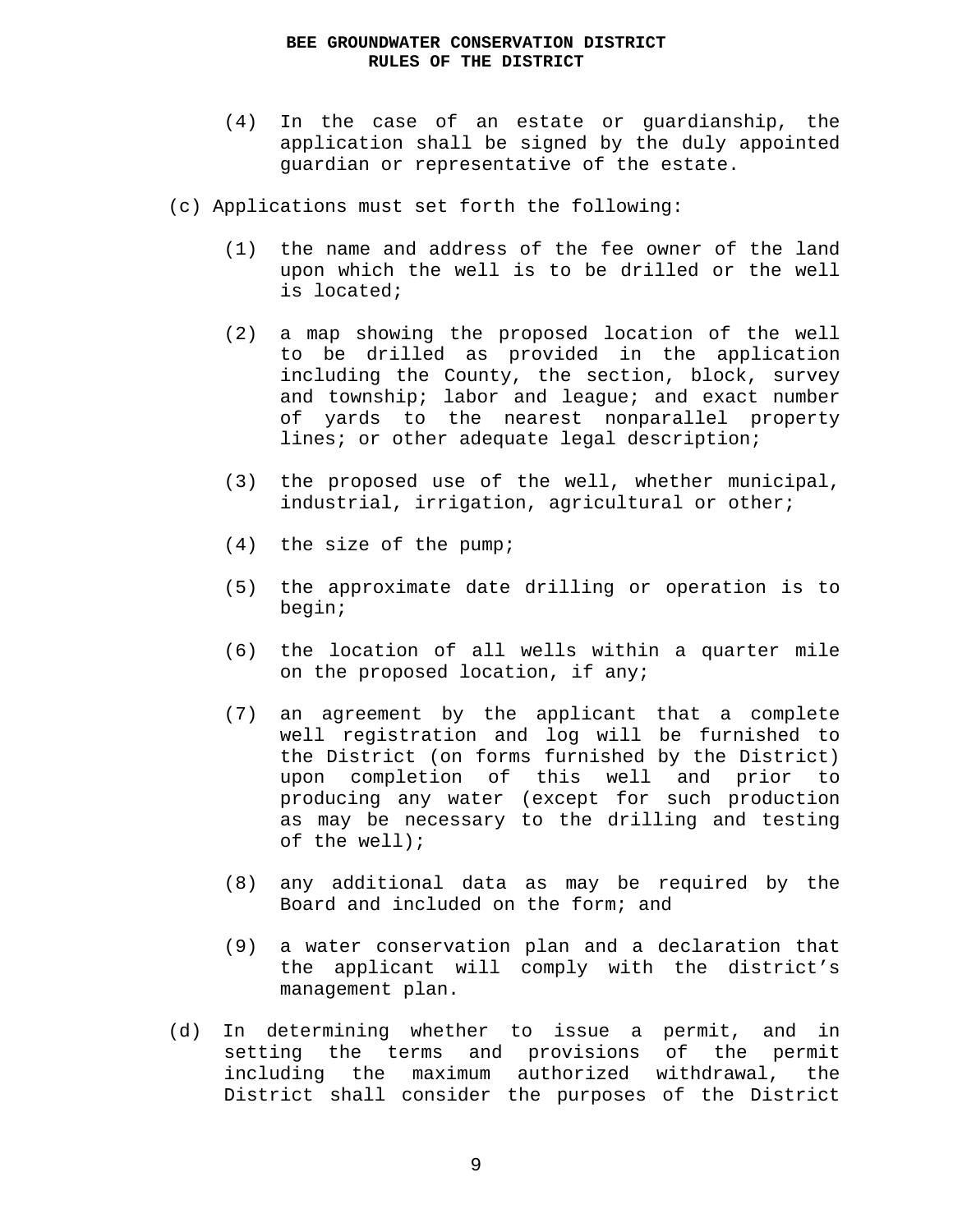and all other relevant factors, including, but not limited to:

- (1) the amount and purposes of use for which water is needed;
- (2) whether the proposed use of water is dedicated to a beneficial, non-wasteful use and whether the applicant has direct evidence that the groundwater will be put to a beneficial use by providing either:
	- (i) a statement of the beneficial use by the applicant or,
	- (ii) if the final user is a person other than the applicant, a contract with the final user;
- (3) whether the proposed use of water is consistent with the District's certified groundwater management plan and any applicable spacing requirements, production limits, and drought restrictions;
- (4) the projected effect of the proposed use on aquifer conditions, including depletion, subsidence, spring flow, impacts on groundwater quality, or effects on existing permit holders or other groundwater users within the District;
- (5) whether the proposed use of water unreasonably affects existing groundwater and surface water resources or existing permit holders;
- (6) whether the applicant has agreed that reasonable diligence will be used to protect groundwater quality and that the applicant will follow well plugging guidelines at the time of well closure;
- (7) whether the applicant has agreed to avoid waste and achieve water conservation; and
- (8) whether the applicant is in compliance with all applicable District rules and is current with all fees due and payable to the District.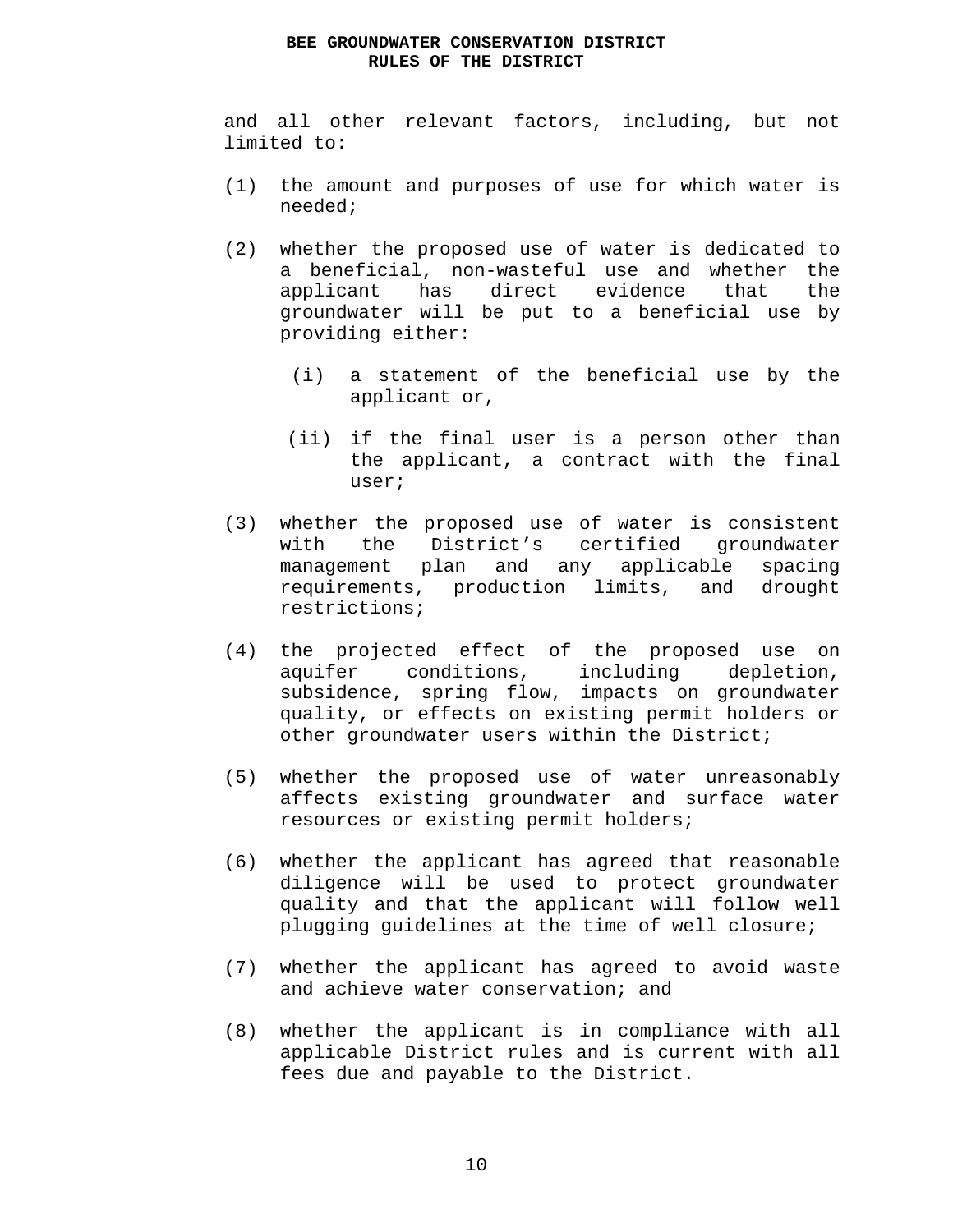- (e) In issuing permits, the district shall manage total groundwater production on a long-term basis to achieve an applicable desired future condition and consider:
	- (1) the modeled available groundwater determined by the executive administrator;
	- (2) the executive administrator's estimate of the current and projected amount of groundwater produced under exemptions granted by district rules and Section 36.117, Water Code;
	- (3) the amount of groundwater authorized under permits previously issued by the district;
	- (4) a reasonable estimate of the amount of groundwater that is actually produced under permits issued by the district; and
	- (5) yearly precipitation and production patterns.
- (f) Historical User status.
	- (1) An owner or operator of an existing, well that was completed and operational prior to the date this rule is adopted may request historical user status by indicating the request on a permit application for the well and including the information listed in Subsection (2) of this subsection along with any applicable fee.
	- (2) A request for historical user status must be filed no later than six months after this rule is adopted. The application must include the following information to the extent the information exists and is available to the applicant through the exercise of reasonably diligent efforts:
		- (i) the year in which the well was drilled;
		- (ii) the purpose for which the well was drilled and the types of subsequent use of the groundwater;
		- (iii) all the information required on an application for a production permit; and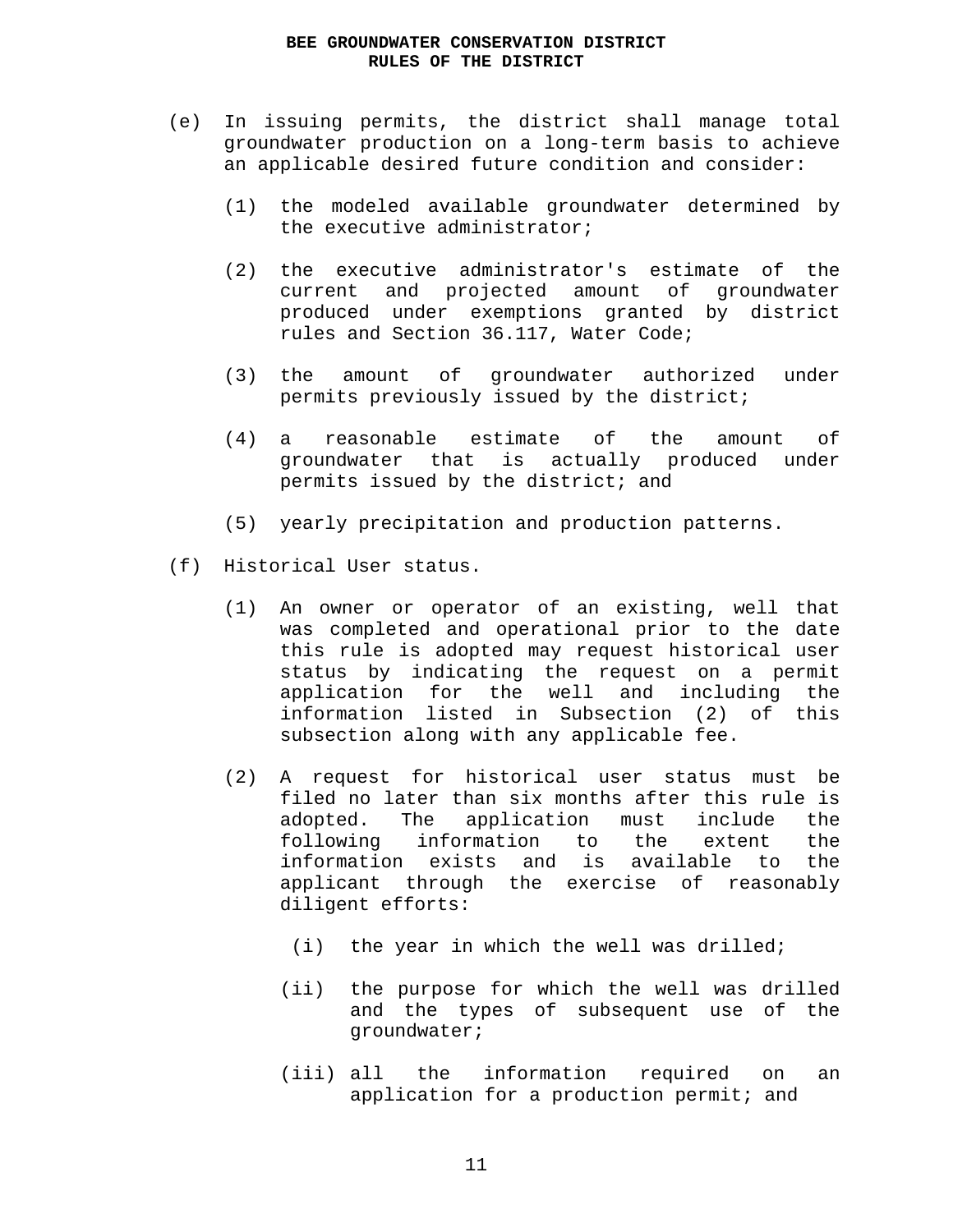- (iv) any other information deemed necessary by the Board.
- (3) Well owners or operators who meet the requirements of this section and submit the appropriate information with their permit application will be granted historical user status and classified as historical users.
- (4) If the District adopts rules limiting groundwater production, the District may preserve groundwater use by historical users to the maximum extent practicable.
- (g) Historical user status is granted conditionally and is dependent on the specific owner, amount of production, place of use and purpose of use. Historical user status is not a vested right of the permittee and may not be transferred by the permittee. The Board will transfer a historical user status designation to a replacement well or to a person who purchases or otherwise receives ownership of a well owned by a historical user provided that the new owner or operator does not exceed the historic withdrawal amount and maintains the same purpose of use and place of use. Historical user status may be revoked by the Board for violation of any terms or conditions of the permit, obtaining the permit by misrepresentation or failure to disclose relevant facts, or failure to comply with any applicable rules, regulations, fee schedule, special provisions, requirements or orders of the District. The District reserves the right to amend this section to expand the historical user classification to include additional permittees based on the hydrogeological conditions of the aquifer and other data and information collected by the District.
- (h) Hydrogeological Assessment and Aquifer Test Report.
	- (1) The following permit applications shall be accompanied by a current hydrogeological assessment of the projected effects of the requested groundwater use and an aquifer test report: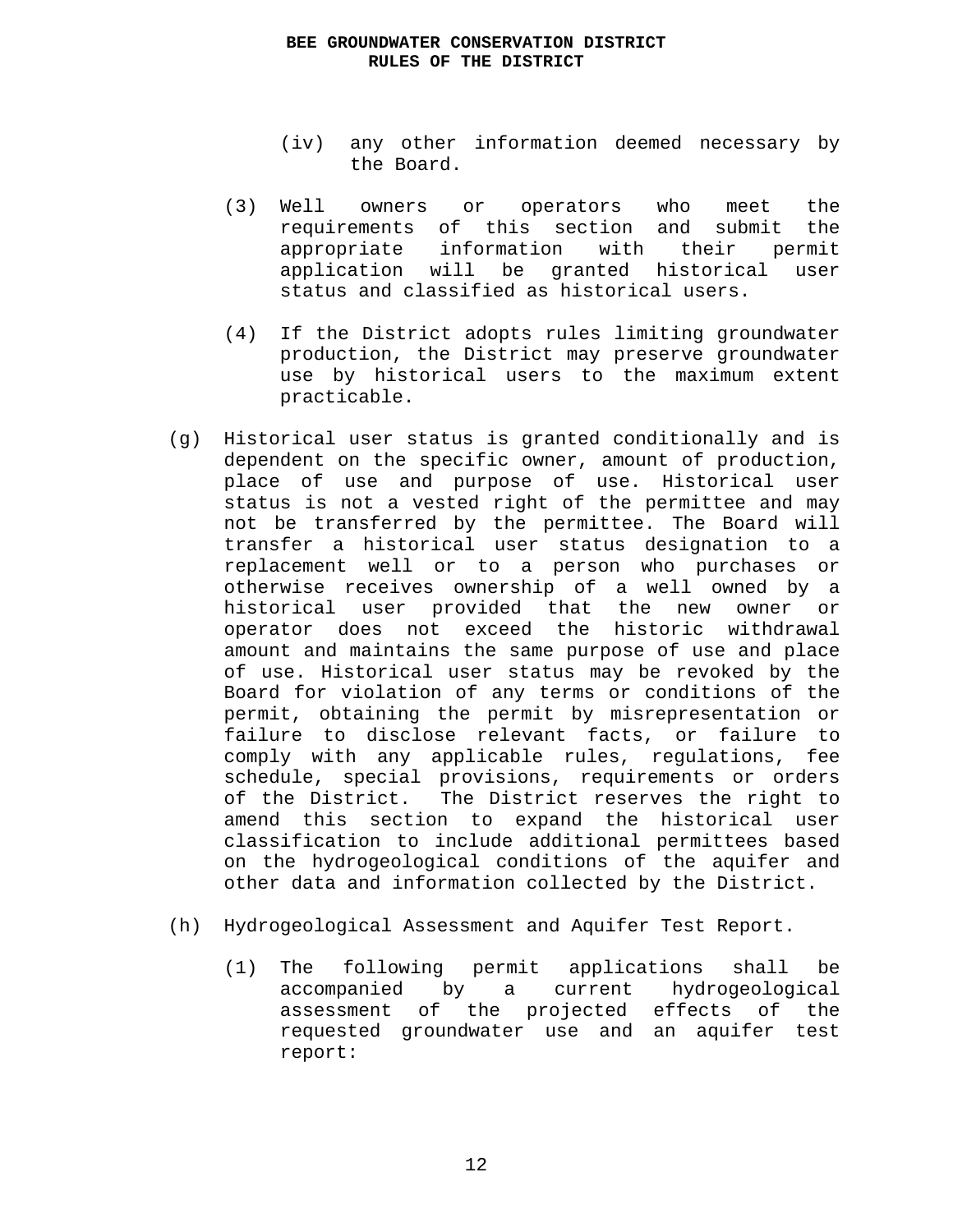- (i) An application for a new well or an amendment for an existing well that involves the production of more than 1000 acre-feet of groundwater annually; and
- (ii) An application for a new well or an amendment for an existing well that will be aggregated by the District with other new or existing wells that involves the aggregate production of more than 1000 acre-feet of groundwater annually.
- (2) The hydrogeological assessment must address the area of influence, drawdown, projected subsidence and other pertinent information required by the District. The assessment must address the ultimate planned use of the well and the impacts of that use. The assessment shall be prepared by a Professional Geoscientist. The assessment shall include hydrogeologic information addressing and specifically related to the proposed water pumpage levels at the proposed pumpage site. Applicants may not rely solely on assessments or reports previously filed with or prepared by the District. The Board shall make the final determination of whether a hydrogeological assessment meets the requirements of this subsection. An application will not be considered administratively complete unless the assessment is approved by the Board.
- (3) An aquifer test report must be submitted within 60 days of the date the well construction is completed. The well must be equipped for the test to produce water at a rate similar to its ultimate planned use, and the report must address the impacts of that use including the area of influence, drawdown, recovery time, and other pertinent information required by the District. The report must address the ultimate planned use of the well and the impacts of that use. The report shall be prepared by a Professional Geoscientist. Applications may not rely solely on studies or reports previously filed with or prepared by the District. The Board shall make the final determination of whether an aquifer test report meets the requirements of the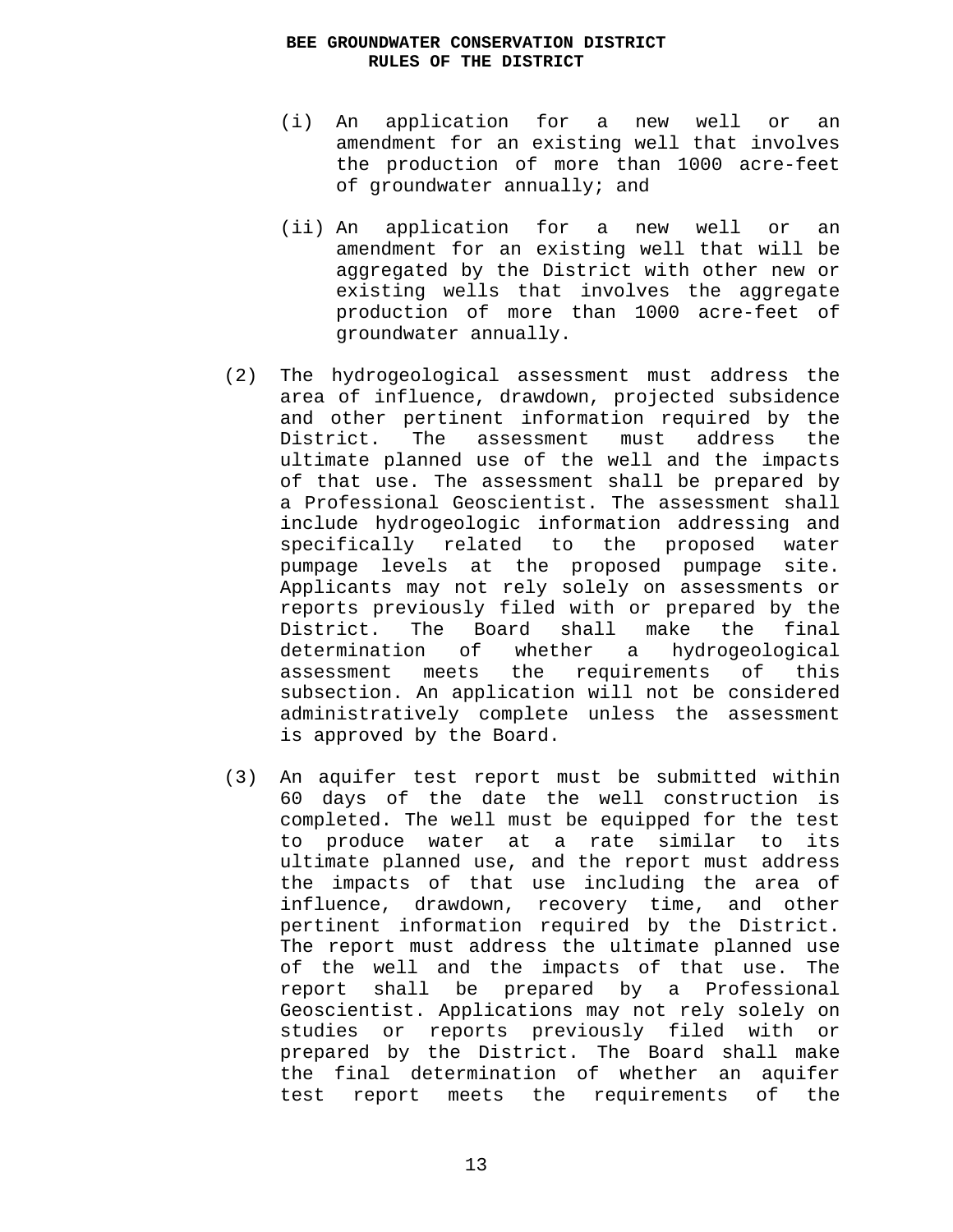subsection. Failure to submit an aquifer test report is a violation of these Rules and shall be grounds for cancellation of the permit.

- (4) The Board may add special provisions requiring the permittee to install monitoring wells or limit production to a level that will not cause unreasonable off-site impacts. "Unreasonable offsite impacts" include significant, sustained aquifer drawdown that may impact neighboring wells, result in subsidence, or cause significant impact on stream flows.
- (5) The requirements of this subsection do not apply to a permit application for a replacement well.

# **RULE 7 REQUIREMENTS OF DRILLER'S LOG, CASING AND PUMP DATA**

Complete records shall be kept and reports thereof made to the District concerning the drilling, maximum production potential, equipping and completion of all wells drilled. Such records shall include an accurate driller's log, any electric log made and any additional data concerning the description of the well, its maximum rate of production. Drilling records must be filed with the District within 90 days after completion of the well.

A well log and well registration form must be provided to the District prior to any production from the well except for production necessary to drilling, completing and testing the well.

# **RULE 8 PERMIT TERMS AND RENEWAL**

- (a) **Drilling Permits.** A drilling permit shall be valid for 180 days.
- (b) **Production Permits.** Production permits shall be valid for a period not to exceed five (5) years, at which time the permit may be renewed. The General Manager may renew a production permit for the same amount of withdrawal, point of withdrawal, place of use, and purpose of use without hearing or notice except that upon renewal, production permits shall be subject to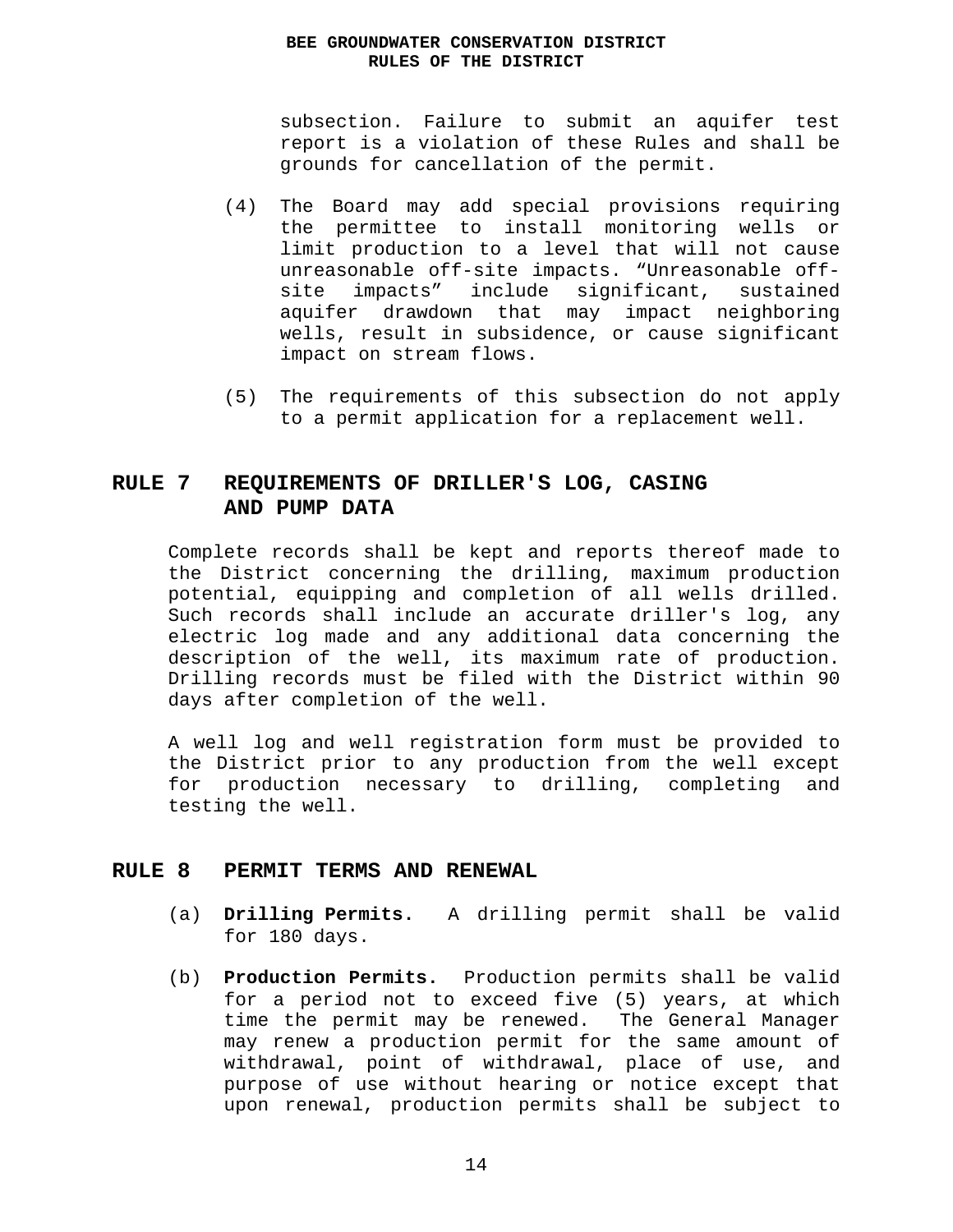any new criteria or pumping limitations established by these rules.

(c) **Transportation Permits.** Transportation permits shall be valid for three (3) years from the date of issuance if construction of the conveyance system has not been initiated prior to the issuance of the permit. Transportation permits shall be valid for thirty (30) years if construction of the conveyance system has been initiated prior to issuance of the permit or if construction of the conveyance system begins during the term of the initial 3 year permit.

# **RULE 9 PERMIT AMENDMENTS**

Permits may be amended by filing an amendment application with the board. Amendments shall be granted or denied following the same procedure and requirements of an original application.

# **RULE 10 WELL LOCATION AND COMPLETION**

After an application for a well permit has been granted, the well, if drilled, must be drilled within **thirty (30) feet** of the location specified in the permit. If the well should be commenced or drilled at a different location, the drilling or operation of such well may be enjoined by the Board.

All well drillers and persons having a well drilled, deepened, or otherwise altered shall adhere to the provisions of this Rule prescribing the location of wells and proper completion.

Wells may not be drilled within one hundred (100) feet of any property line. In addition, wells must be located so that the distance to any other existing well is at least one foot for each gallon-per-minute of production capacity of the new well. If the capacity of the well exceeds onethousand (1000) gallons-per-minute then the minimum spacing distance must be an additional one-half (1/2) foot for each gallon-per-minute in excess of one-thousand.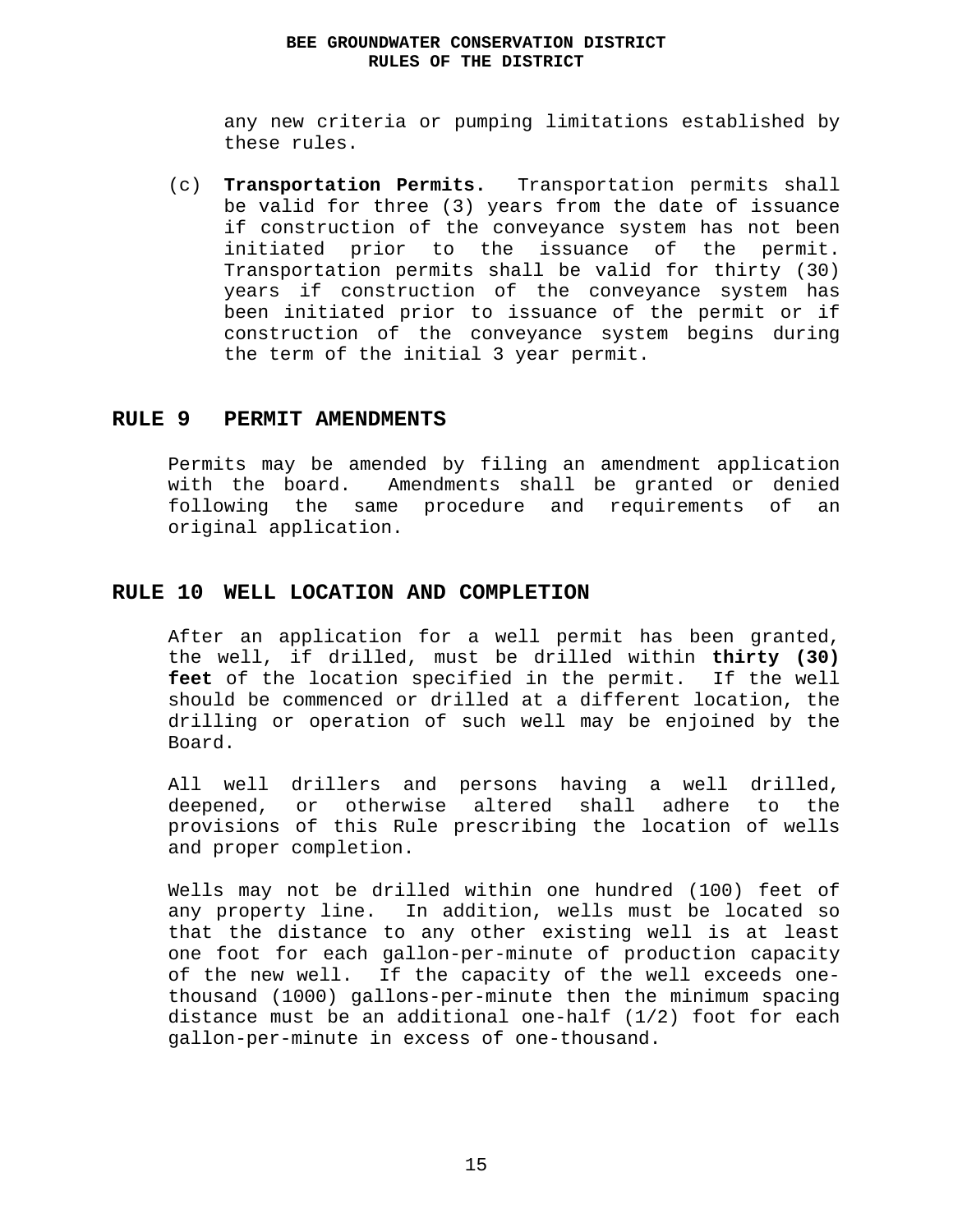#### EXAMPLES:

500 gallons per minute=500 feet 750 gallons per minute=750 feet 1000 gallons per minute=1000 feet 1250 gallons per minute=1375 feet 1500 gallons per minute=1750 feet 1750 gallons per minute=2125 feet

Any well capacity greater than 1750 gallons per minute must be located at least one-half mile from the nearest property line and one-mile from the nearest well.

For the purpose of preventing waste, the Board reserves the right in particular subterranean water zones or reservoirs to enter special orders increasing or decreasing distances provided by this requirement.

# **RULE 11 PRODUCTION LIMITATIONS**

- (a) A well or well system may only be permitted to be drilled and equipped for production of a cumulative total of ten (10) gallons per minute per contiguous acre owned or operated.
- (b) In no event may a well or well system be operated such that the total annual production exceeds one (1) acre foot of water per acre owned or operated. The maximum capacity of any new well shall be 640 acre feet per year.
- (c) All production permits are issued subject to future changes to these rules mandated by a determination by the Texas Water Development Board setting the modeled available groundwater in the District. Under no circumstances may the aggregate total of all production permits exceed the modeled available groundwater in the District.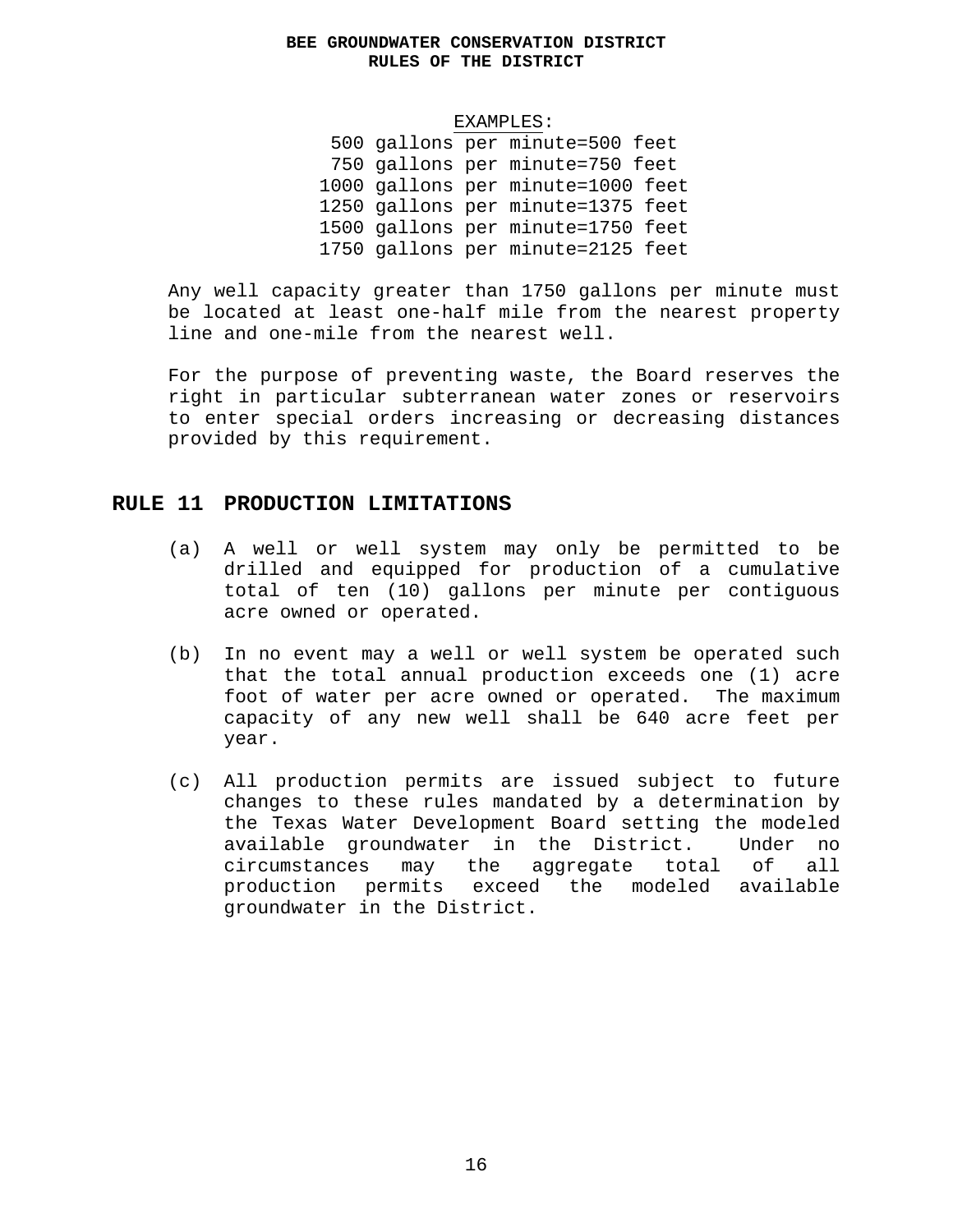# **RULE 12 EXCEPTIONS TO SPACING AND PRODUCTION RULES**

In order to protect rights of owners of interests in groundwater or to prevent waste, the Board may grant exceptions to the above spacing and production limitation rules. This rule may not be construed to limit the power of the Board, and the powers stated are cumulative of all other powers possessed by the Board.

Application for an exception to the spacing or production limitation rule must be submitted in writing to the District office on forms furnished by the District. The application must be accompanied by a plat or sketch, drawn to scale of one (1) inch equaling two thousand (2000) feet. The plat or sketch must show thereon the property lines of the lot where the well is located the location of any wells within one-half (1/2) mile of the well location. The application must also contain the names and addresses of all property owners adjoining the tract on which the well is located, and the owners of the wells within one-half (1/2) mile of the well location. The application and plat must be attested to by some person actually acquainted with the facts who subscribe and swear or affirm under oath before any person entitled to administer oaths, who must also sign and apply the seal of office to the attestation, that all the facts set out in the application are true and correct.

The hearing notice shall state that the application does not meet spacing requirements of the District, and an exception is requested by the applicant.

# **RULE 13 REWORKING OR REPLACING OF WELL**

A permit is not required to rework, redrill, or replace an existing well in a manner that will not change the existing well.

A permit is required to replace a well, or to rework, redrill, or reequip a well in a manner that would increase the rate of production of the well to a rate of production greater than 27.78 gallons per minute.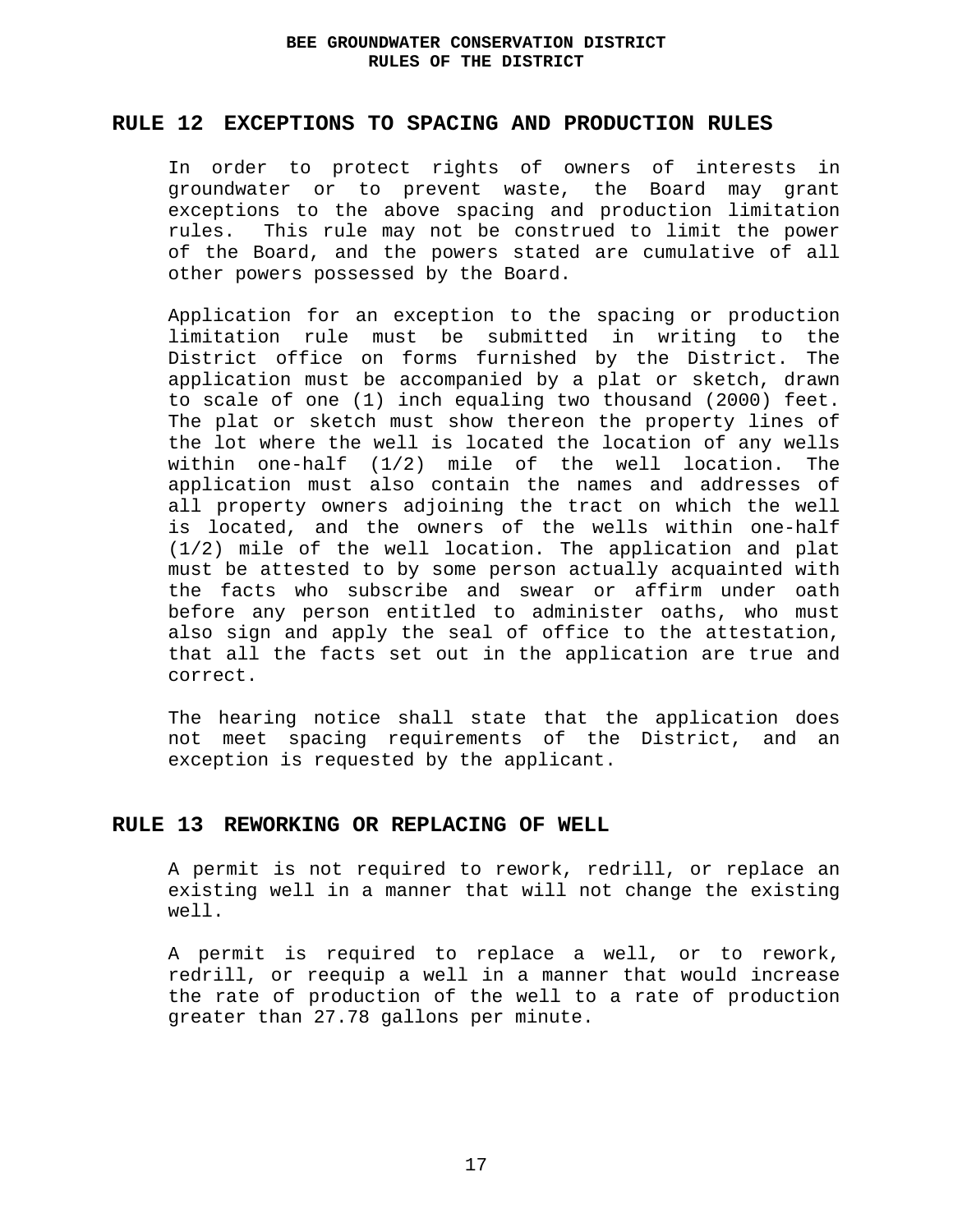# **RULE 14 EXEMPTIONS; EXCEPTION; LIMITATIONS**

- (a) A well drilled, completed, or equipped so that it is incapable of producing more than 27.78 gallons per minute is exempt from the requirement to obtain a drilling or production permit.
- (b) Except as provided by this section, a well owner is exempt from the requirement to obtain a permit for:
	- (1) drilling a water well used solely to supply water for a rig that is actively engaged in drilling or exploration operations for an oil or gas well permitted by the Railroad Commission of Texas provided that the person holding the permit is responsible for drilling and operating the water well and the water well is located on the same lease or field associated with the drilling rig; or
	- (2) drilling a water well authorized under a permit issued by the Railroad Commission of Texas under Chapter 134, Natural Resources Code, or for production from the well to the extent the withdrawals are required for mining activities regardless of any subsequent use of the water.
- (c) A previously granted exemption will be canceled and a well owner is required to obtain an operating permit if:
	- (1) the groundwater withdrawals that were exempted under Subsection (b)(1) are no longer used solely to supply water for a rig that is actively engaged in drilling or exploration operations for an oil or gas well permitted by the Railroad Commission of Texas; or
	- (2) the groundwater withdrawals that were exempted under Subsection (b)(2) are no longer necessary for mining activities or are greater than the amount necessary for mining activities specified in the permit issued by the Railroad Commission of Texas under Chapter 134, Natural Resources Code.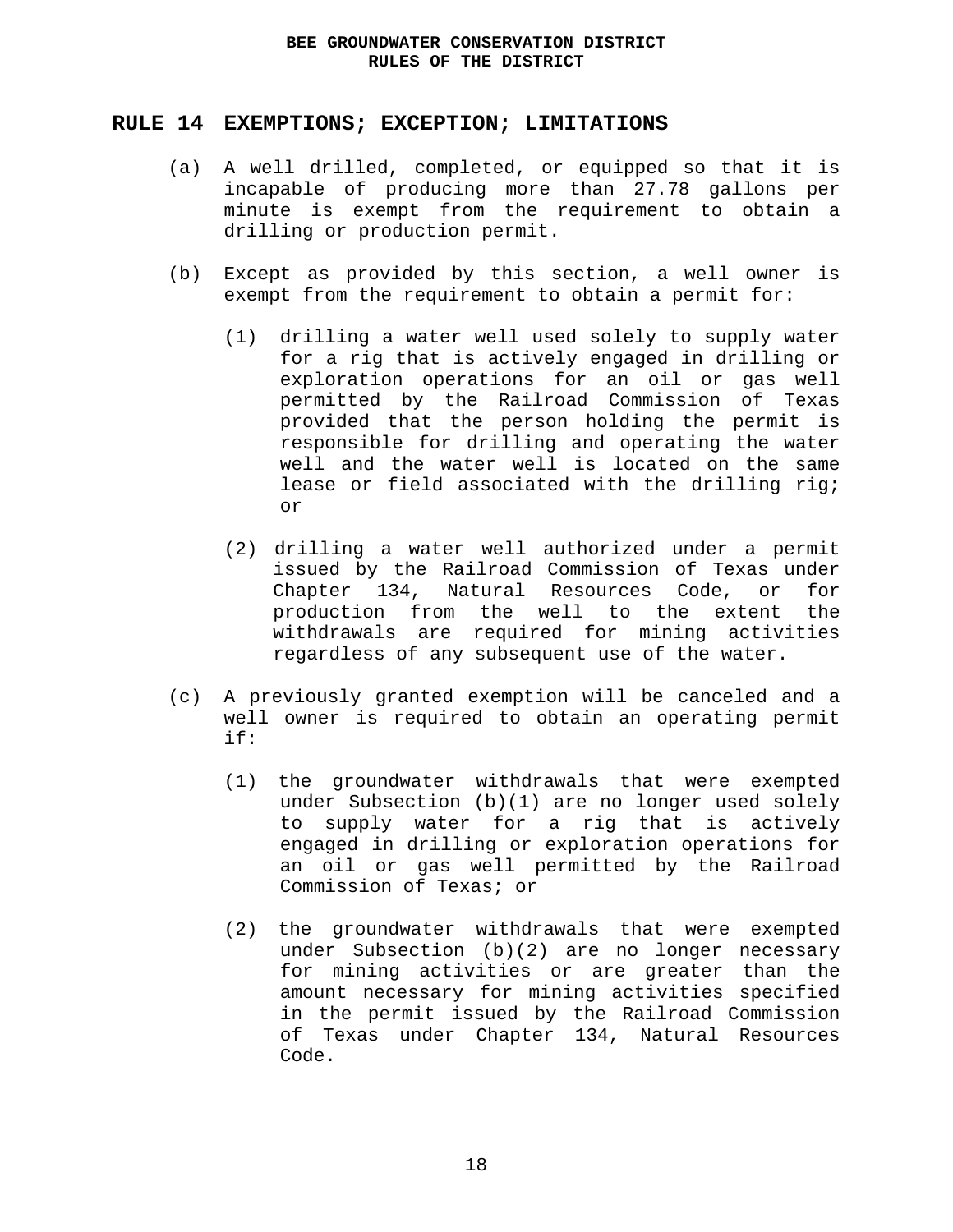- (d) An entity holding a permit issued by the Railroad Commission of Texas under Chapter 134, Natural Resources Code, that authorizes the drilling of a water well shall report monthly to the district:
	- (1) the total amount of water withdrawn during the month;
	- (2) the quantity of water necessary for mining activities; and
	- (3) the quantity of water withdrawn for other purposes.
- (e) All wells, including those exempt from the requirement to obtain a drilling permit except those exempted under Subsection (b)(2), must be drilled in compliance with the district's well spacing rules.
- (f) The district may not deny an application for a permit to drill and produce water for hydrocarbon production activities if the application meets all applicable rules as promulgated by the district.
- (g) As required by Section 36.117(h), Water Code, a well owner is required to:
	- (1) register the well; and
	- (2) equip and maintain the well to conform to the district's rules requiring installation of casing, pipe, and fittings to prevent the escape of groundwater from a groundwater reservoir to any reservoir not containing groundwater and to prevent the pollution or harmful alteration of the character of the water in any groundwater reservoir.
- (h) The driller of a well shall file with the district the well log required by Section 1901.251, Occupations Code, and, if available, the geophysical log.
- (i) An exemption provided under Subsection (a) does not apply to a well if the groundwater withdrawn is used to supply water for a subdivision of land for which a plat approval is required by Chapter 232, Local Government Code.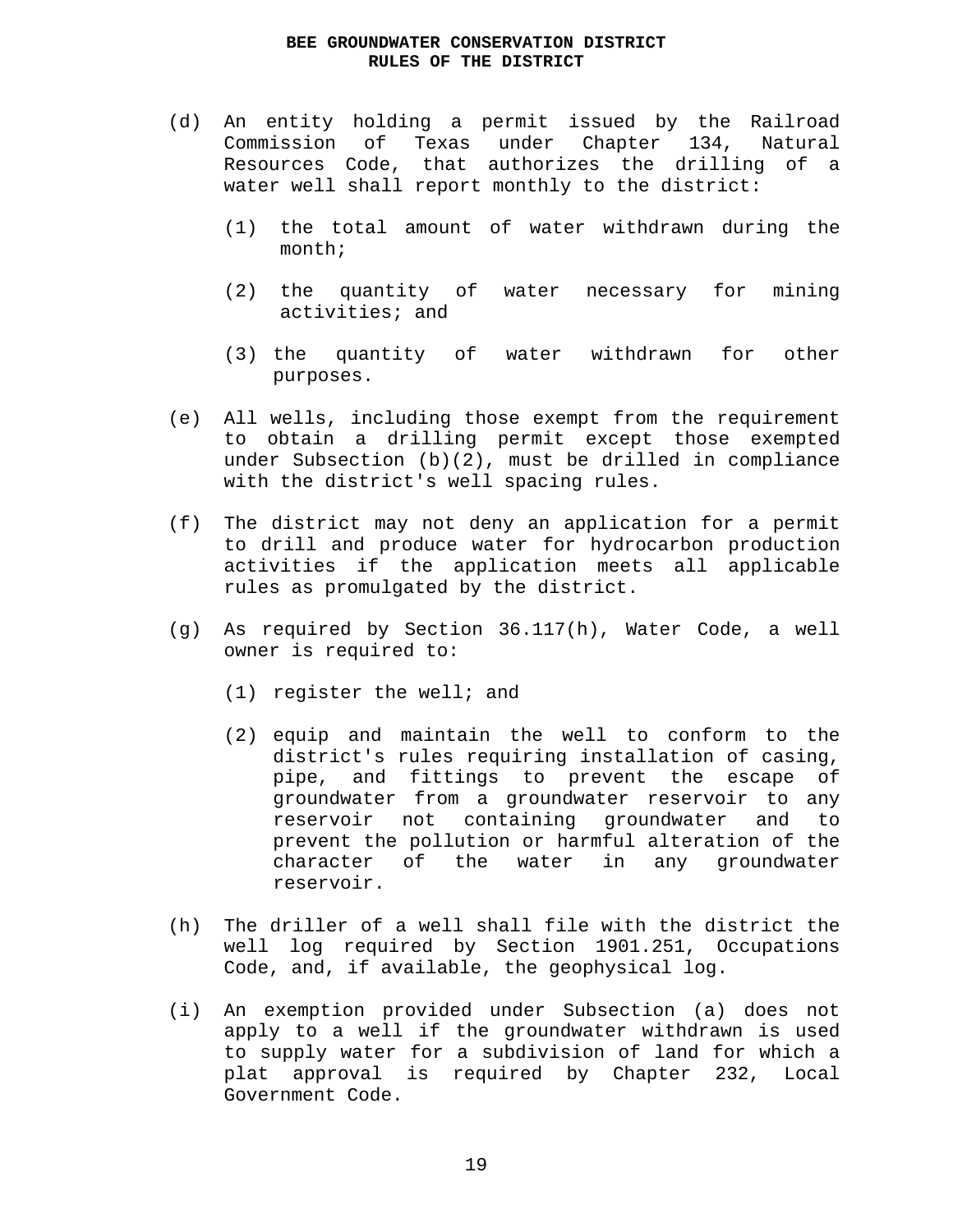(j) Groundwater withdrawn under an exemption provided in accordance with this section and subsequently transported outside the boundaries of the district is subject to any applicable production and export fees.

#### **RULE 15 REPEALED**

#### **RULE 16 RIGHT TO INSPECT AND TEST WELLS**

Upon approval by well owner, any authorized officer, employee, agent, or representative of the District shall have the right at all reasonable times to enter upon the lands where a well or wells may be located within the boundaries of the District. District staff may inspect any well or wells on the property, and may read any meter, weir box or other instrument for the purpose of measuring production of water from any well or wells on the property. District staff may take any necessary action to determine the pumping capacity of any well or wells on the property.

Any authorized officer, employee, agent, or representative of the District shall have the right at reasonable times to enter upon any land upon which a well or wells may be located within the boundaries of the District for the purposes of testing the pump and the power unit of the well or wells, or making any other reasonable and necessary inspections and tests that may be required or necessary for enforcement of these rules.

# **RULE 17 REPEALED**

#### **RULE 18 OPEN WELLS TO BE CAPPED**

Abandoned wells must be permanently plugged. It shall be the responsibility of the land owner to ensure every abandoned well on that person's property is properly plugged. Officers, agents and employees of the District are authorized to serve or cause to be served written notice upon any owner or operator of a well in violation of this rule, thereby requesting such owner or operator to permanently plug the well. In the event any owner or operator fails to comply within ten (10) days, any officer,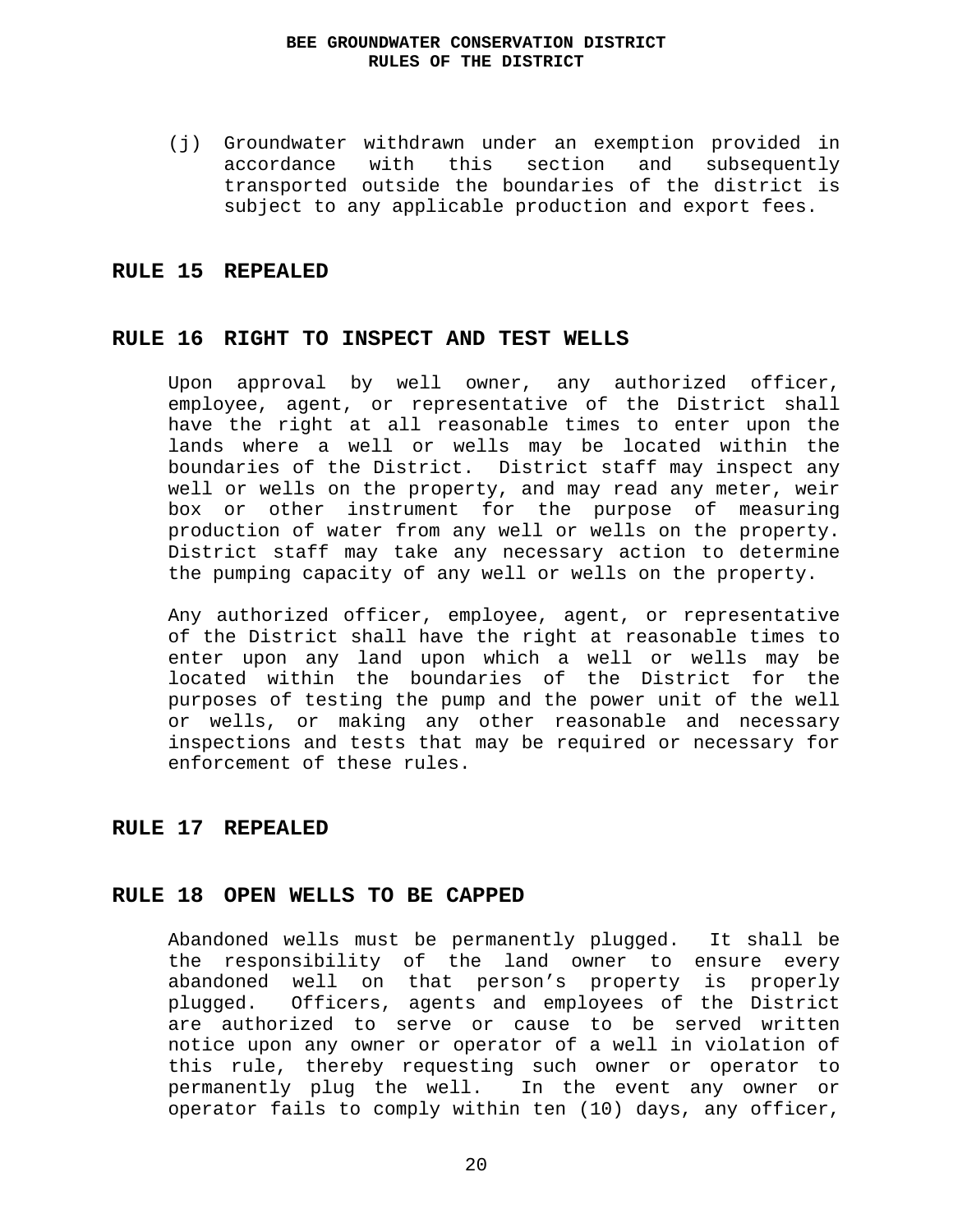agent or employee of the District may any abandoned well in a manner complying with this rule, and all expenditures incurred shall constitute a lien upon the land where the well is located.

# **RULE 19 RULES GOVERNING CONTESTED CASE HEARINGS**

- (a) **Applicability.** Contested case hearings may be requested in connection with the following applications:
	- (1) drilling permits;
	- (2) production permits;
	- (3) transportation permits; and
	- (4) amendment to any existing permit.
- (b) **Pre-hearing Conference.** The Board will process a protest against an application by first determining if the protestant is entitled to a contested case hearing. Persons have a personal justiciable interest in and are entitled to a contested case hearing on applicable applications if that person owns a registered or permitted well that may be adversely impacted if the protested application is granted. A pre-hearing conference may be held to consider any matter that may expedite the hearing or otherwise facilitate the hearing process.

Matters that may be considered at a pre-hearing conference include, but are not limited to:

- (1) designation of parties;
- (2) consolidation of other applications pertinent to this application or hearing;
- (3) additional formulation and simplification of issues;
- (4) referral of parties to an alternative dispute resolution procedure;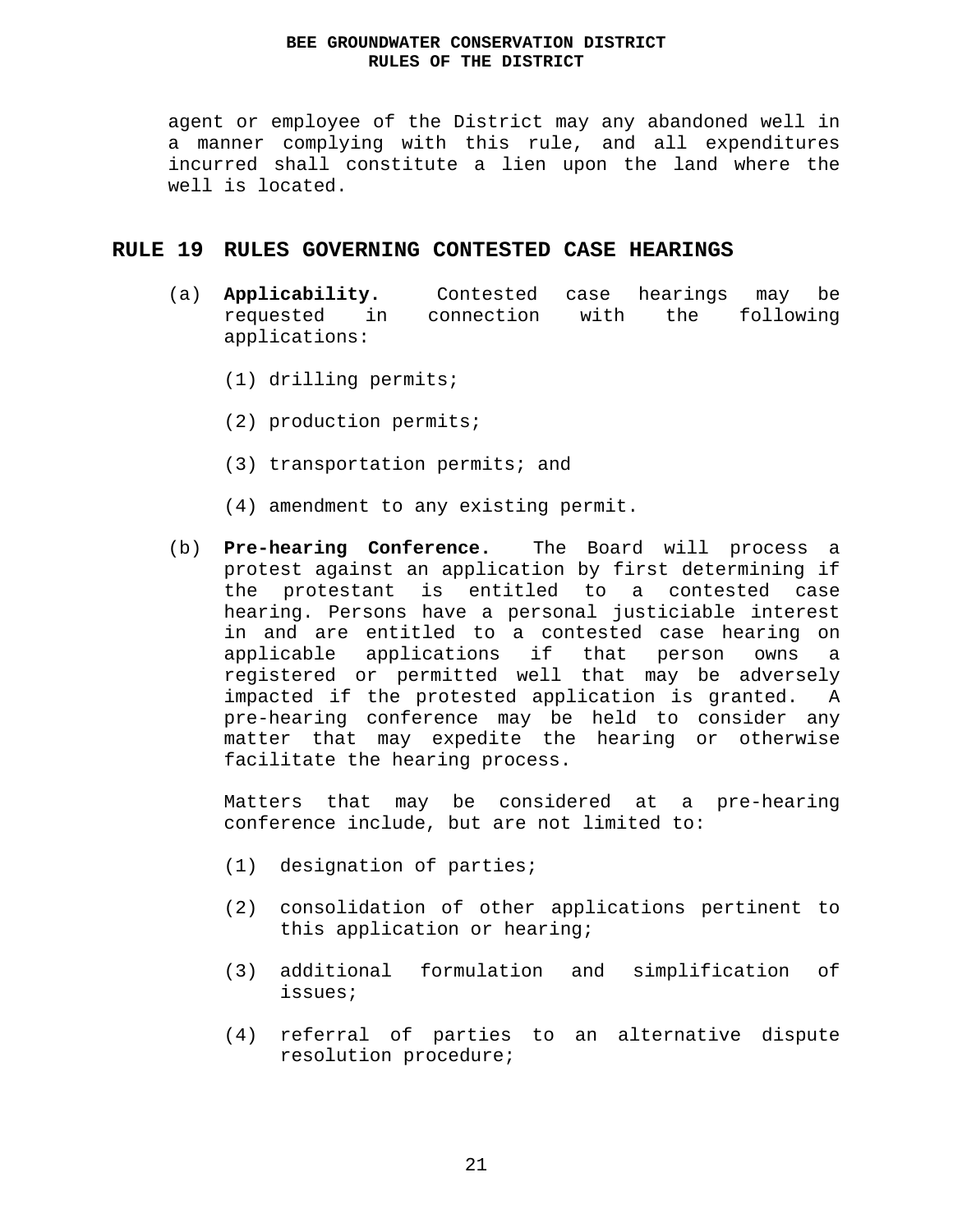- (5) the necessity or desirability of amending applications or other pleadings;
- (6) possibility of making admissions or stipulations;
- (7) establishing a Discovery Control Plan;
- (8) identifying and specifying of the number of witnesses;
- (9) filing and exchange of prepared testimony and exhibits; and
- (10) establishing procedure at the hearing.
- (c) **Notice.** A pre-hearing conference may be held at a date, time, and place stated in the notice provided to those persons entitled to notice and may be continued from time to time and place to place, at the discretion of the presiding officer.
	- (1) After a hearing request is timely filed the District staff will schedule a preliminary hearing to consider the request.
	- (2) At least 20 days prior to the preliminary hearing the District staff will provide notice to the applicant, general manager and any persons who timely filed a hearing request.
	- (3) Affected persons may submit a written response to the hearing request no later than 10 days before a Board meeting at which the Board will evaluate that request. Responses must be filed with the District and served on the general manager, the applicant and any other persons who timely filed a hearing request in connection with that matter.
	- (4) The person requesting a hearing may submit a written reply to a response no later than 5 days before the scheduled Board meeting at which the Board will evaluate the hearing request. All replies shall be filed with the District and served on the same day on the general manager, the applicant, and any other person who timely filed a hearing request.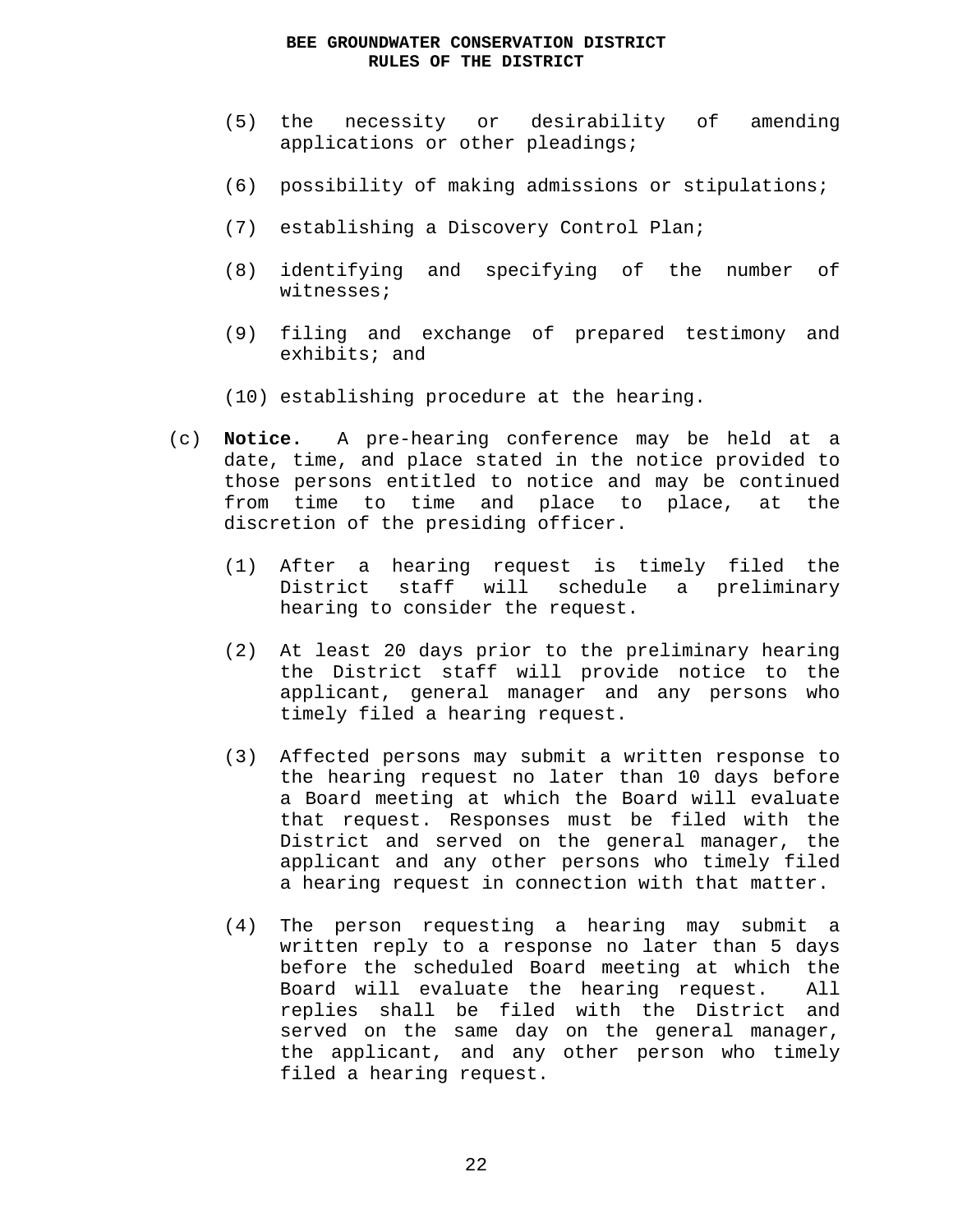(5) The Board may refer the hearing request to SOAH instead of scheduling the hearing before the Board. Following the hearing, SOAH will provide a proposal for decision to the Board of Directors for action by the Board.

# (d) **Action by Board.**

- (1) The determination of whether a hearing request should be granted is not a contested case hearing.
- (2) The Board will evaluate the hearing request at a scheduled Board meeting and may determine that the person requesting the hearing:
	- (i) does not have a personal justiciable interest related to the application and deny the hearing request; or
	- (ii) has a personal justiciable interest relating to the application and schedule the application to a contested case hearing.
- (3) If the Board grants the request for a contested case hearing, the Board shall assign a Hearings examiner or delegate the matter to SOAH. The Hearings examiner shall:
	- (i) schedule a preliminary hearing;
	- (ii) at least 21 days after the preliminary hearing, schedule an evidentiary hearing; and
	- (iii) following the evidentiary hearing, prepare a proposal for decision including proposed findings of fact and conclusions of law, and transmit that proposal to the Board.
- (4) The Board shall schedule a final hearing where it will consider the evidence and testimony presented during the evidentiary hearing and the hearings examiner's proposal for decision.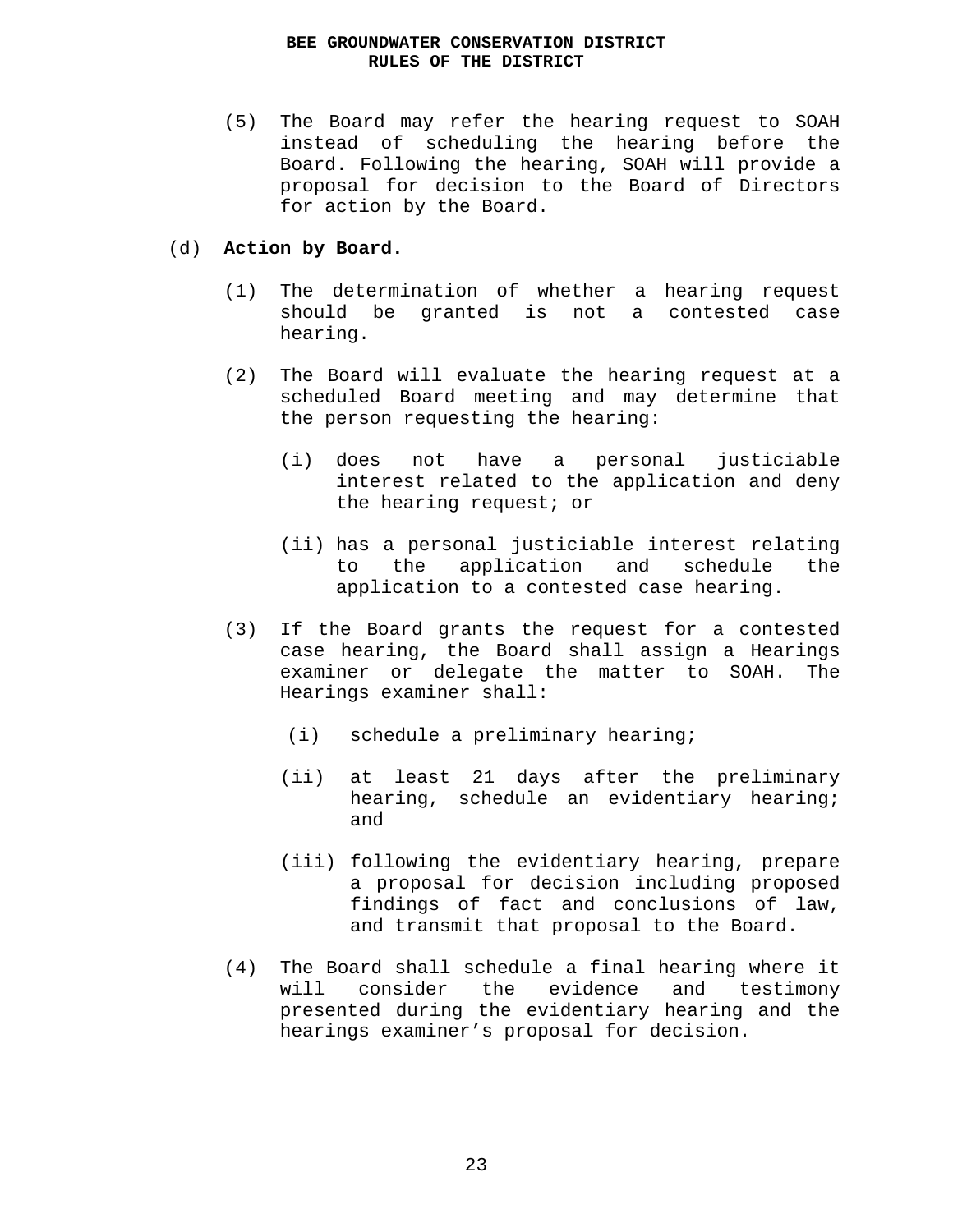- (5) Following the final hearing, the Board may:
	- (i) grant the application;
	- (ii) grant the application with conditions; or
	- (iii) deny the application.

#### (e) **Delegation to SOAH.**

- (1) By order, the Board may delegate to SOAH the authority to conduct hearings designated by the Board.
- (2) If the Board refers a contested case hearing to SOAH, then the applicable rules of practice and procedure of SOAH (1 TEX. ADMIN. CODE Ch. 155) govern any contested case hearing of the District, as supplemented by this subchapter.
- (3) If the Board refers a contested case hearing to SOAH, the administrative law judge who conducts the contested case hearing shall serve as the hearings examiner and consider applicable District rules and policies in conducting the hearing. However, the District may not supervise the administrative law judge.
- (4) If the Board refers a contested case hearing to SOAH, the District may not attempt to influence the findings of facts or the administrative law judge's application of the law in a contested case hearing except by proper evidence and legal argument.
- (5) If requested by the applicant or other party to a contested case, a district shall contract with the State Office of Administrative Hearings to conduct the hearing. The party must file such a request not later than the 14th day before the date the evidentiary hearing is scheduled to begin. The Board order granting the contested case hearing may designate a location for the hearing inside the boundaries of the District or in Travis County at a location designated by SOAH. The party requesting the hearing before the SOAH shall pay all costs associated with the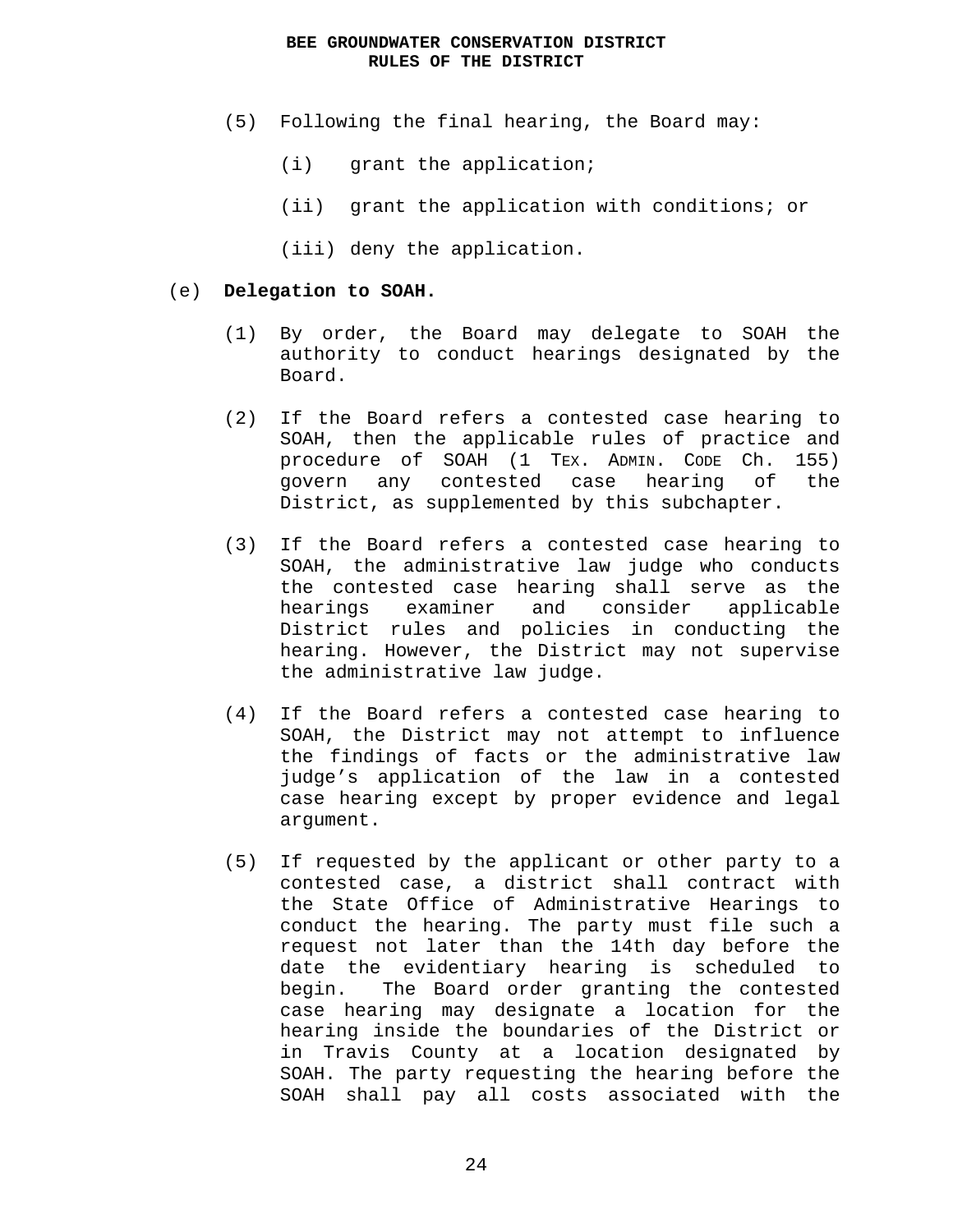contract for the hearing and shall, before the hearing begins, deposit with the district an amount sufficient to pay the contract amount. At the conclusion of the hearing, the district shall refund any excess money to the paying party.

# (f) **Conducting a Contested Case Hearing by SOAH.**

- (1) When an application is referred to contested case hearing by the Board, the District will file all applicable documents to have the matter referred to SOAH.
- (2) In referring the case to contested case hearing, the District will:
	- (i) notify the administrative law judge of the applicable burden of proof for the applicant to establish all of the prima facie elements;
	- (ii) identify for the administrative law judge any additional issues that have been raised in the request(s) for contested case hearing; and
	- (iii) provide the administrative law judge with a written statement of applicable rules and policies of the District.

#### (g) **Service of Documents.**

- (1) For any document filed with the District or the hearings examiner in a contested case, the person filing that document must serve a copy on all parties at or before the time that the request is filed.
- (2) A document presented for filing must contain a certificate of service indicating the date and manner of service and the name and address of each person served. The District may authorize a document to be filed without a certificate of service but will require the certificate be served within three days thereafter.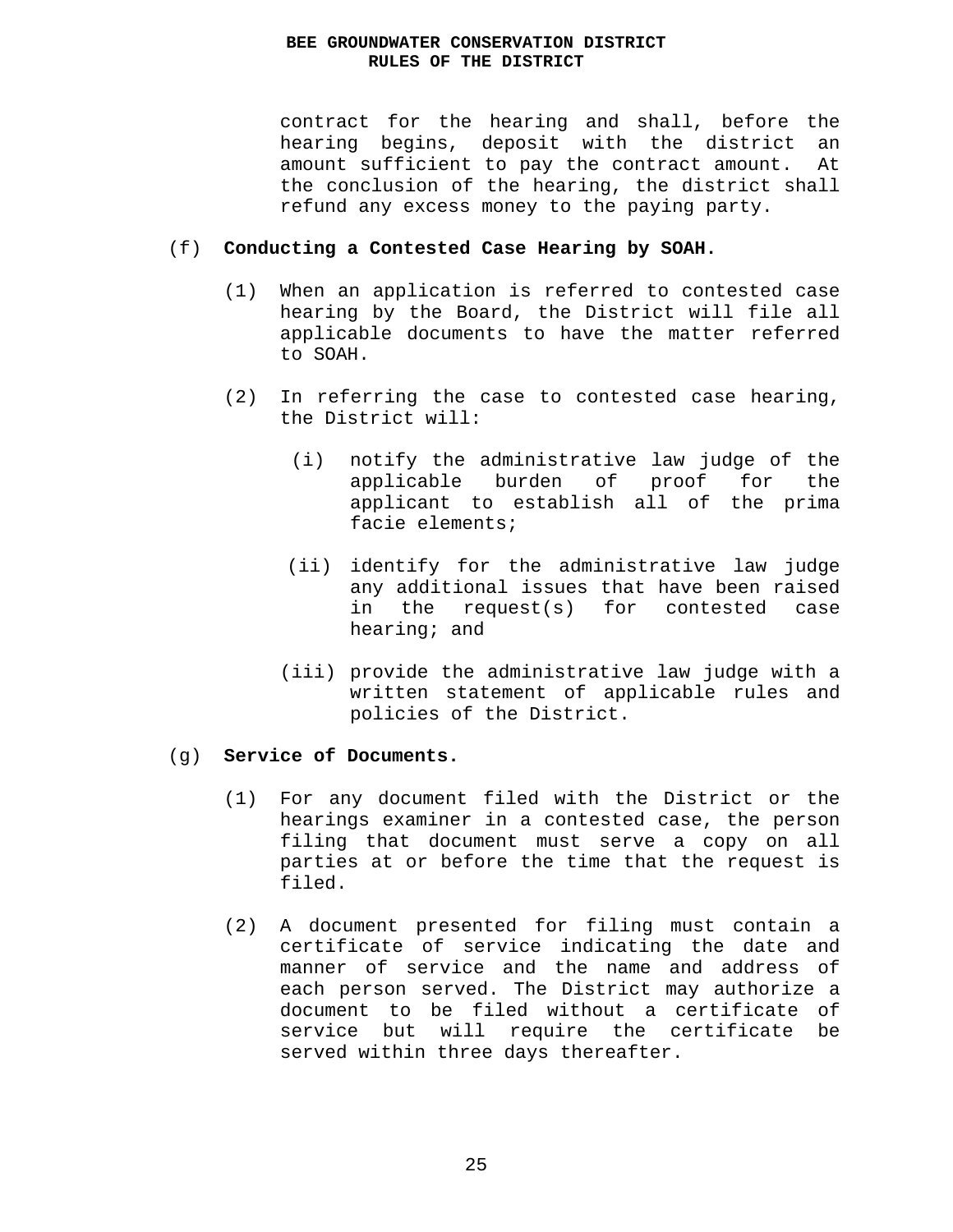- (h) **Assessing Reporting and Transcription Costs.** Upon the timely request of any party, or at the discretion of the presiding officer, the presiding officer may assess reporting and transcription costs to one or more of the parties. The presiding officer will consider the following factors in assessing reporting and transcription costs:
	- (1) the party who requested the transcript;
	- (2) the financial ability of the party to pay the costs;
	- (3) the extent to which the party participated in the hearing;
	- (4) the relative benefits to the various parties of having a transcript;
	- (5) the budgetary constraints of a governmental entity participating in the proceedings; and
	- (6) any other factor that is relevant to a just and reasonable assessment of costs.

 In any proceeding where the assessment of reporting or transcription costs is an issue, the presiding officer will provide the parties an opportunity to present evidence and argument on the issue. A recommendation regarding the assessment of costs will be included in the presiding officer's report to the Board.

- (i) **Designation of Parties.** Parties to a hearing may be designated on the first day of hearing, or at such other time as the presiding officer determines. Only persons who have a personal justiciable interest related to a legal right, duty, privilege, power, or economic interest that is within the district's regulatory authority and affected by a permit or permit amendment application may be admitted as parties. Persons that only have an interest common to members of the public may not be admitted as parties. The following are parties in all contested cases:
	- (1) the general manager;
	- (2) the applicant; and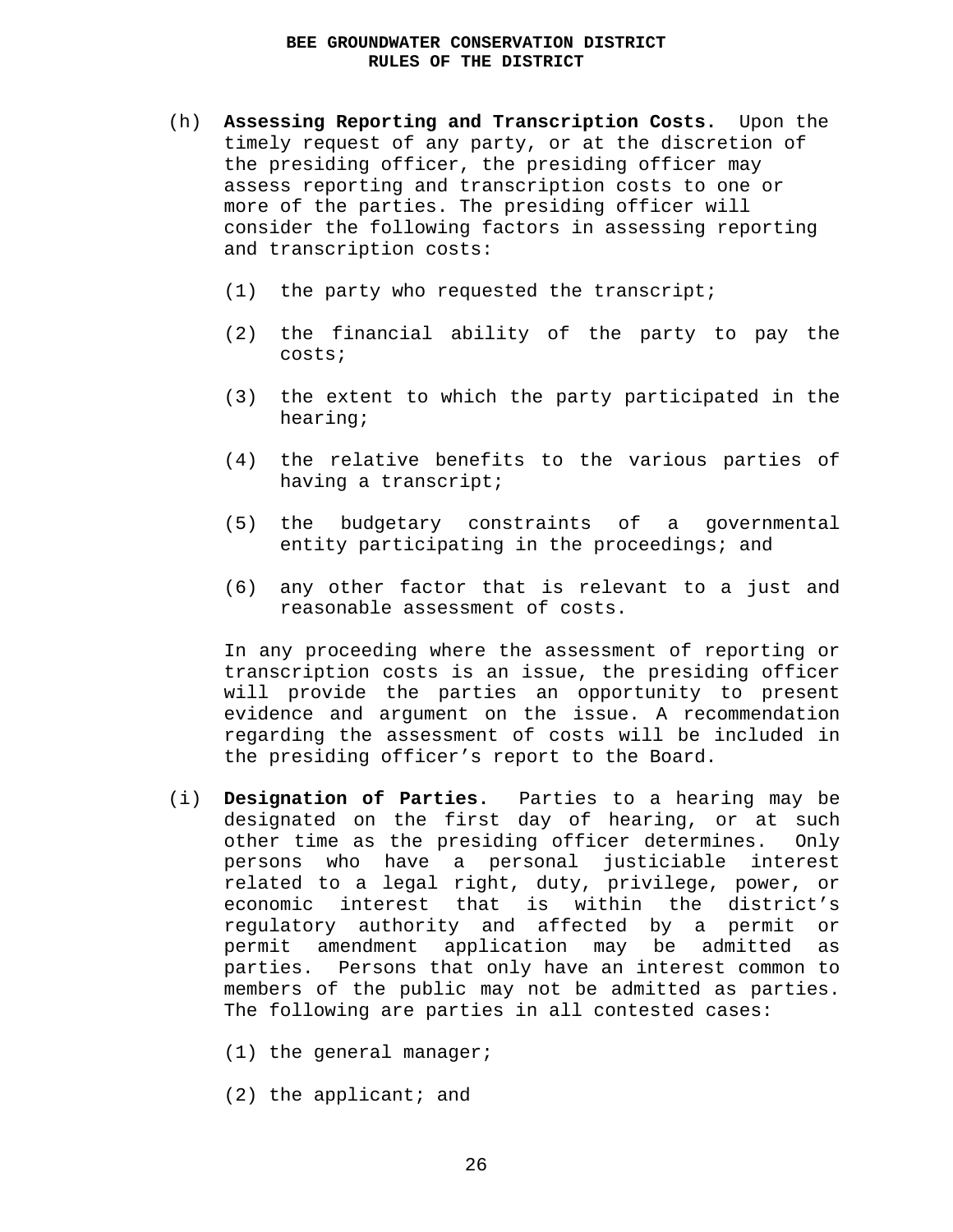- (3) a person who is granted a contested case hearing by Board action.
- (j) **Rights of Designated Parties.** Subject to the direction and orders of the presiding officer, parties have the right to conduct discovery, present a direct case, cross-examine witnesses, make oral and written arguments, obtain copies of all documents filed in the proceeding, receive copies of all notices issued by the District concerning the proceeding, and otherwise fully participate in the proceeding.
- (k) **Persons Not Designated Parties.** At the discretion of the presiding officer, persons not designated as parties to a proceeding may submit comments or statements, orally or in writing. Comments or statements submitted by non-parties may be included in the record to inform the Board regarding various concerns or issues related to the application and may be considered as evidence if corroborated by sworn testimony or exhibits properly admitted into evidence by a party.
- (l) **Interpreters for Deaf Parties and Witnesses.** If a party or subpoenaed witness in a contested case is deaf, the party who subpoenaed the witness will provide an interpreter whose qualifications are approved by the State Commission for the Deaf and Hearing Impaired to interpret the proceedings for that person.
- (m) **Agreements to be in Writing.** No agreement between parties or their representatives affecting any pending matter will be considered by the presiding officer unless it is in writing, signed, and filed as part of the record, or unless it is announced at the hearing and entered of record.
- (n) **Discovery.** Discovery will be conducted upon such terms and conditions, and at such times and places, as directed by the presiding officer. Unless specifically modified by these Rules or by order of the presiding officer, discovery will be governed by, and subject to the limitations set forth in, the Administrative Procedure Act (APA), Texas Government Code §2001.001 et seq., as amended, and the State Office of Administrative Hearings (SOAH) Rules of Procedure, as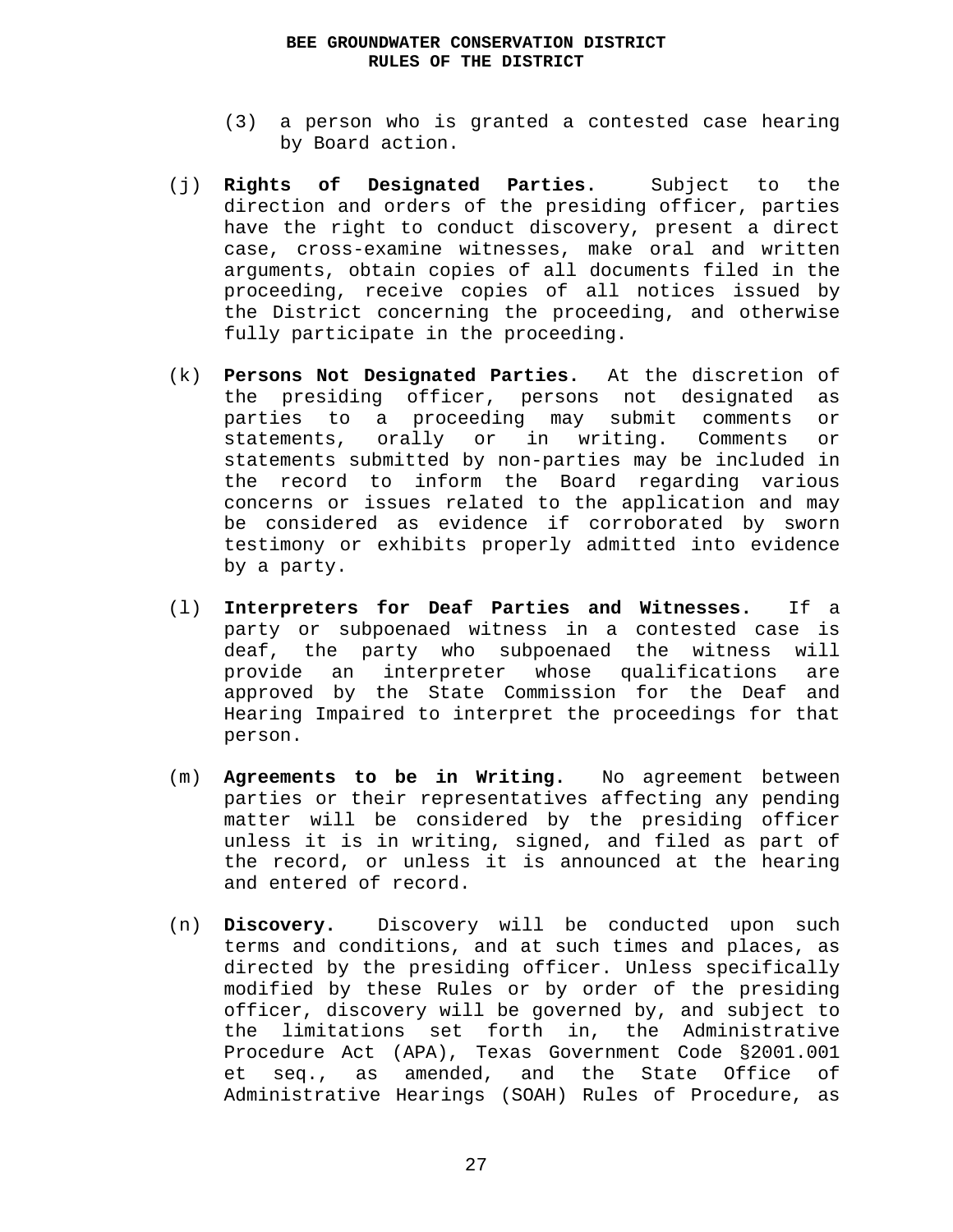amended. In addition to the forms of discovery authorized under the APA and SOAH Rules, the parties may exchange informal requests for information, either by agreement or by order of the presiding officer. Discovery commences at the time indicated in the Discovery Control Plan as approved by the presiding officer.

(o) **Subpoenas.** Requests for issuance of subpoenas or commissions in a contested case shall be in writing and directed to the Board. A party requesting the issuance of a subpoena shall file an original and one copy of the request with the General Manager, which shall arrange for the request to be presented to the Board at a regular or special meeting of the Board, in compliance with the Open Meetings Act and other applicable law. If good cause is shown for the issuance of a subpoena, the Board shall issue the subpoena or request that the Hearings Examiner issue the subpoena, in compliance with §2001.089 of the Texas Government Code.

# (p) **Ex Parte Communications.**

- (1) For applications for which there is a right to a contested case hearing, a member of the Board may not, at any time after the application has been filed and before the Board has taken final action, communicate, directly or indirectly, about any issue of fact or law with any representative of the District or other designated party to the application, except on notice and opportunity for all parties to participate.
- (2) Subsection (a) does not apply if:
	- (i) the Board member abstains from voting on a matter in which he or she engaged in ex parte communications;
	- (ii) the communications are by and between members of the Board consistent with the Texas Open Meetings Act;
	- (iii) the communications are with District staff who have not participated in any hearing in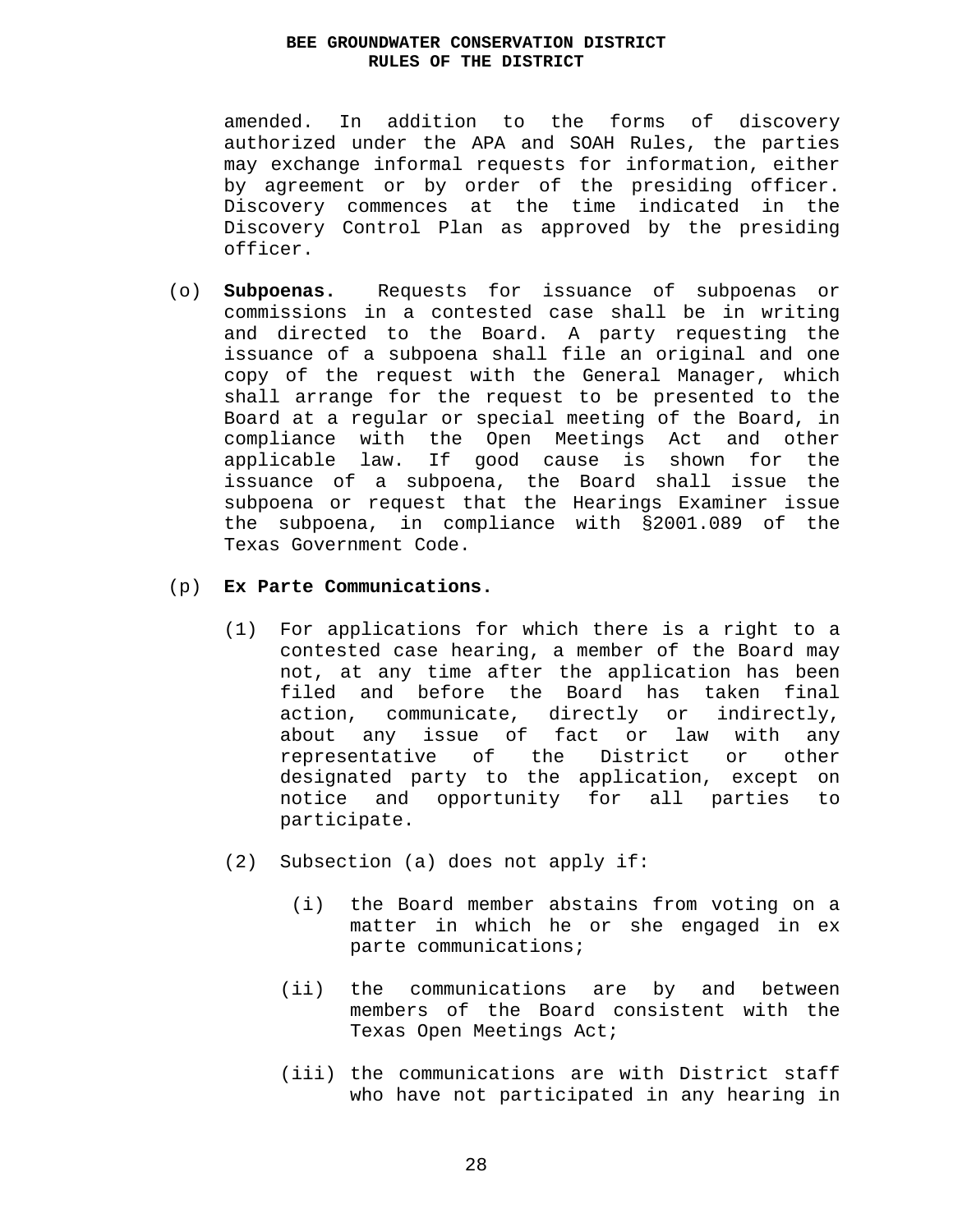the contested case for the purpose of using the special skills or knowledge of the staff in evaluating the evidence; or

- (iv) the communications are with legal counsel representing the Board of Directors.
- (q) **Compelling Testimony; and Swearing Witnesses.** Except where expressly limited by statute, such as under Government Code Section 2009.054, the presiding officer may compel any person to testify who is necessary, helpful, or appropriate to the hearing. The presiding officer shall administer the oath in a manner calculated to impress the witness with the importance and solemnity of the promise to adhere to the truth.

# (r) **Evidence.**

(1) Except as modified by these Rules, the Texas Rules of Civil Evidence govern the admissibility and introduction of evidence; however, evidence not admissible under the Texas Rules of Civil Evidence may be admitted if it is of the type commonly relied upon by reasonably prudent persons in the conduct of their affairs. In addition, evidence may be stipulated by agreement of all parties. Evidence that is irrelevant, immaterial, or unduly repetitious shall be excluded. The rules of privilege recognized by law shall be given effect. An objection to an evidentiary offer may be made and shall be noted in the record.

Evidence may be received in writing if:

- (i) it will expedited the hearing; and
- (ii) the interests of the parties will not be substantially prejudiced.
- (2) A copy or excerpt of documentary evidence may be received if an original document is not readily available. On request, a party shall be given an opportunity to compare the copy or excerpt with the original document. A party may conduct crossexamination required for a full and true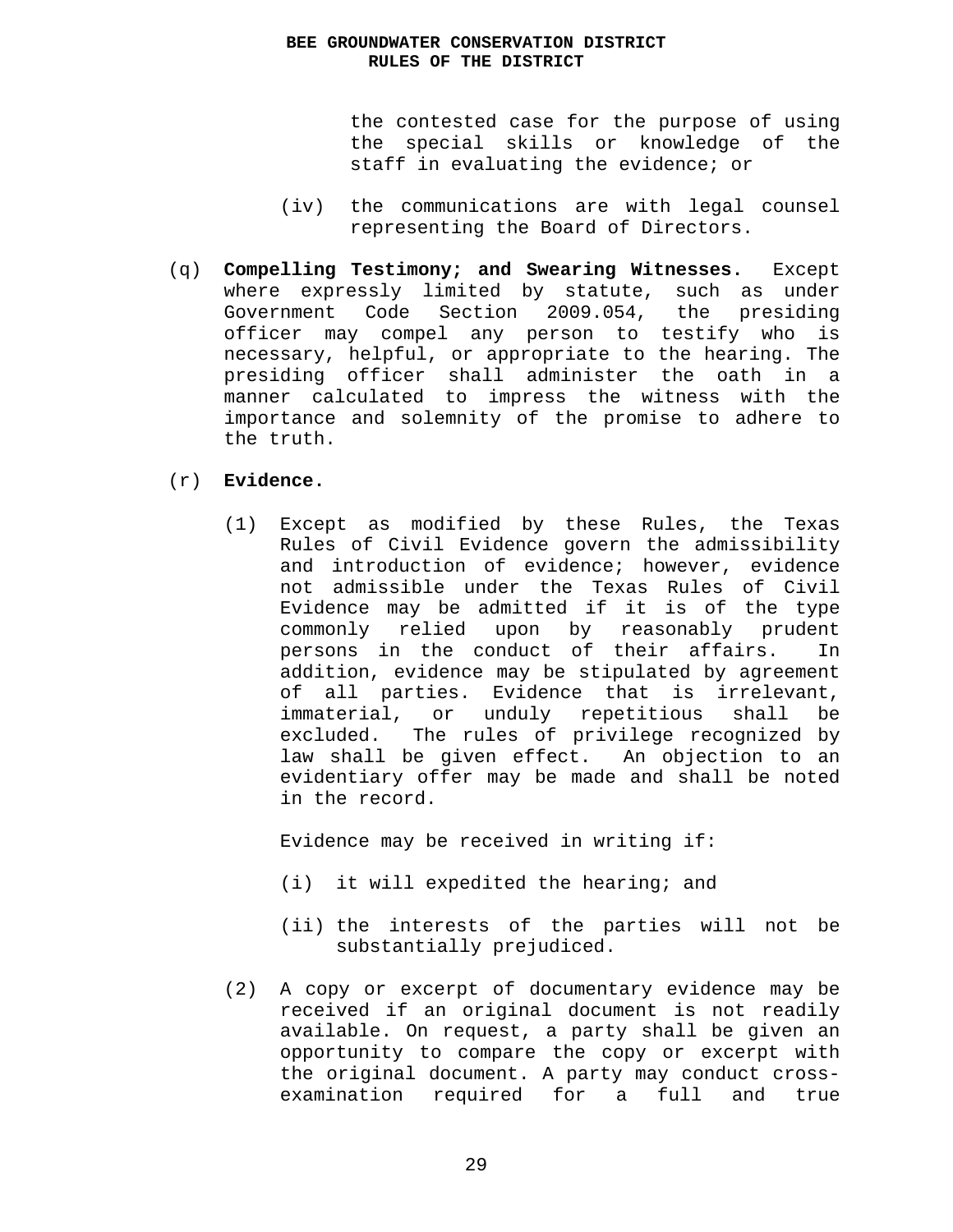disclosure of the facts. Witnesses may be sworn and their testimony taken under oath.

- (3) Official notice may be taken of:
	- (i) all facts that are judicially cognizable; and
	- (ii) generally recognized facts within the area of the District's specialized knowledge. Each party shall be notified either before or during the hearing, or by reference in a preliminary report or otherwise, of the material officially noticed, including staff memoranda or information. Each party is entitled to an opportunity to contest material that is officially noticed. The special skills or knowledge of District staff may be used in evaluating the evidence.
- (s) **Written Testimony.** Testimony may be received in written form if the proceeding will be expedited and the interests of the parties not substantially prejudiced by doing so. The written testimony of a witness, either in narrative or question and answer form, may be admitted into evidence upon the witness being sworn and identifying the testimony as a true and accurate record of what the testimony would be if given orally. The witness will be subject to clarifying questions and to cross-examination, and the prepared testimony will be subject to objection.
- (t) **Requirements for Exhibits.** Exhibits of a documentary character must be of a size that will not unduly encumber the files and records of the District. All exhibits must be numbered and, except for maps and drawings, may not exceed 8-1/2 by 11 inches in size.
- (u) **Abstracts of Documents.** When documents are numerous, the presiding officer may receive in evidence only those that are representative and may require the abstracting of relevant data from the documents and the presentation of the abstracts in the form of an exhibit. Parties have the right to examine the documents from which the abstracts are made.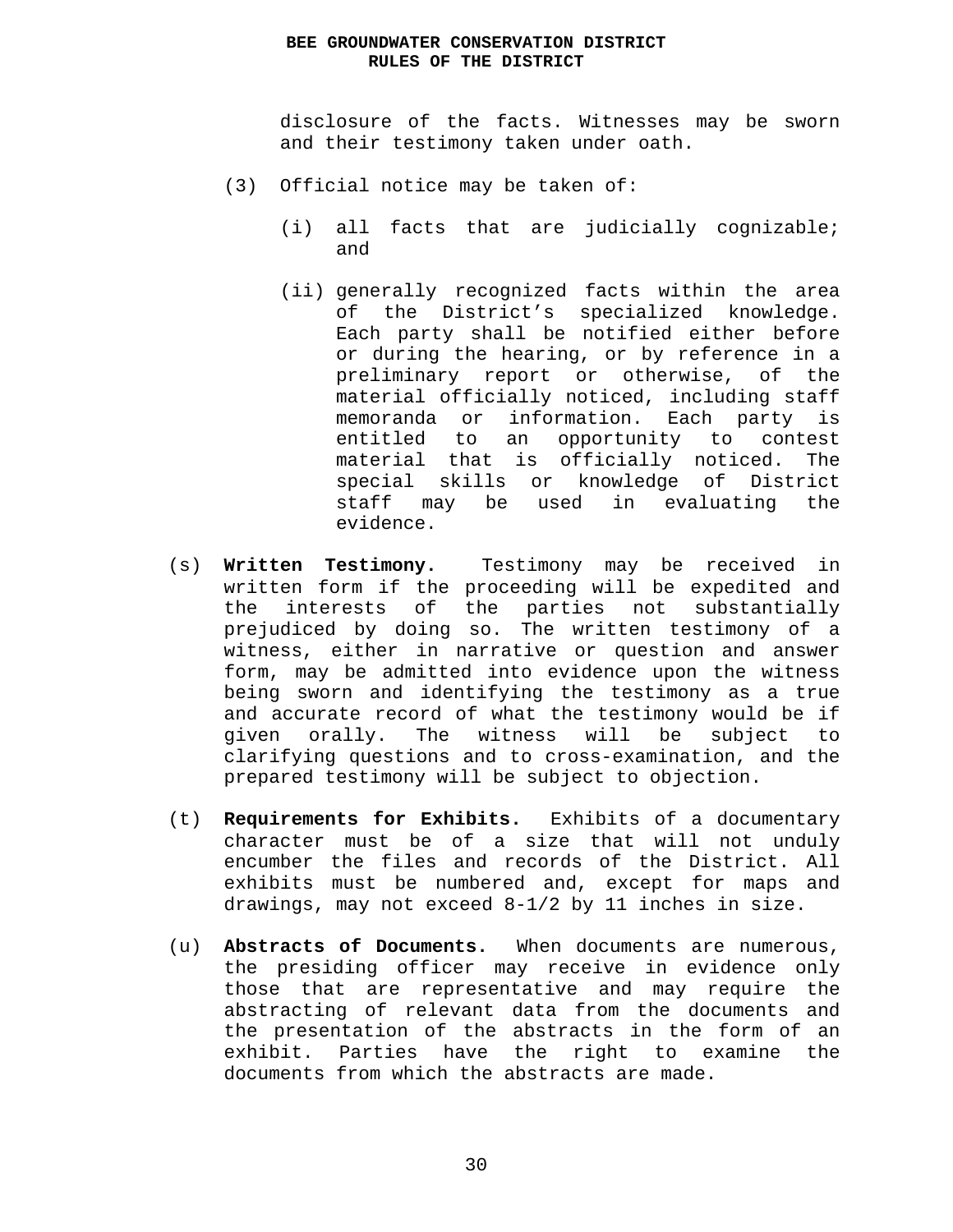- (v) **Introduction and Copies of Exhibits.** Each exhibit offered shall be tendered for identification and placed in the record. Copies must be furnished to the presiding officer and to each of the parties, unless the presiding officer rules otherwise.
- (w) **Excluding Exhibits.** In the event an exhibit has been identified, objected to, and excluded, it may be withdrawn by the offering party. If withdrawn, the exhibit will be returned and the offering party waives all objections to the exclusion of the exhibit. If not withdrawn, the exhibit shall be included in the record for the purpose of preserving the objection to excluding the exhibit.
- (x) **Official Notice.** The presiding officer may take official notice of all facts judicially cognizable. In addition, official notice may be taken of generally recognized facts within the area of the District's specialized knowledge.
- (y) **Documents in District Files.** Extrinsic evidence of authenticity is not required as a condition precedent to admissibility of documents maintained in the files and records of the District.
- (z) **Oral Argument.** At the discretion of the presiding officer, oral arguments may be heard at the conclusion of the presentation of evidence. Reasonable time limits may be prescribed. The presiding officer may require or accept written briefs in lieu of, or in addition to, oral arguments. When the matter is presented to the Board for final decision, further oral arguments may be heard by the Board.
- (aa) **Continuances.** 
	- (1) The Board may continue a hearing related to a contested case under the jurisdiction of the Board from time to time and from place to place.
	- (2) The notice of the hearing must indicate the times and places at which the hearing may be continued.
	- (3) If a hearing is not concluded on the day it begins, the Board shall, to the extent possible,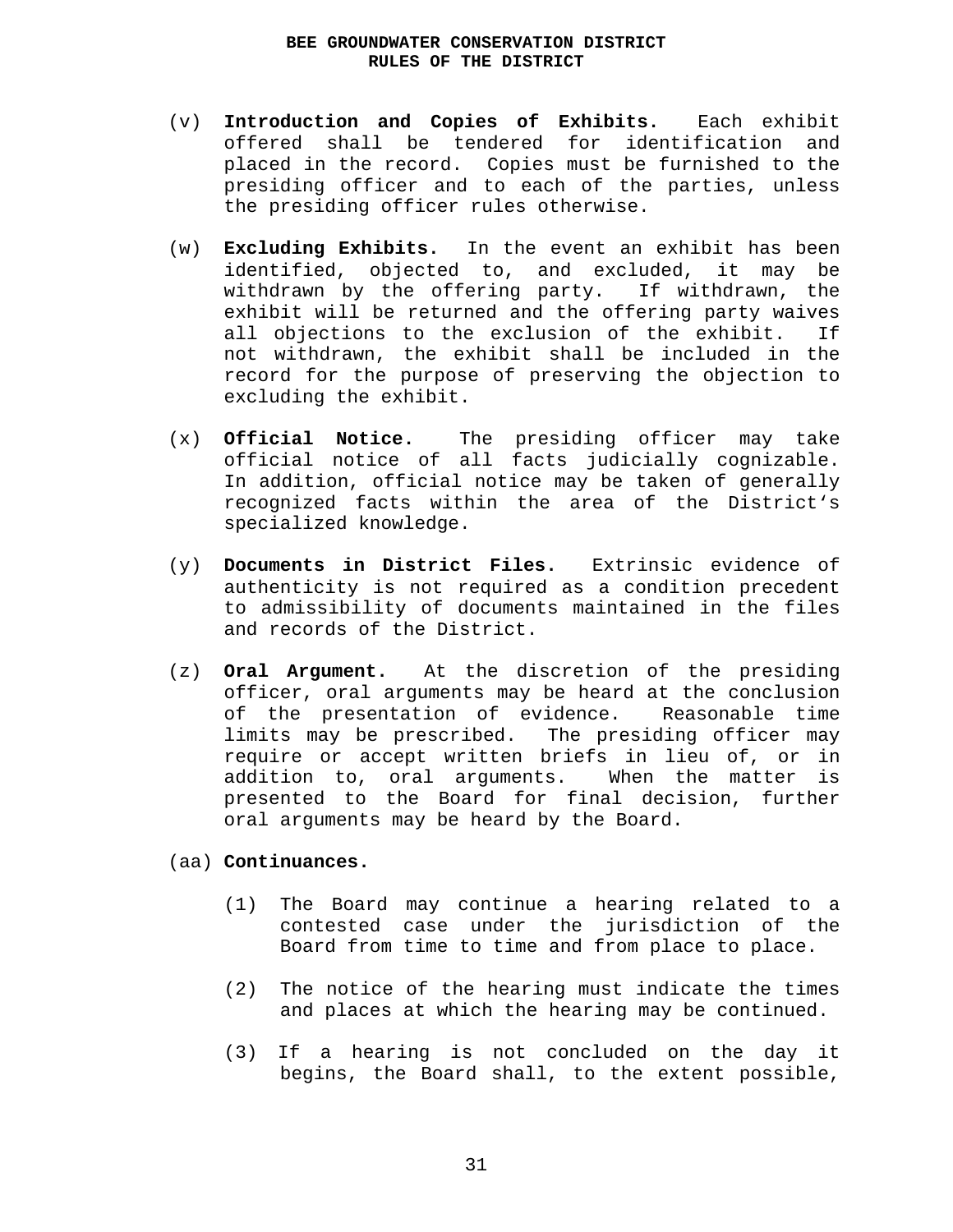proceed with the hearing on each subsequent working day until the hearing is concluded.

#### (bb) **Expenses of Witness or Deponent.**

- (1) A witness or deponent in a contested case who is not a party and who is subpoenaed or otherwise compelled to attend a hearing or a proceeding to give a deposition or to produce books, records, papers, or other objects that may be necessary or proper for the purposes of the contested case, is entitled to receive:
	- (i) 10 cents for each mile for going to and returning from the place of the hearing or deposition if the place is more than 25 miles from the person's place of residence and the person uses the person's personally owned or leased motor vehicle for the travel;
	- (ii) reimbursement of the transportation expenses of the witness or deponent for going to and returning from the place where the hearing is held or the deposition is taken, if the place is more than 25 miles from the person's place of residence and the person does not use the person's personally owned or leased motor vehicle for the travel;
	- (iii) reimbursement of the meal and lodging expenses of the witness or deponent while going to and returning from the place where the hearing is held or deposition is taken, if the place is more than 25 miles from the person's place of residence; and
	- (iv) \$10 for each day or part of a day that the person is necessarily present.
- (2) Amounts required to be reimbursed or paid shall be reimbursed or paid by the party at whose request the witness appears or the deposition is taken.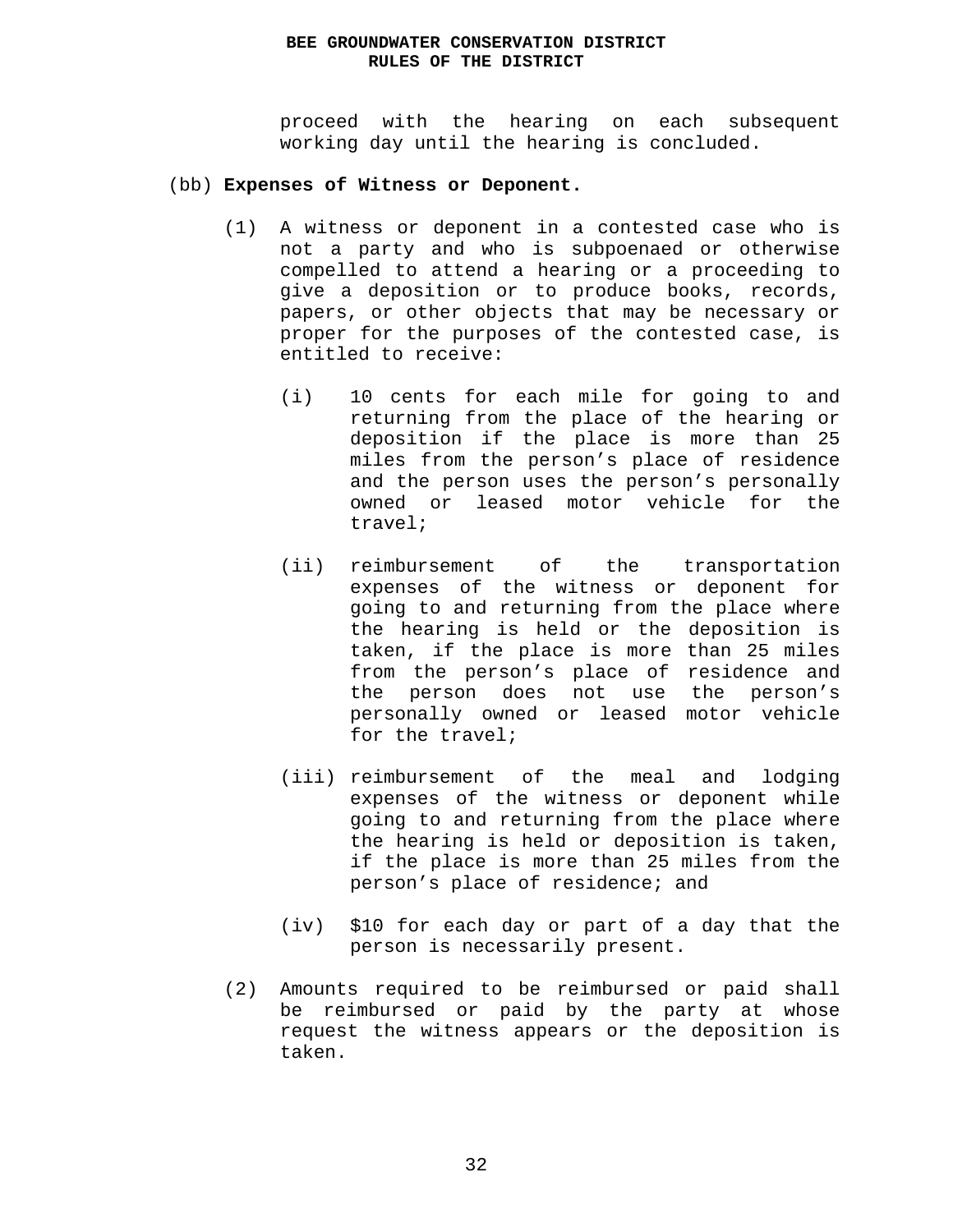- (3) The District may directly pay a commercial transportation company for the transportation expenses or a commercial lodging establishment for the lodging expenses of a witness or deponent if this section otherwise requires the District to reimburse the witness or deponent for those expenses.
- (4) The District may not pay a commercial transportation company or commercial lodging establishment or reimburse a witness or deponent for transportation, meal, or lodging expenses at a rate that exceeds the maximum rates provided by law for state employees. The District may not adopt rules that provide for payment or reimbursement rates that exceed those maximum rates.
- (5) In this section:
	- (i) "**Commercial lodging establishment**" means a motel, hotel, inn, apartment, or similar entity that offers lodging to the public in exchange for compensation.
	- (ii) "**Commercial transportation company**" means an entity that offers transportation of people or goods to the public in exchange for compensation.

#### (cc) **Depositions and Subpoenas**

- (1) On its own motion, or on the written request of a party, and on deposit of an amount that will reasonably ensure payment of the estimated total amount, the Board will issue a commission, addressed to the officers authorized by statute<br>to take a deposition, requiring that the to take a deposition, requiring that the deposition of a witness be taken for a contested matter pending before it. Requests for issuance of commissions requiring deposition or subpoenas in a contested case will be in writing and directed to the Board.
- (2) A party requesting the issuance of a commission requiring deposition or a subpoena will file an original of the request with the District.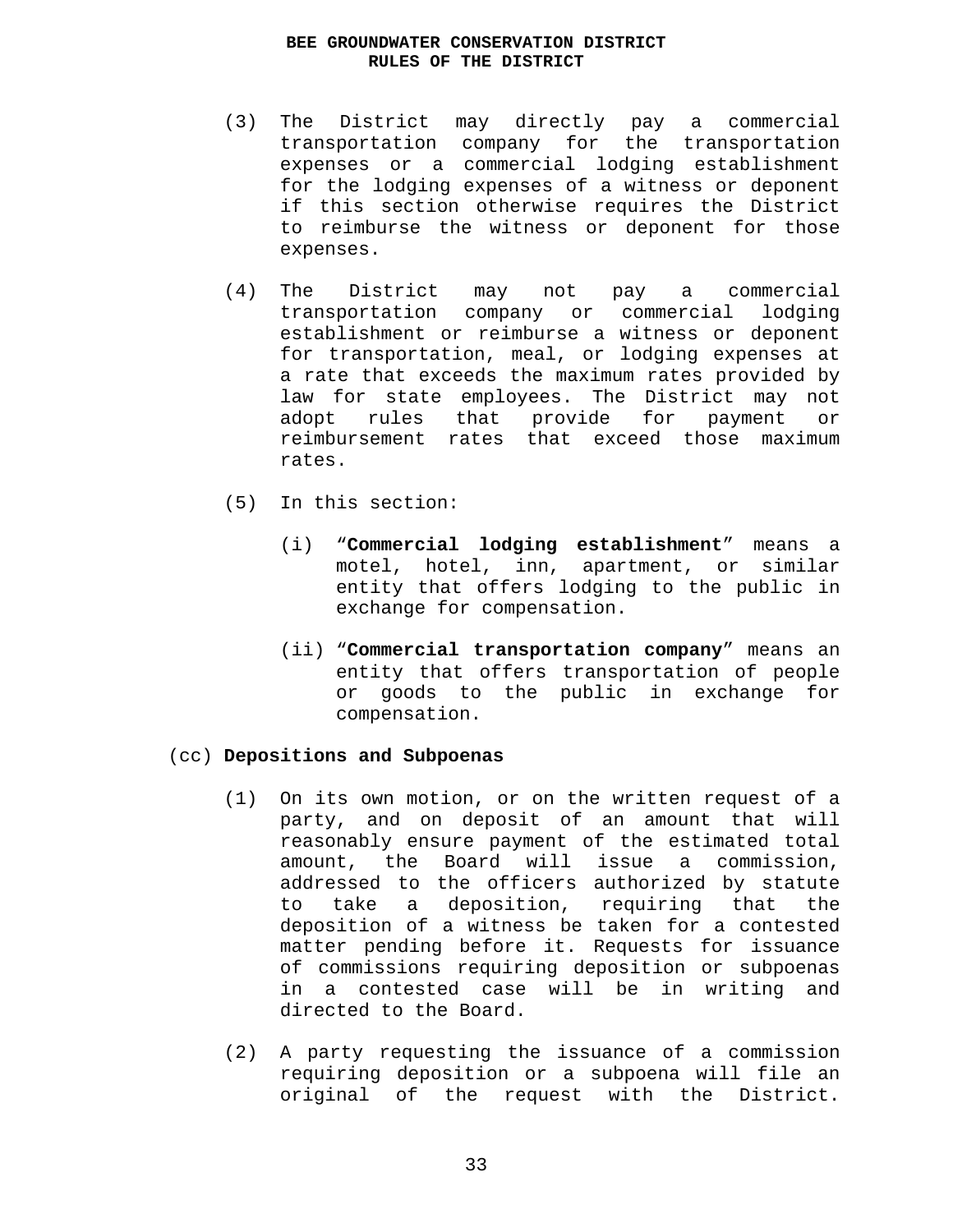District staff will arrange for the request to be presented to the Board at its next meeting.

- (3) In the case of a deposition, the Board will issue a commission addressed to the officer authorized by statute to take a deposition, requiring that the deposition of a witness be taken. The commission shall authorize the issuance of any subpoena necessary to require that the witness appear and produce, at the time the deposition is taken, books, records, papers or other objects that may be necessary and proper for the purpose of the proceeding. Additionally, the commission will require the officer to whom it is addressed to examine the witness before the officer on the date and at the place named in the commission; and take answers under oath to questions asked the witness by a party to the proceeding, the District, or an attorney for a party or the District. The commission will require the witness to remain in attendance from day to day until the deposition is begun and completed.
- (4) In the case of a hearing, if good cause is shown for the issuance of a subpoena, and if an amount is deposited that will reasonably ensure payment of the amounts estimated to accrue, the District will issue a subpoena addressed to the sheriff or to a constable to require the attendance of a witness or the production of books, records, papers or other objects that may be necessary or proper for the purpose of the proceeding.

#### (dd) **Remand to Board**

- (1) A hearings examiner may remand an application to the Board as follows:
	- (i) all timely hearing requests have been withdrawn;
	- (ii) all parties to a contested case reach a settlement so that no facts or issues remain controverted; or
	- (iii) the party or parties requesting the hearing defaults.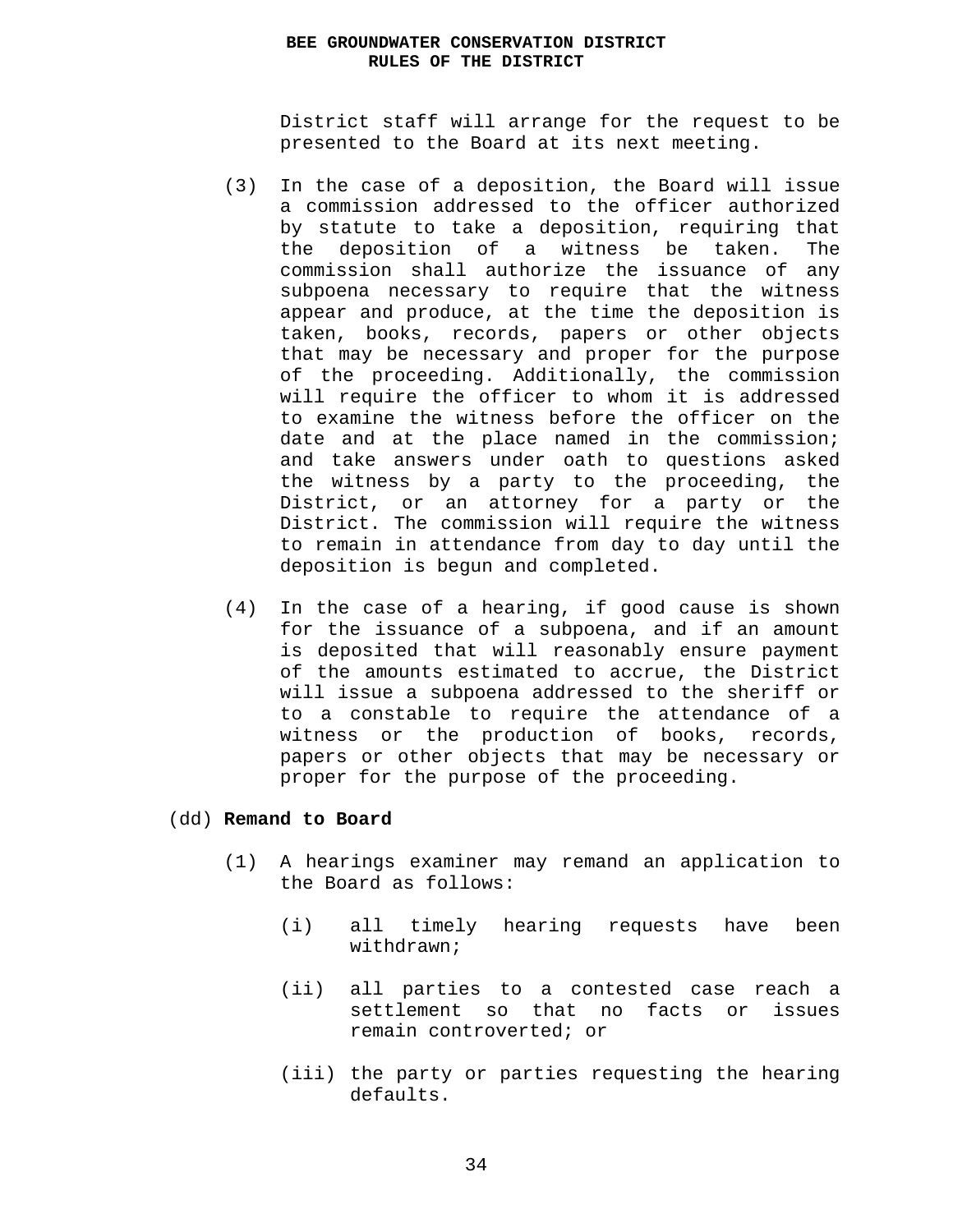(2) After remand, the application will be uncontested, and the applicant will either be deemed to have agreed to the action proposed by the general manager or, if the parties have reached a settlement agreement, the agreement will be presented to the Board for its consideration. District staff will set the application for consideration at a Board meeting.

# (ee) **Informal Dispositions and Alternative Dispute Resolution**

- (1) An informal disposition of a contested case may be made by:
	- (i) stipulation;
	- (ii) agreed settlement;
	- (iii) consent order; or
	- (iv) default.
- (2) The hearings examiner may require the parties enter into mediation or other alternative dispute resolution process. The hearings examiner may also determine how the costs of the alternative dispute procedure shall be apportioned among the parties, appoint an impartial third party as provided by Section 2009.053, GOVERNMENT CODE, to facilitate that procedure.

#### (ff) **Certified Questions**

- (1) At any time during a contested case proceeding, on a motion by a party or on the hearings examiner's own motion, the hearings examiner may certify a question to the Board.
- (2) Issues regarding District policy, jurisdiction, or the imposition of any sanction by the hearings examiner that would substantially impair a party's ability to present its case are appropriate for certification. Policy questions for certification purposes include, but are not limited to: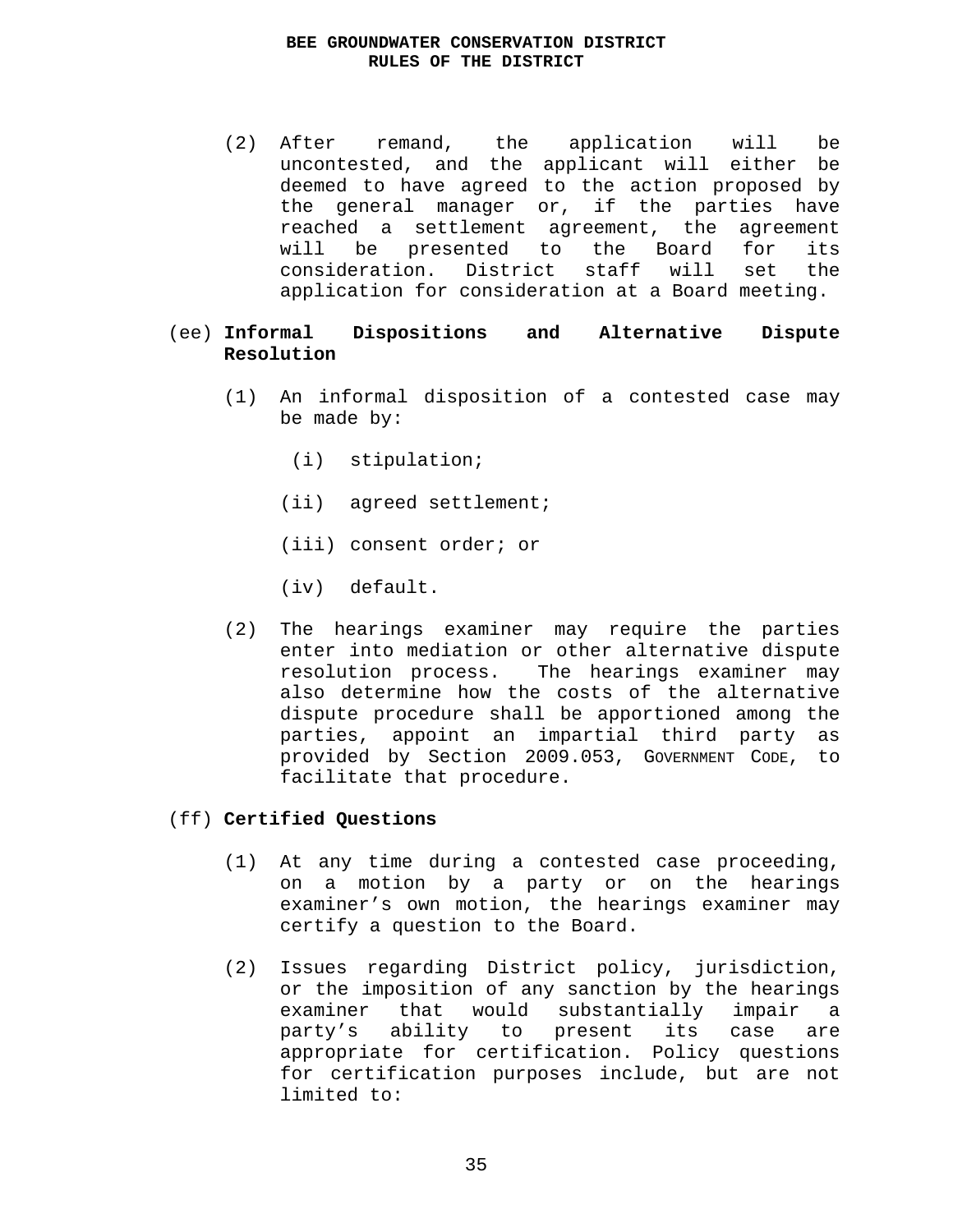- (i) the District's interpretation of its rules and applicable statutes;
- (ii) the portion of the Act, the District rules, or other statutes that are applicable to a proceeding; and
- (iii) whether District policy should be established or clarified as to a substantive or procedural issue of significance to the proceeding.
- (3) If a question is certified, the hearings examiner shall submit the certified issue to the District. District staff will place the certified issue on the agenda of a meeting of the Board. The District will give the hearings examiner and parties 30 day notice of the meeting at which the certified question will be considered. Within ten days after the certified question is filed with the District, parties to the proceeding may file briefs. Within ten days of the filing of such briefs, parties may file responses. Briefs and responses shall be filed with the District with copies served on the hearings examiner. The District will provide copies of the certified questions and any briefs and responses to the Board. The hearings examiner may abate the hearing until the District answers the certified question, or continue with the hearing if the hearings examiner determines that no party will be substantially harmed.
- (4) The Board will take action and issue a written decision on the certified issue and provide copies to the parties and the hearings examiner. A decision on a certified issue is not subject to a motion for rehearing, appeal or judicial review prior to the issuance of the District's final decision in the proceeding.

#### (gg) **Scheduling of a Meeting of the Board**

(1) After receiving the proposal for decision or other disposition from the hearings examiner, District staff shall schedule the presentation of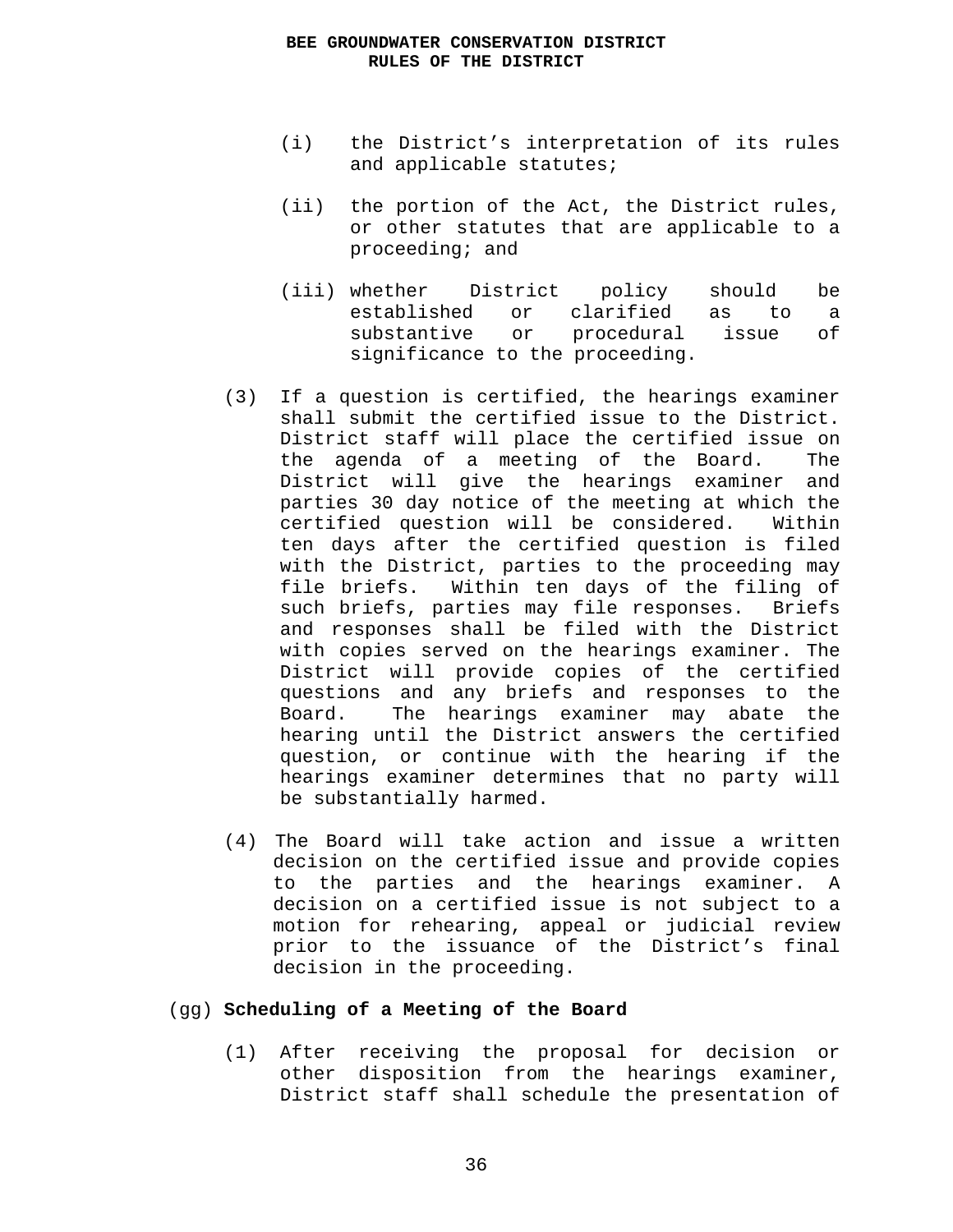the proposal to the Board. The District shall provide 10 day notice to the parties of the date of the final hearing before the Board at which the proposal will be presented and considered. The Board may reschedule the presentation of the proposal. The District will send notice of the rescheduled meeting date to the parties no later than 10 days before the rescheduled meeting.

- (2) Any party to the contested case hearing may make an oral presentation at the Board meeting in which the proposal for decision in that case is presented to the Board.
- (3) On the written request of a party to a contested case, the oral proceedings before the Board at which the proposal for decision is presented and oral presentations are made, may be transcribed by a court reporter. A party that desires a transcript of the proceedings shall bear the cost, or the costs will be equally divided between all parties requesting a transcript. If the District desires a transcript it will bear the costs.
- (hh) **Closing the Record.** At the conclusion of the presentation of evidence and any oral argument the presiding officer may either close the record or keep it open and allow the submission of additional evidence, exhibits, briefs, or proposed findings and conclusions from one or more of the parties. No additional evidence, exhibits, briefs, or proposed findings and conclusions may be filed unless permitted or requested by the presiding officer.
- (ii) **Reopening the Record.** The Board, on the motion of any party to a contested case or on its own motion, may order the hearings examiner to reopen the record for further proceedings on specific issues in dispute. The order shall include instructions as to the subject matter of further proceedings and the hearings examiner's duties in preparing supplemental materials or revised proposals based upon those proceedings for the Board's adoption.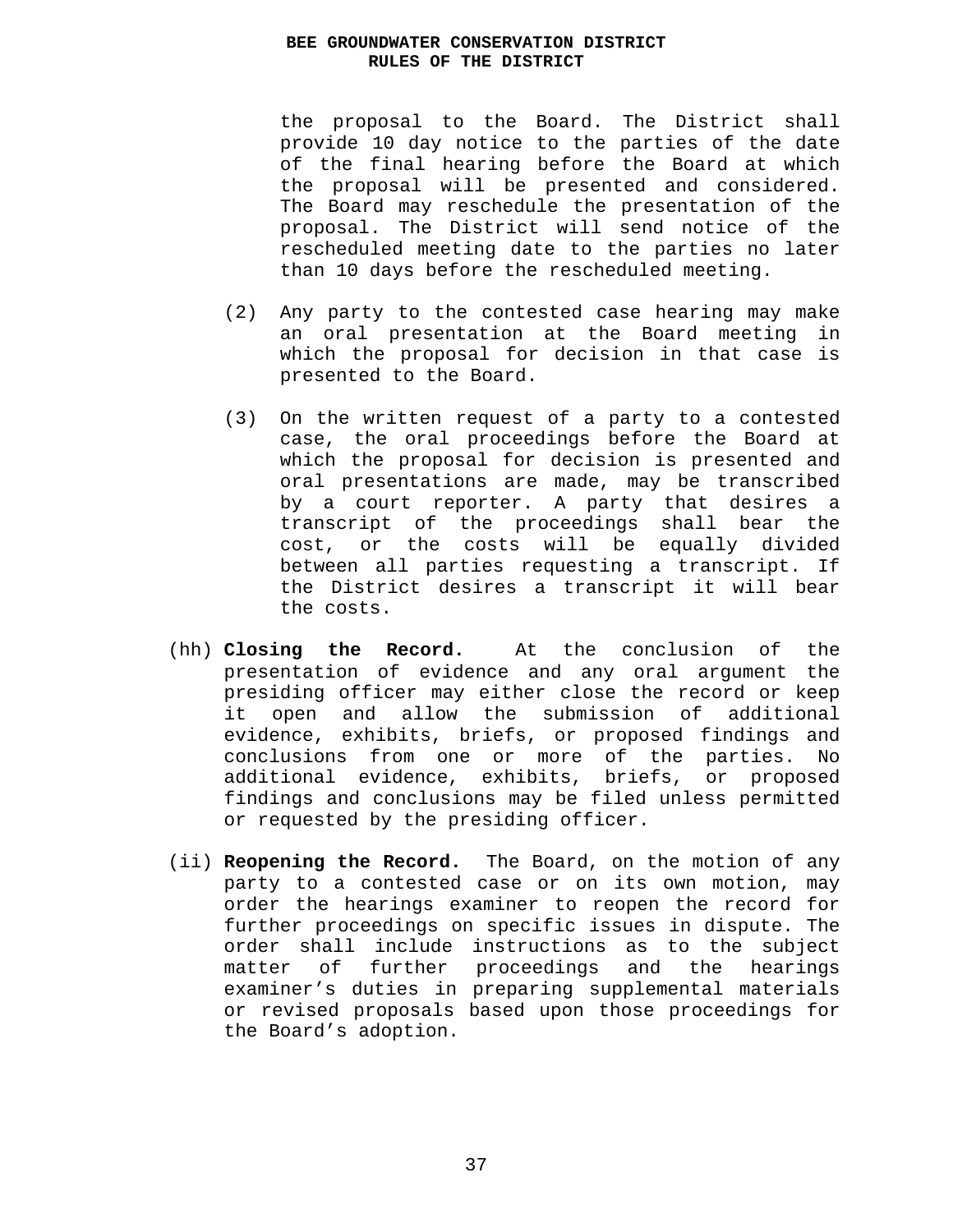#### (jj) **Decision.**

- (1) The decision, if adverse to any party, must be in writing or stated in the record and will include findings of fact and conclusions of law separately stated.
- (2) Findings of fact may be based only on the evidence and on matters that are officially noticed. If set forth in statutory language, findings of fact must be accompanied by a concise and explicit statement of the underlying facts supporting the findings.
- (3) If a party submits proposed findings of fact, the decision will include a ruling on each proposed finding.
- (4) If a contested case is presided over by a majority of the Board, then the Board's decision shall be rendered not later than the 60th day after the date on which the hearing is finally closed. If the Board refers a contested case to a hearing examiner, then the Board's decision will be rendered no more than 120 days after the date that the proposal for decision is presented at a final hearing, unless the Board determines that there is good cause for extending the deadline.

# (kk) **Notification of Decisions.**

- (1) District staff will notify all parties in a contested case of any decision or order.
- (2) District staff will send a copy of the decision in a contested case to attorneys of record, or the parties.
- (3) A party or attorney of record notified by mail is presumed to have been notified on the third day after the date on which the notice is mailed.
- (ll) **Agreement to Modify Time Limits.** The parties to a contested case hearing, with the approval of the hearing examiner, may agree to modify any time limit prescribed by these rules related to conducting contested case hearings.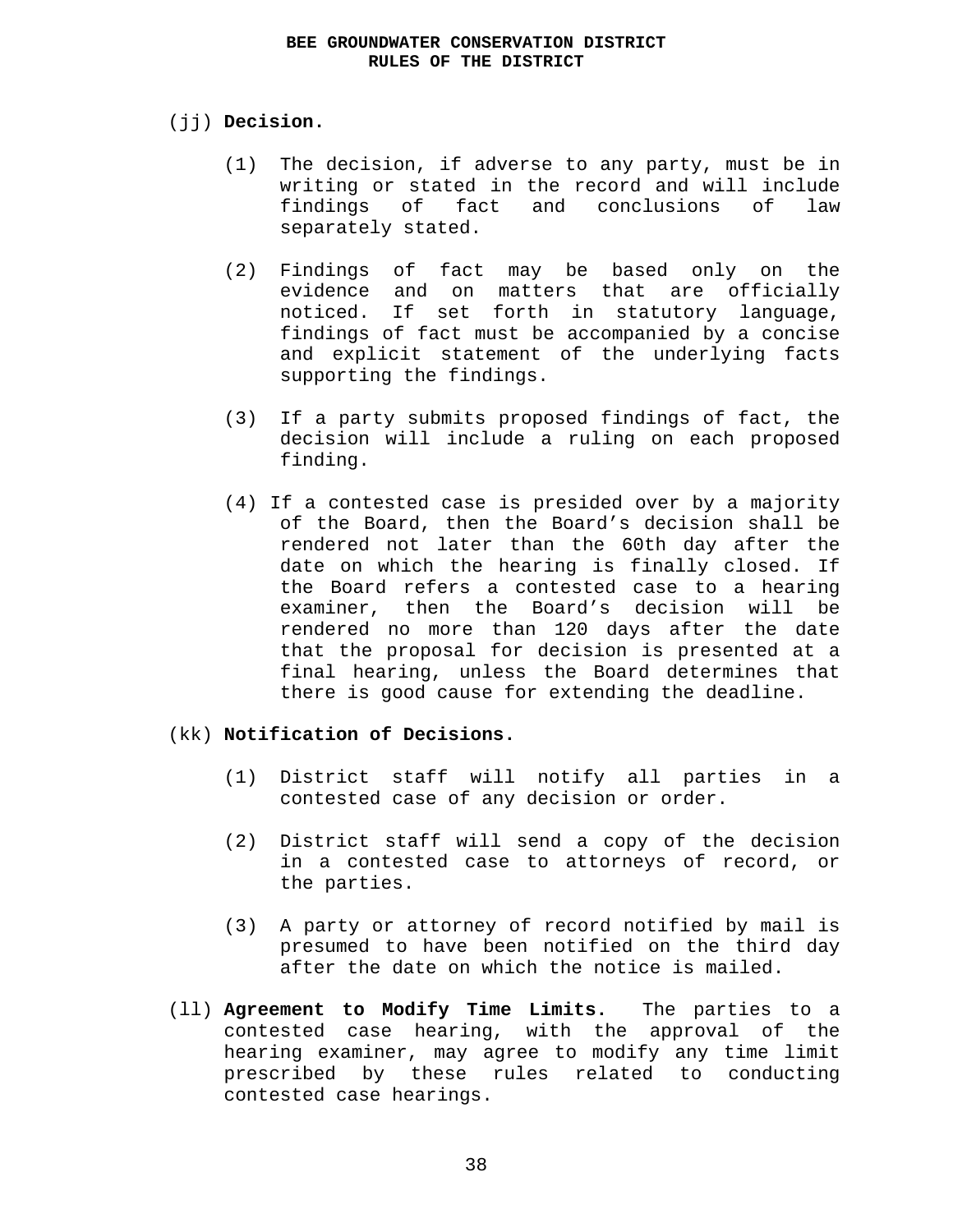- (mm) **Decision Final and Appealable.** In the absence of a timely motion for rehearing, a decision or order of the Board is final on the expiration of the period for filing a motion for rehearing. If a party files a timely motion for rehearing, a decision or order of the Board is final and appealable on the date:
	- (1) the Board denies the motion for rehearing, including a denial by operation of law; or
	- (2) the Board renders a written decision after rehearing.

#### (nn) **Appeal of Final Decision**

- (1) Not later than the 60th day after the date on which the decision became final and appealable, parties affected by the final decision of the Board in a contested case may file suit under TEX. WATER CODE § 36.251, to appeal the decision. A party may not file suit if a motion for rehearing was not timely filed.
- (2) The record in a contested case hearing shall include the following:
	- (i) all pleadings, motions and intermediate rulings;
	- (ii) evidence received or considered;
	- (iii) a statement of matters officially noticed;
	- (iv) questions and offers of proof, objections and rulings on them;
	- (v) summaries of the results of any conferences held before or during the hearing;
	- (vi) proposed findings, exceptions and briefs;
	- (vii) any decision, opinion or report issued by the hearings examiner;
	- (viii) pre-filed testimony;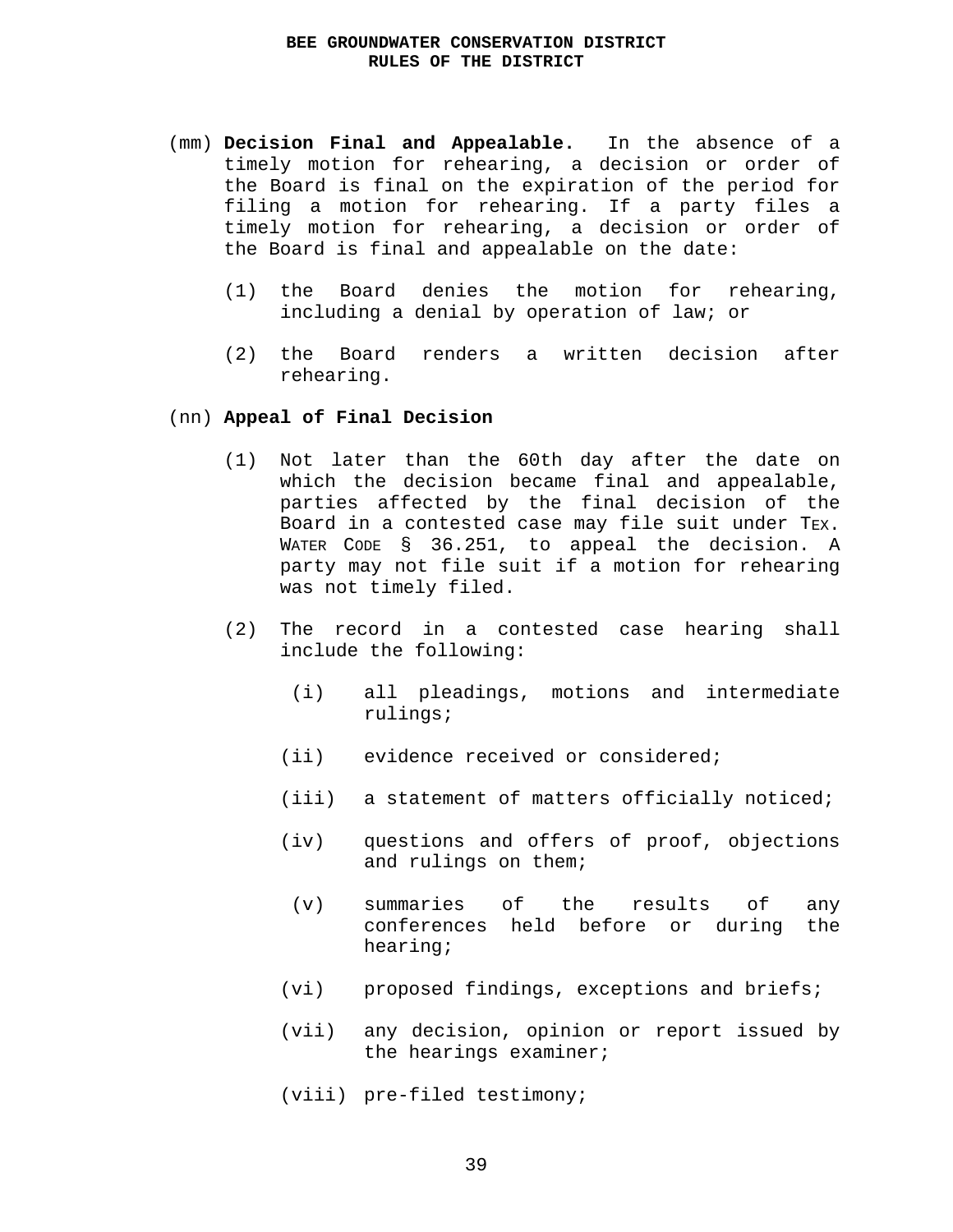- (ix) all memoranda or data submitted to or considered by the hearings examiner; and
- (x) the final order and all interlocutory orders.
- (oo) **Costs of Record on Appeal.** A party who appeals a final decision in a contested case shall pay all costs of preparation of the record of the proceeding that is required to be transmitted to the reviewing court. A charge imposed is considered to be a court cost and may be assessed by the court in accordance with the Texas Rules of Civil Procedure.

# **RULE 20 REHEARING**

The decision of the Board on any matter contained herein may be reconsidered by it on its own motion or upon receiving a motion for rehearing, or upon receiving a motion showing changed or new conditions. If the Board should decide to reconsider a matter it shall give notice to persons who were parties to the original action. Conduct of the hearing shall be in the same manner and procedure as a contested case hearing. For any matter considered during a contested case hearing, only a party to the contested case proceeding may file a motion for rehearing. The motion shall be filed with the District by no later than the 20th day after the date of the Board's decision. On or before the date of filing of a motion for rehearing, the party filing the motion shall mail or deliver a copy of the motion to all parties with a certificate of service furnished to the District. The motion shall contain:

- (1) the name and representative capacity of the person filing the motion;
- (2) the style and official docket number assigned by the hearings examiner;
- (3) the date of the decision or order; and
- (4) the grounds for the motion, including a concise statement of each allegation of error.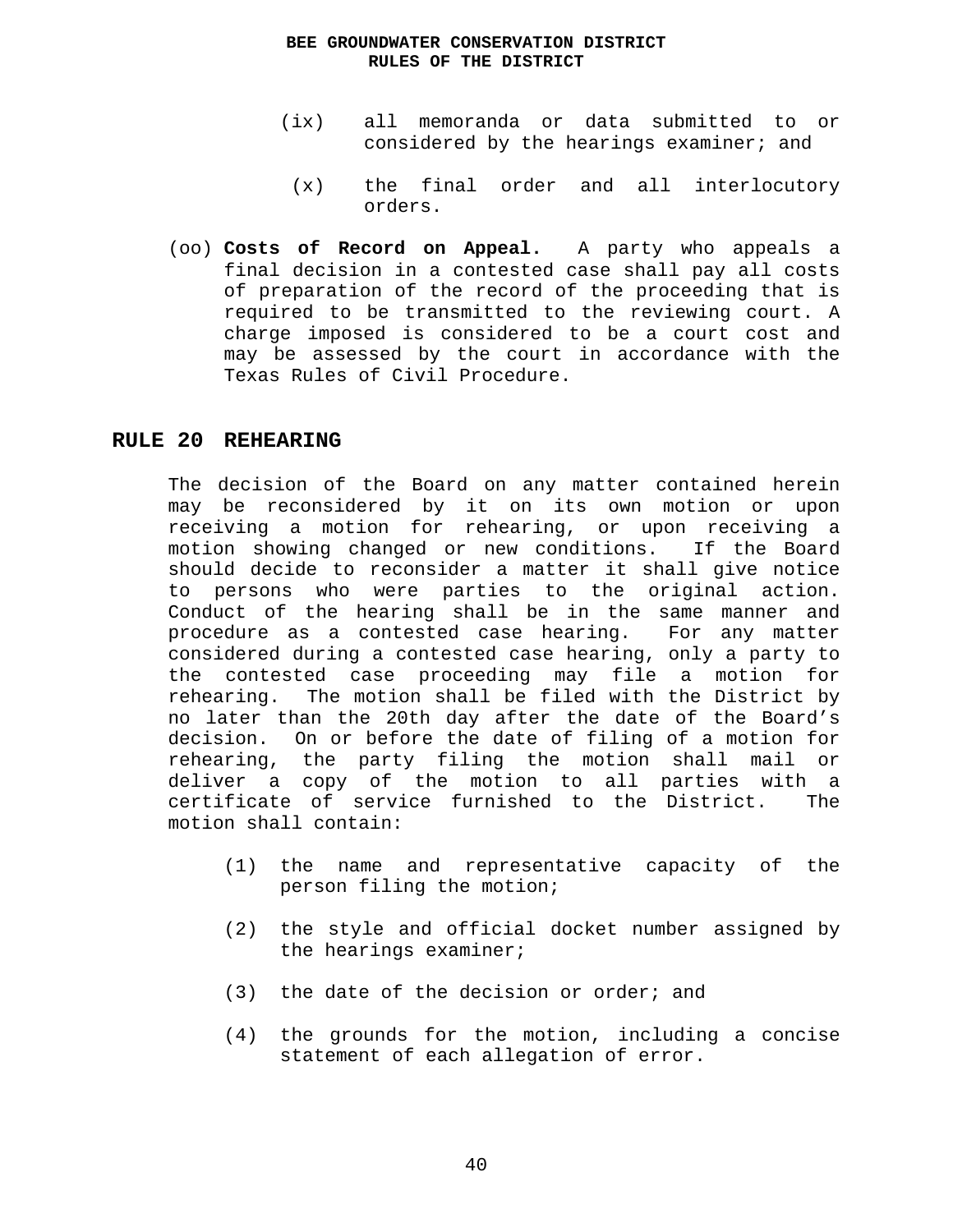Only a party to the contested case proceeding may reply to a motion for rehearing. A reply must be filed with the District within 20 days after the date the motion for rehearing is filed.

The motion for rehearing may be scheduled for consideration during a Board meeting. A motion for rehearing may be granted in whole or in part. When a motion for rehearing is granted, the decision or order is nullified. The Board may reopen the hearing to the extent it deems necessary. If the Board grants a motion for rehearing, District staff shall schedule the rehearing not later than the 45th day after the date the motion is granted. Thereafter, the Board shall render a decision or order.

The failure of the Board to grant or deny a motion for rehearing before the  $91^{st}$  day after the date the motion is submitted constitutes a denial of the motion by operation of law.

# **RULE 21 WATER RIGHTS**

Permits represent permission to drill a well, produce a set amount of water over the term of the permit, or transport a certain amount of water annually during the term of the permit. A permit does not represent a permanent water right.

# **RULE 22 TRANSPORTATION OF WATER FROM THE DISTRICT**

A Transportation Permit is required to transport water outside the boundaries of the District. The application for a Transportation permit must be filed with the District on forms promulgated by the District.

An application for the transportation of water for which a permit is required under this Rule must:

- (1) be in writing and sworn to;
- (2) contain the name, post-office address and place of residence or principal office of the applicant;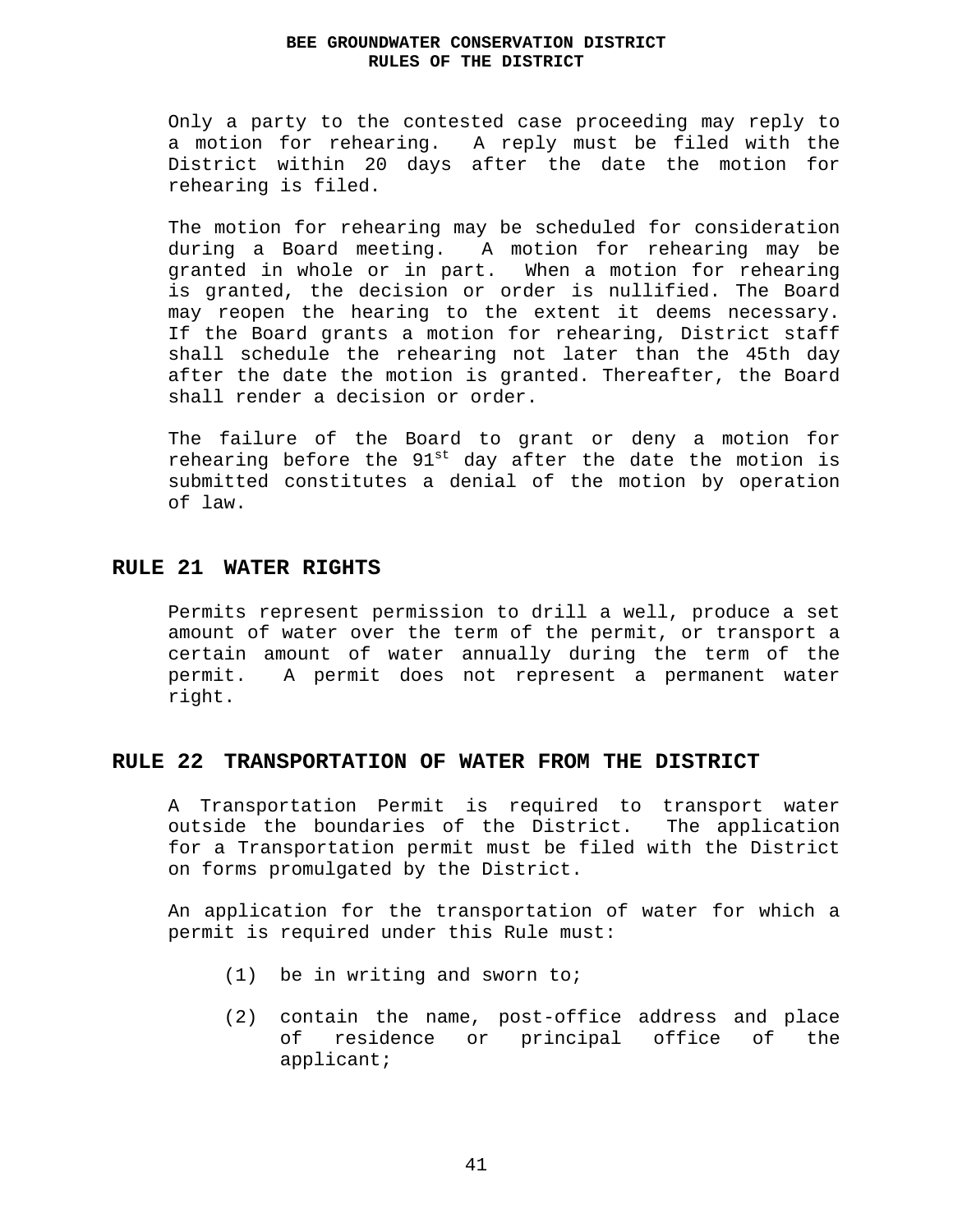- (3) identify the location of the well from which the water to be transported is produced or to be produced;
- (4) describe specifically the proposed transportation facilities;
- (5) state the nature and purposes of the proposed use and the amount of water to be used for each purpose;
- (6) state the time within which the proposed construction or alteration is to begin;
- (7) state the length of time required for the proposed use of water, and the amount of water to be used;
- (8) provide information showing the effect of the proposed transportation on the quantity and quality of water available within the District;
- (9) provide information on the method or methods of transportation; and
- (10) identify any other liquids that could be substituted for the fresh groundwater and possible sources of such liquid including quantity and quality.

The application must be accompanied by a map or plat drawn to a scale not less than one inch equals 4,000 feet, showing substantially:

- (1) the location of the existing or proposed well; and
- (2) the location of the place of use.

The District shall determine whether the application, maps, and other materials comply with the requirements of these rules, the District Management Plan, the State Water Plan, and state law. The District may require amendment of the application, maps, or other materials to achieve necessary compliance.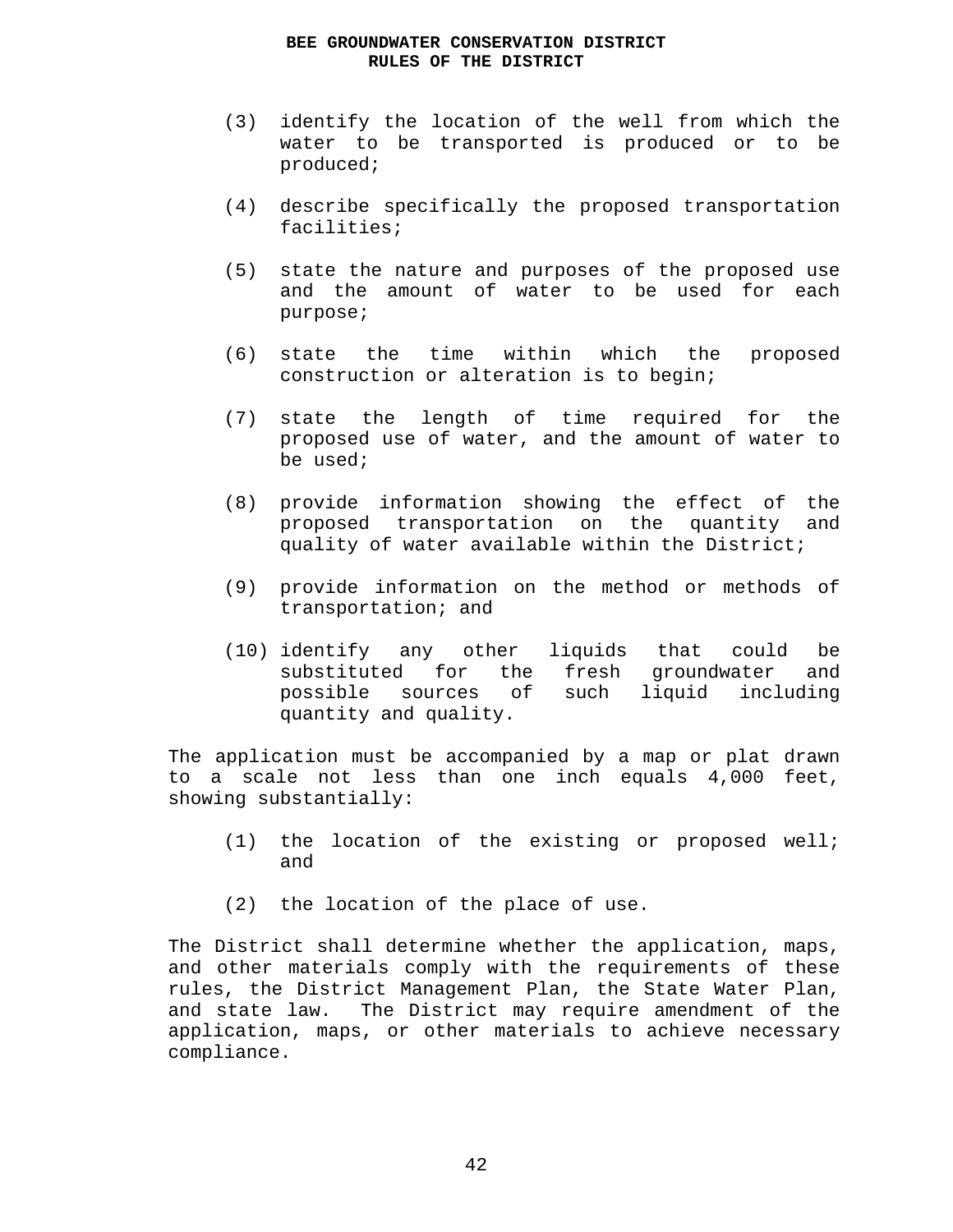The District shall conduct a public hearing on each application within ninety (90) days of the filing of the complete application.

Notice of the public hearing shall include the following:

- (1) the name and address of the applicant;
- (2) the date the application was filed;
- (3) the location and purpose of the well from which the water to be transported is produced or to be produced;
- (4) the time and place of the hearing; and
- (5) any additional information the District considers necessary.

At the time and place stated in the notice, the District shall hold a public hearing on the application. The hearing may be held in conjunction with any regular or special meeting of the District or a special meeting may be called for the purpose of holding a hearing. Any person may appear at the hearing, in person or by attorney, or may enter his appearance in writing. The District may receive evidence, orally or by affidavit, in support or in opposition to the issuance of the permit, and it may hear arguments.

After the hearing, the Board may determine if the application is going to be contested and schedule a contested case hearing. If no protests are filed against the application the board may approve the application as filed.

An application for a Transportation Permit shall be approved if the Board of Directors finds:

- (1) that the applicant has a legitimate need for the amount of water to be transported as evidenced by inclusion of the proposed project in the approved regional water plan and the current State Water Plan;
- (2) that the permit will not substantially affect the availability of water in the district;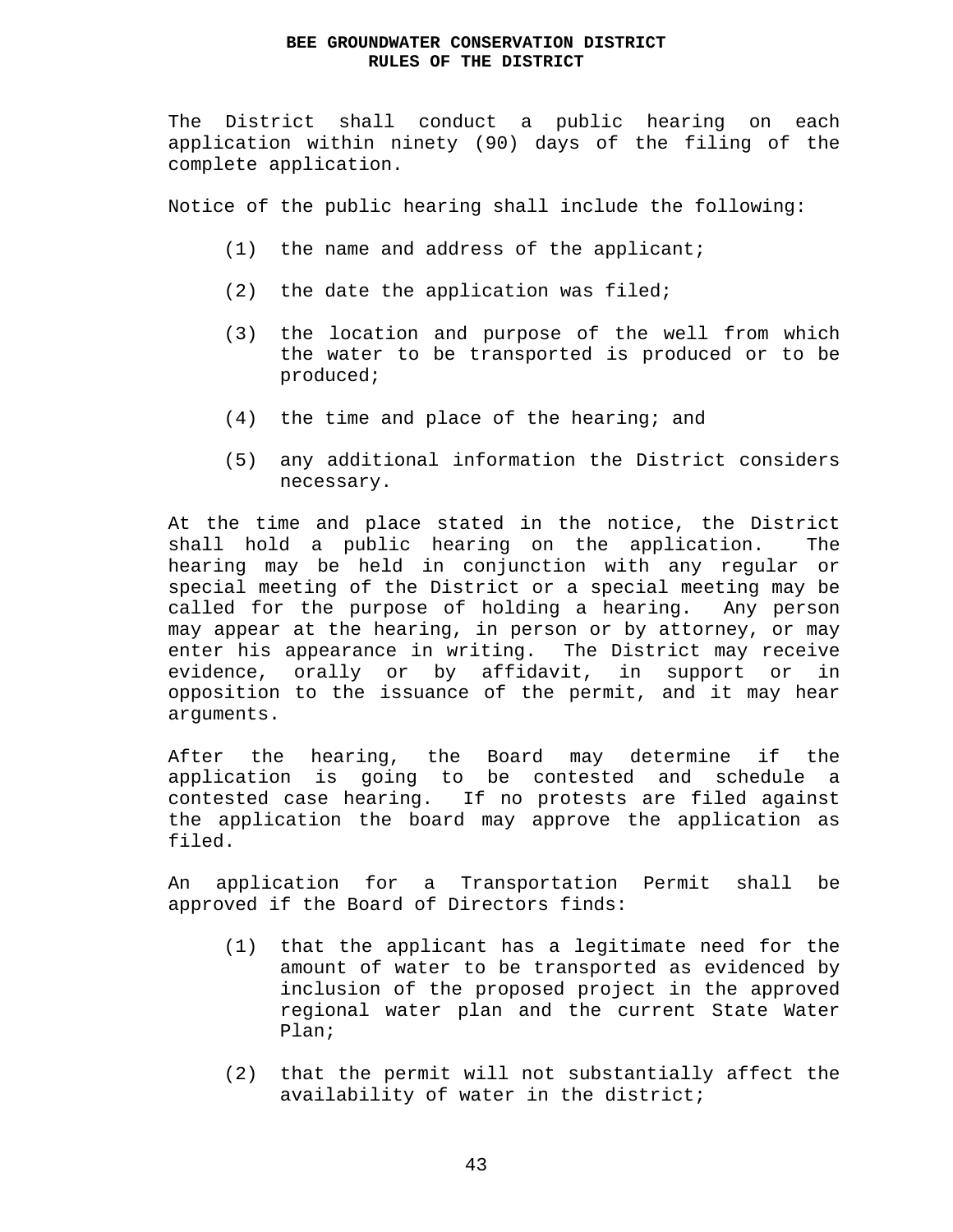- (3) that the permit will not have a substantially negative effect on aquifer conditions or cause excessive aquifer depletion;
- (4) that the permit will not have a substantially negative impact on existing permit holders or other groundwater users within the district; and
- (5) that the method of transportation will not result in waste.

In considering the permit, the Board shall consider the following:

- (1) the quantity of water proposed to be transported;
- (2) the requested term; and
- (3) the approved District Management Plan.

On approval of an application, the District shall issue a permit to the applicant. The applicant's right to transport shall be limited to the extent and purposes stated in the permit. A transportation permit is transferable.

The permittee shall file with the District quarterly reports describing the amount of water transported and used for the permitted purpose. Such report shall be filed on the appropriate form or forms provided by the District within ten (10) days of the March 31, June 30, September 30, and December 31 next following the commencement of transporting of water, and within ten (10) days of each such quarterly date thereafter.

Each quarterly report shall be accompanied by a fee payment equal to two and one-half cents (\$0.025) per thousand (1000) gallons actually transported during that quarter. In addition to any other remedy provided by law, the District may enforce payment of these fees by suspending the transportation permit and prohibiting further exports until all fees due are paid.

All permitted transportation facilities must be equipped with flow monitoring devices approved by the District and available for District inspection at any time.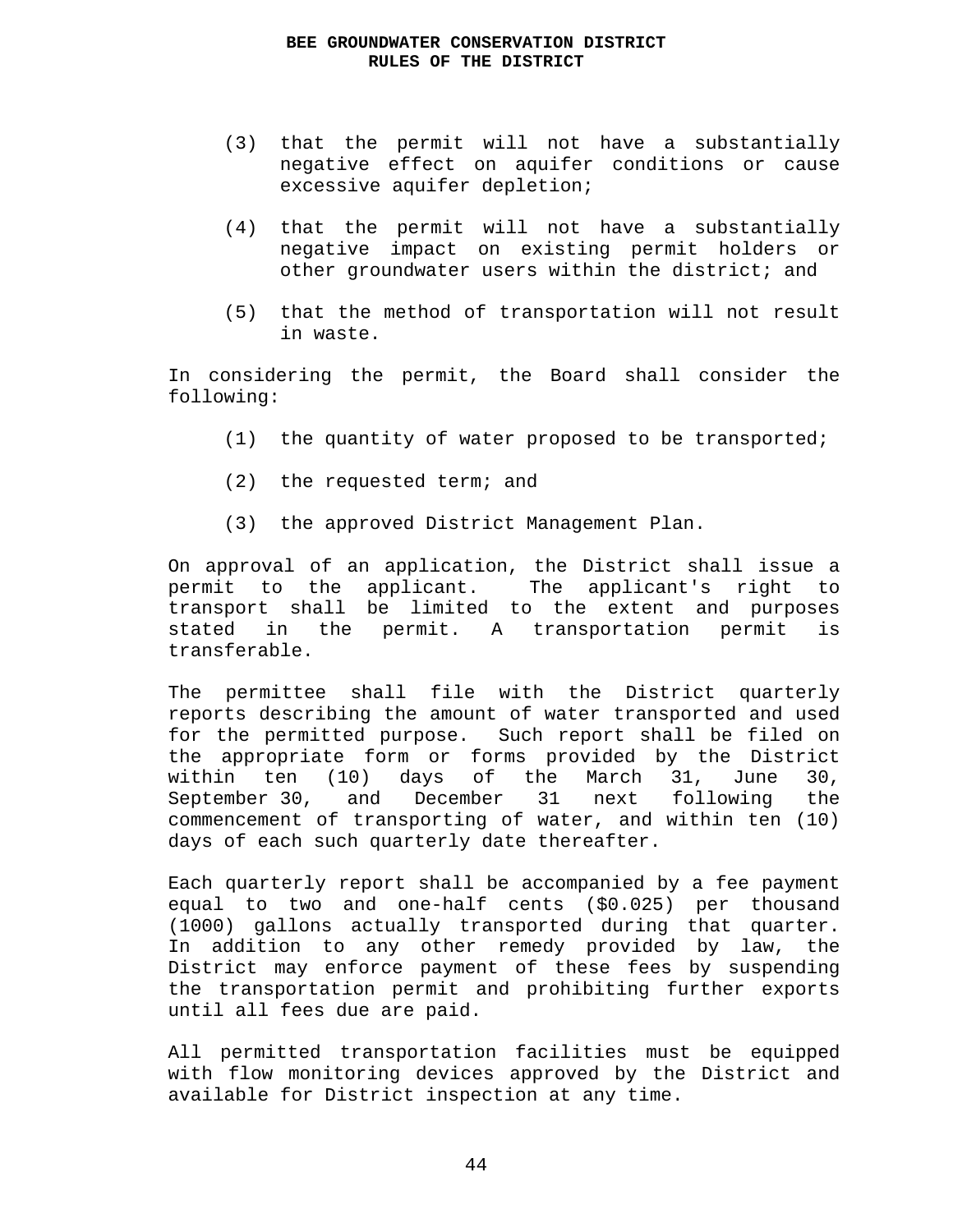Any permit granted under this Subsection shall be subject to revocation for nonuse or waste by the permittee, or for substantial deviation from the purposes or other terms stated in the permit. Revocation of a permit for nonuse shall require that no water is transported under the permit for a period of five years.

# **RULE 23 REQUEST FOR INJUNCTIVE RELIEF AND ASSESSMENT OF PENALTIES**

- (a) If it appears that a person has violated, is violating, or is threatening to violate any provision of the District Act or any Board order, rule or permit, the Board may authorize the General Manager to institute and conduct a suit in the name of the District for injunctive relief, or to recover a civil penalty of up to ten thousand dollars (\$10,000) for each violation and for each day a violation continues, or for both injunctive relief and civil penalties.
- (b) The District will send a notice of violation (N.O.V.) to a person who is believed to be in violation of District Rules and or Board Orders. The notice shall include information about the violation(s) and may require remedial action and may assess a penalty. The notice shall provide the opportunity for a public hearing under Rule 5.7.

#### (c) **Penalty Schedule:**

| (1) Incomplete or late     |  | up to \$500.00 |  |
|----------------------------|--|----------------|--|
| submission of the State of |  |                |  |
| Texas Well Report (Well    |  |                |  |
| Log) or other reports      |  |                |  |
| required by District Rules |  |                |  |
|                            |  |                |  |

- (2) Failure to obtain a required permit up to \$500.00
- (3) Failure to register a well up to \$500.00 prior to December 31, 2013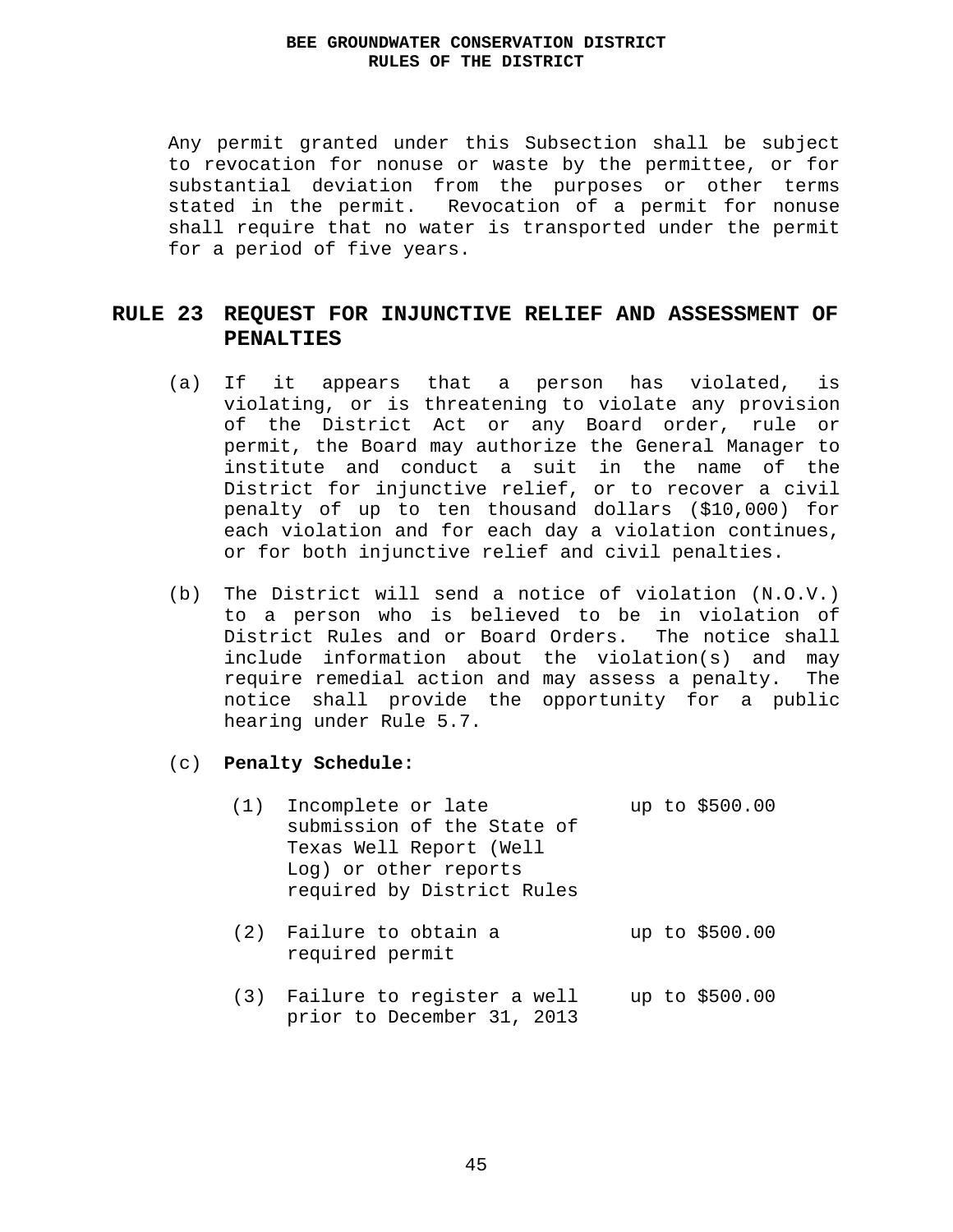| (4) | Failure to comply with the<br>terms and conditions of an<br>operating permit | up to \$500.00 plus<br>\$100.00 per day of<br>noncompliance<br>after 30 days of<br>receipt of N.O.V.                                                                                      |
|-----|------------------------------------------------------------------------------|-------------------------------------------------------------------------------------------------------------------------------------------------------------------------------------------|
| (5) | Exceeding production limit<br>of an operating permit                         | up to \$500.00 plus<br>\$10.00~per~1,000<br>gallons in excess<br>of the amount<br>permitted based on<br>either meter<br>readings or other<br>reliable evidence<br>of the amount<br>pumped |
| (6) | Failure to comply with a<br>Board Order or District<br>Rule                  | up to \$500.00 plus<br>\$100.00 per day of<br>noncompliance<br>after 30 days of<br>receipt of N.O.V.                                                                                      |

# **RULE 24 GENERAL RULES**

- **(a) Computing Time.** In computing any period of time prescribed or allowed by these rules, by order of the Board, or by any applicable statute, the day of the act, event or default from which the designated period of time begins to run, is not to be included, but the last day of the period so computed is to be included, unless it be a Sunday or legal holiday, in which event the period runs until the end of the next day which is neither a Sunday or a legal holiday.
- **(b) Time Limit.** Applications, requests, or other paper or documents required or permitted to be filed under these rules or by law must be received for filing at the Board's offices at Beeville, Texas, within the time limit, if any, for such filing. The date of receipt and not the date of posting is determinative.
- **(c) Show Cause Orders And Complaints.** The Board, either on its own motion or upon receipt of sufficient written protest or complaint, may at any time, after due notice to all interested parties, cite any person